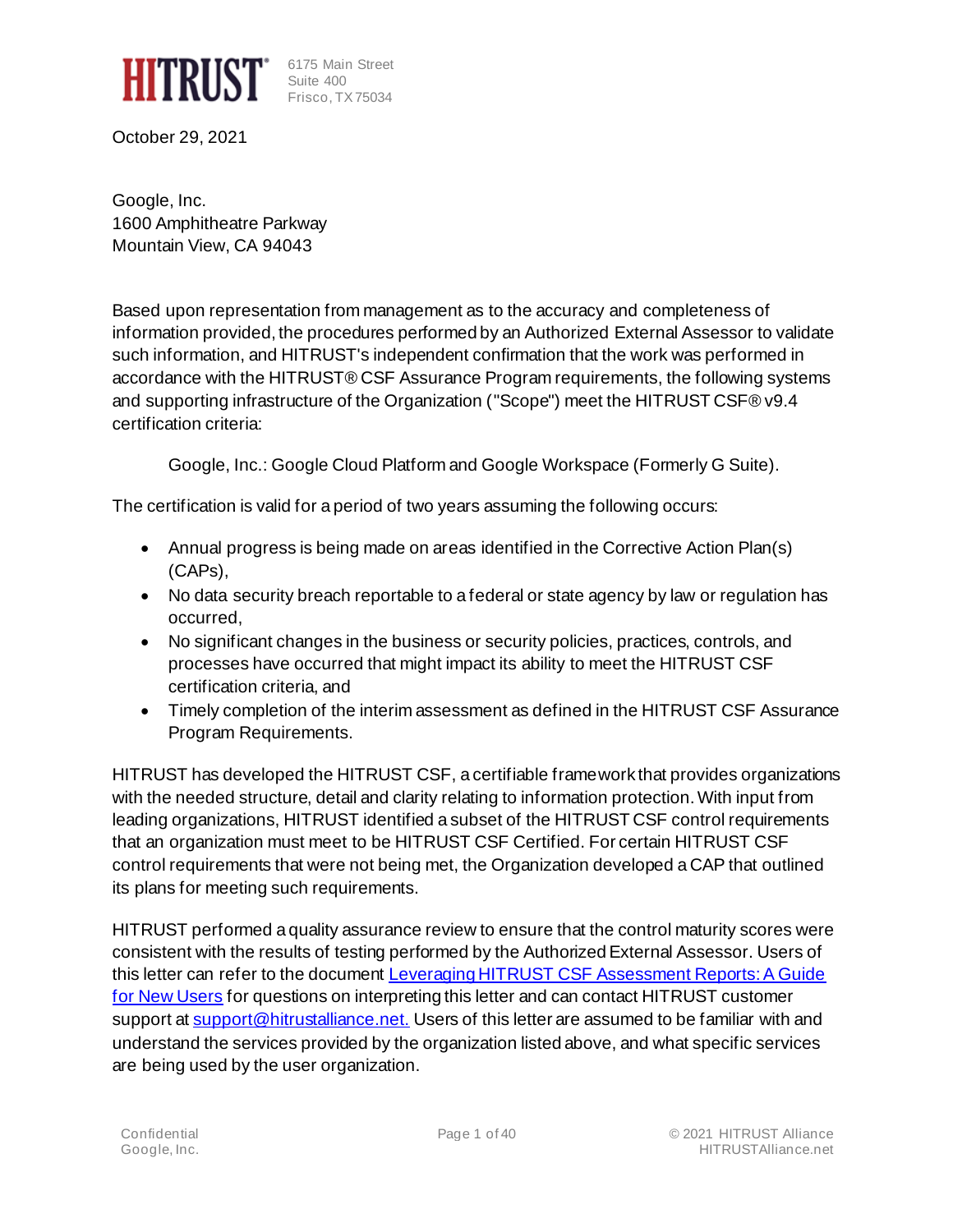

6175 Main Street Suite 400 Frisco, TX 75034

A full HITRUST CSF Validated Assessment Report has also been issued by HITRUST which can also be requested from the organization listed above directly. Additional information on the HITRUST CSF Assurance Program can be found at the HITRUST website at [https://hitrustalliance.net.](https://hitrustalliance.net/)

HTRU8T

**HITRUST** 

Enclosures (2):

- Assessment Context
- Scope of Systems in the Assessment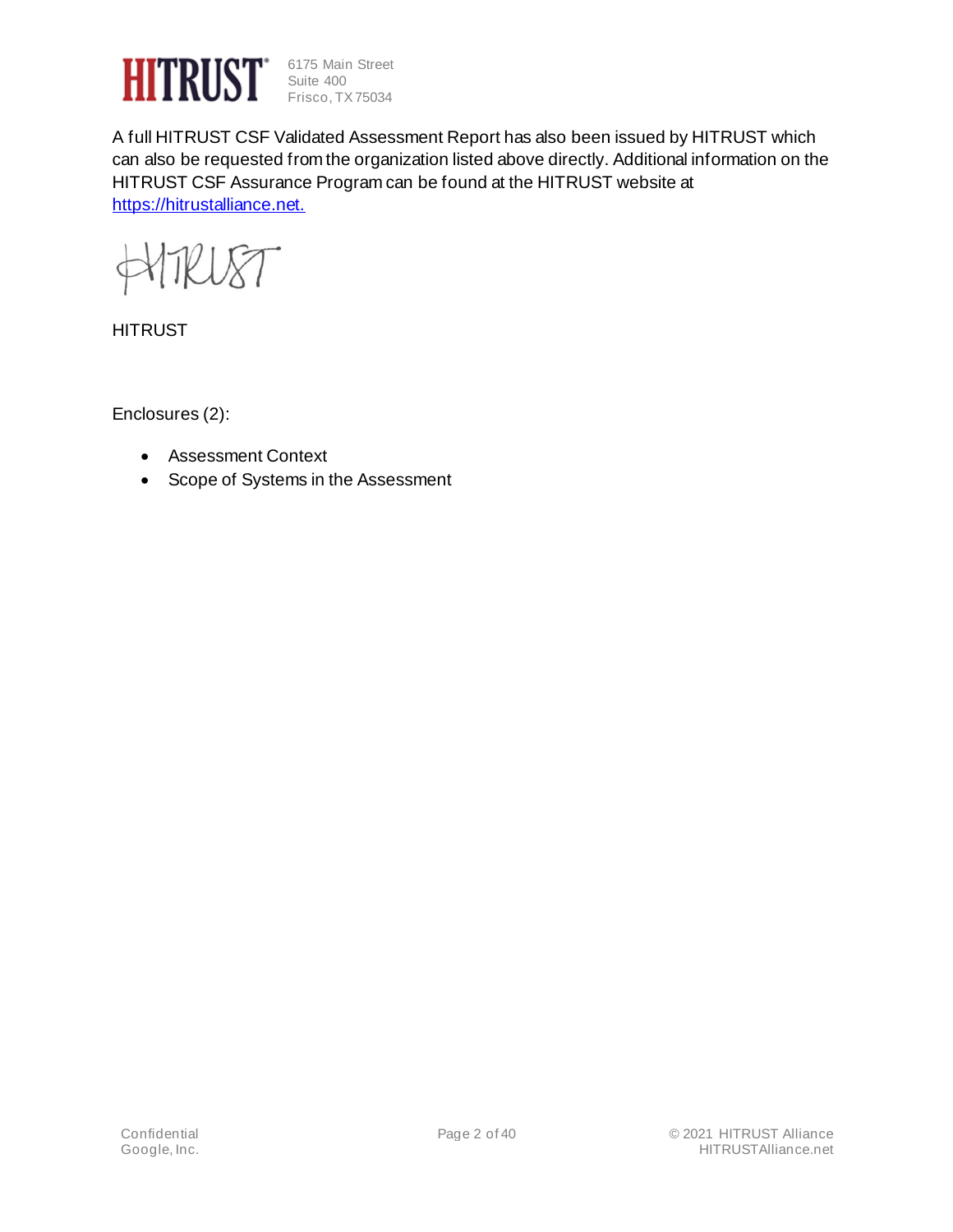

#### **Assessment Context**

The assessed entity completed the following tailoring questionnaire to derive this assessment's customized set of HITRUST CSF requirements based on organizational, geographical, technical, and regulatory risk factors.

| <b>Prepared for</b>                                                                                                                                | Google, Inc.                                    |                                                                                                                                                                                                                                                                                    |  |  |  |  |
|----------------------------------------------------------------------------------------------------------------------------------------------------|-------------------------------------------------|------------------------------------------------------------------------------------------------------------------------------------------------------------------------------------------------------------------------------------------------------------------------------------|--|--|--|--|
|                                                                                                                                                    | 1600 Amphitheatre Parkway                       |                                                                                                                                                                                                                                                                                    |  |  |  |  |
|                                                                                                                                                    | Mountain View, CA 94043                         |                                                                                                                                                                                                                                                                                    |  |  |  |  |
| <b>Contact</b>                                                                                                                                     | FuiYing Yap                                     |                                                                                                                                                                                                                                                                                    |  |  |  |  |
|                                                                                                                                                    | Program Manager, Engineering Compliance         |                                                                                                                                                                                                                                                                                    |  |  |  |  |
|                                                                                                                                                    | fuiying@google.com                              |                                                                                                                                                                                                                                                                                    |  |  |  |  |
| <b>Assessment Option</b>                                                                                                                           | <b>HITRUST CSF Security Assessment</b>          |                                                                                                                                                                                                                                                                                    |  |  |  |  |
| <b>Company Background</b>                                                                                                                          |                                                 | Google Cloud Platform is a suite of products & services that includes application hosting,                                                                                                                                                                                         |  |  |  |  |
|                                                                                                                                                    |                                                 | cloud computing, database services and more. Workspace from Google Cloud. A set of                                                                                                                                                                                                 |  |  |  |  |
|                                                                                                                                                    |                                                 | intelligent apps including Gmail, Docs, Drive and Calendar to connect the people in your                                                                                                                                                                                           |  |  |  |  |
|                                                                                                                                                    | company, no matter where in the world they are. |                                                                                                                                                                                                                                                                                    |  |  |  |  |
| <b>Number of Employees</b>                                                                                                                         | 35494                                           |                                                                                                                                                                                                                                                                                    |  |  |  |  |
| <b>Geographic Scope of Operations</b>                                                                                                              | Off-shore (outside U.S.)                        |                                                                                                                                                                                                                                                                                    |  |  |  |  |
| <b>Considered</b>                                                                                                                                  |                                                 |                                                                                                                                                                                                                                                                                    |  |  |  |  |
| <b>Organizational Risk Factors</b>                                                                                                                 |                                                 |                                                                                                                                                                                                                                                                                    |  |  |  |  |
| Number of Records that are currently held                                                                                                          |                                                 | More than 60 Million Records                                                                                                                                                                                                                                                       |  |  |  |  |
| <b>Technical Risk Factors</b>                                                                                                                      |                                                 |                                                                                                                                                                                                                                                                                    |  |  |  |  |
| Is the system(s) accessible from the Internet?                                                                                                     |                                                 | Yes                                                                                                                                                                                                                                                                                |  |  |  |  |
| Is the scoped system(s) (on-premise or cloud-based) accessible by<br>third-party personnel (e.g., business partners, vendors, cloud<br>providers)? |                                                 | No - Google's internal production systems are only<br>accessible by Google employees. Any TVCs are considered<br>Google extended workforce employees and are subjected<br>to the same policies and procedures as FTEs. GCP and<br>Workspace Third party subprocessors have limited |  |  |  |  |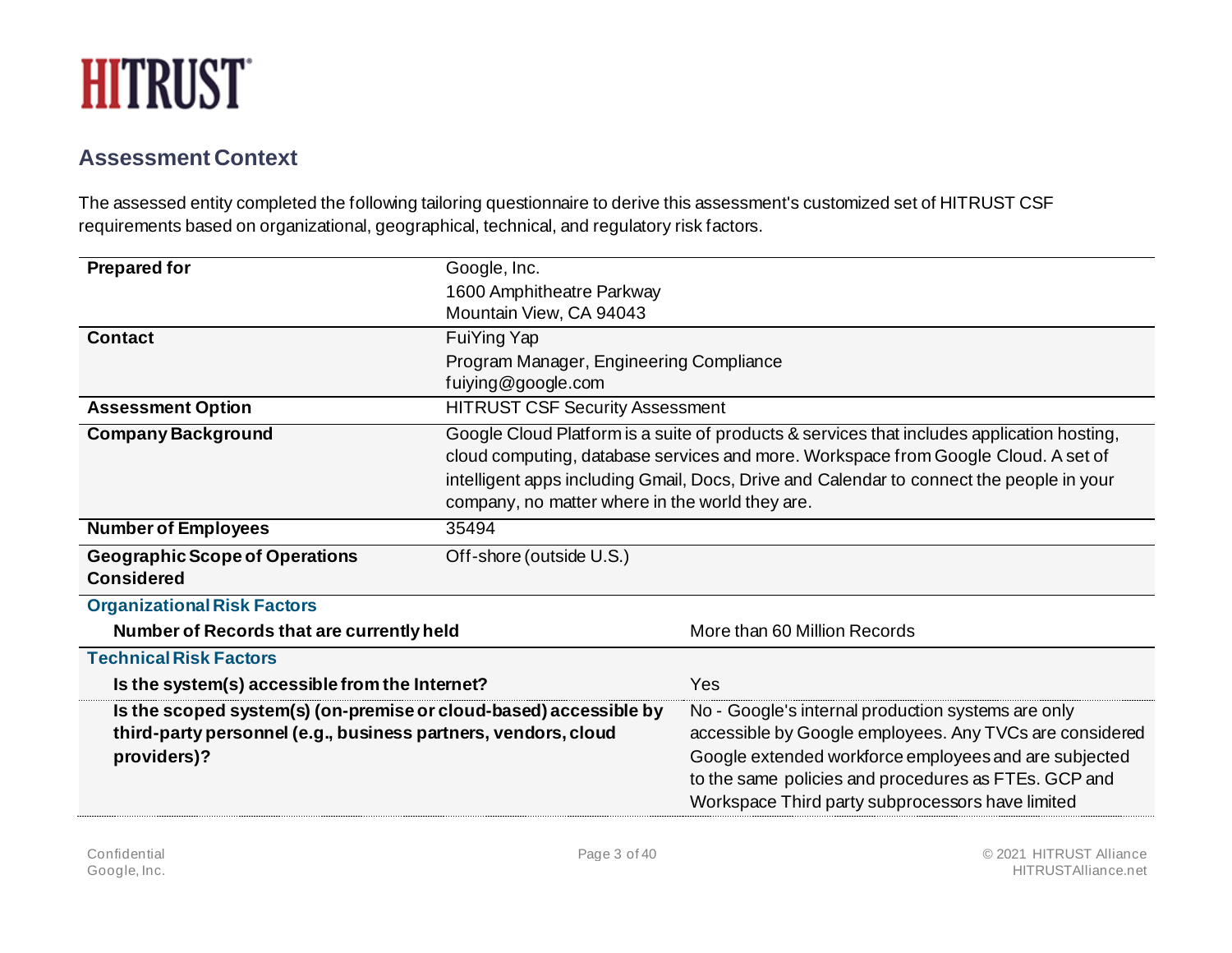### **HITRUST**

|                                                                                                                                          | processing of customer data as authorized by customers to<br>perform.                                                                                                                                                                                                                                                                                                                                         |
|------------------------------------------------------------------------------------------------------------------------------------------|---------------------------------------------------------------------------------------------------------------------------------------------------------------------------------------------------------------------------------------------------------------------------------------------------------------------------------------------------------------------------------------------------------------|
| Does the system(s) transmit or receive data with a third-party?                                                                          | Yes                                                                                                                                                                                                                                                                                                                                                                                                           |
| Is the system(s) publicly positioned?                                                                                                    | No - Physical placement of Google systems are not<br>intentionally publicly placed such that it is accessible by<br>non-Google personnel. Google systems are only accessible<br>by internal Google employees.                                                                                                                                                                                                 |
| Number of interfaces to other systems                                                                                                    | Greater than 75                                                                                                                                                                                                                                                                                                                                                                                               |
| Number of users of the system(s)                                                                                                         | Greater than 5,500                                                                                                                                                                                                                                                                                                                                                                                            |
| Number of transactions per day                                                                                                           | Greater than 85,000                                                                                                                                                                                                                                                                                                                                                                                           |
| Does the scoped environment allow dial-up/dial-in capabilities (i.e.,<br>functional analog modems)?                                      | No - Google doesn't utilize dial-up in our environment.                                                                                                                                                                                                                                                                                                                                                       |
| Is scoped information sent and/or received via fax machine (i.e., an<br>actual machine, excluding efax or scan to email)?                | No - By default, Googlers do not have access to privileged<br>information and does not send or receive such information<br>via fax machine.                                                                                                                                                                                                                                                                   |
| Does the organization allow personally owned devices to connect to<br>scoped organizational assets (i.e., BYOD - bring your own device)? | No - Google only allows employees to bring their own<br>personal chromebook however the personal chromebook<br>has to be wiped and enrolled in Google enterprise<br>management to be fully Google managed device to connect<br>to Google's internal network.                                                                                                                                                  |
| Are wireless access points in place at any of the organization's in-<br>scope facilities?                                                | No - The in-scope facilities are production data centers<br>where the point of entry to Cloud is. Employees cannot<br>directly access production from Google's Corporate wireless<br>network on their laptops. A physical gLinux workstation is<br>required to access production in addition to being a Google<br>employee with a managed Google device, Google<br>credentials and valid machine certificate. |
| Does the organization use any part of the scoped systems, system<br>components, or system services to sell goods and/or services?        | No - Google Workspace and GCP products do not handle<br>electronic commerce online transaction data where a                                                                                                                                                                                                                                                                                                   |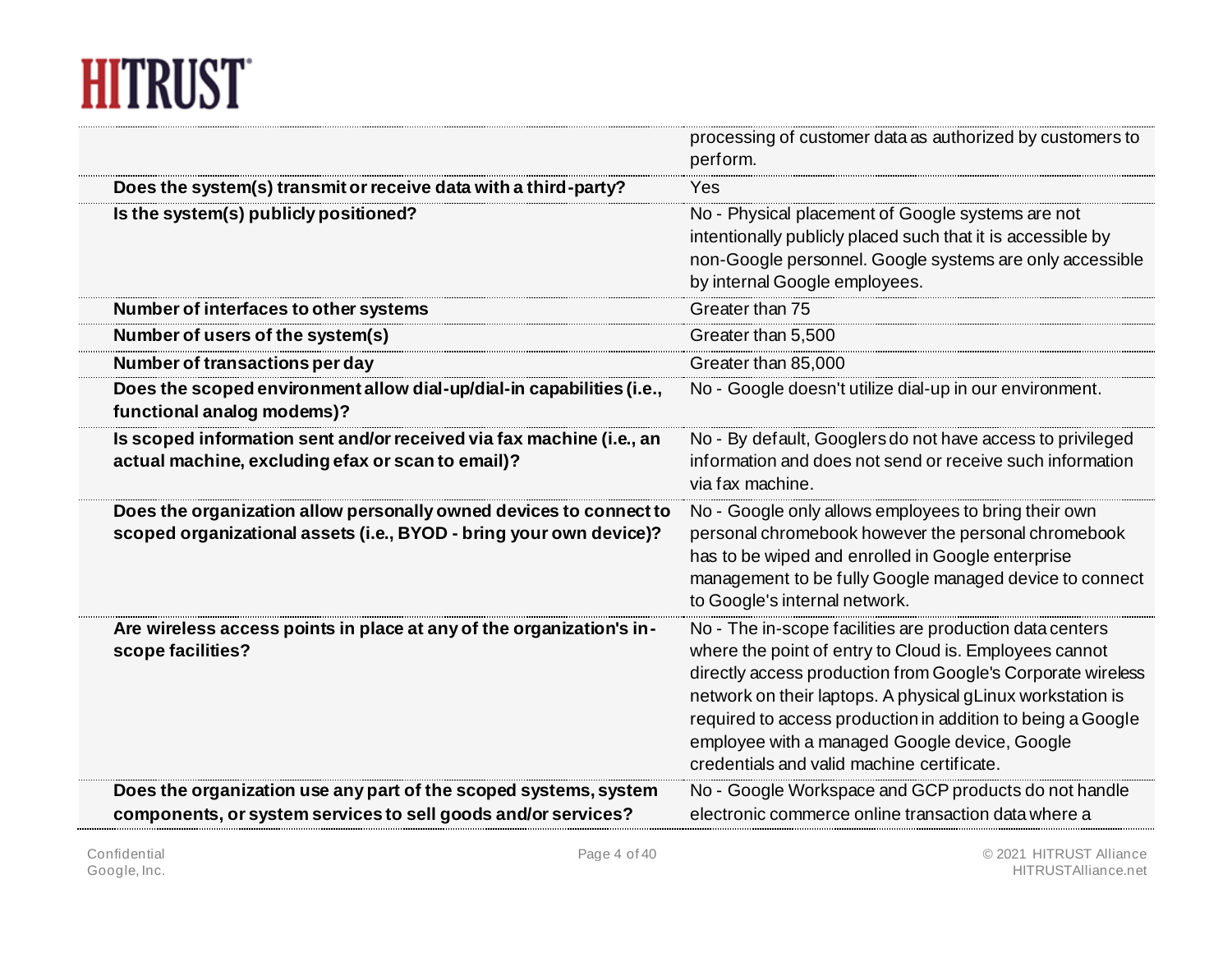# **HITRUST**

|                                                                                                                                                                  | buying or selling transaction is conducted through electronic<br>means. GCP provides the platform and clients are<br>responsible for their own data. |
|------------------------------------------------------------------------------------------------------------------------------------------------------------------|------------------------------------------------------------------------------------------------------------------------------------------------------|
| Does the organization allow the use of electronic signatures to<br>provide legally binding consent within the scoped environment, e.g.,                          | No - Electronic signatures are not directly used within the<br>scope of the system.                                                                  |
| simple or basic electronic signatures (SES), advanced electronic or<br>digital signature (AES), or qualified advanced electronic or digital<br>signatures (QES)? |                                                                                                                                                      |
| Is scoped information sent by the organization using courier                                                                                                     | No - Google does not send scoped information via courier                                                                                             |
| services, internal mail services, or external mail services (e.g.,<br>USPS)?                                                                                     | services.                                                                                                                                            |
| Is any aspect of the scoped environment hosted on the cloud?                                                                                                     | Yes                                                                                                                                                  |
| Does the system allow users to access the scoped environment<br>from an external network that is not controlled by the organization?                             | Yes                                                                                                                                                  |
| Do any of the organization's personnel travel to locations the<br>organization deems to be of significant risk?                                                  | Yes                                                                                                                                                  |
| Are hardware tokens used as an authentication method within the<br>scoped environment?                                                                           | Yes                                                                                                                                                  |
| Does the organization perform information systems development<br>(either in-house or outsourced) for any scoped system, system<br>service, or system component?  | Yes                                                                                                                                                  |
| <b>Regulatory Risk Factors</b>                                                                                                                                   |                                                                                                                                                      |
| Subject to HIPAA Security Rule                                                                                                                                   |                                                                                                                                                      |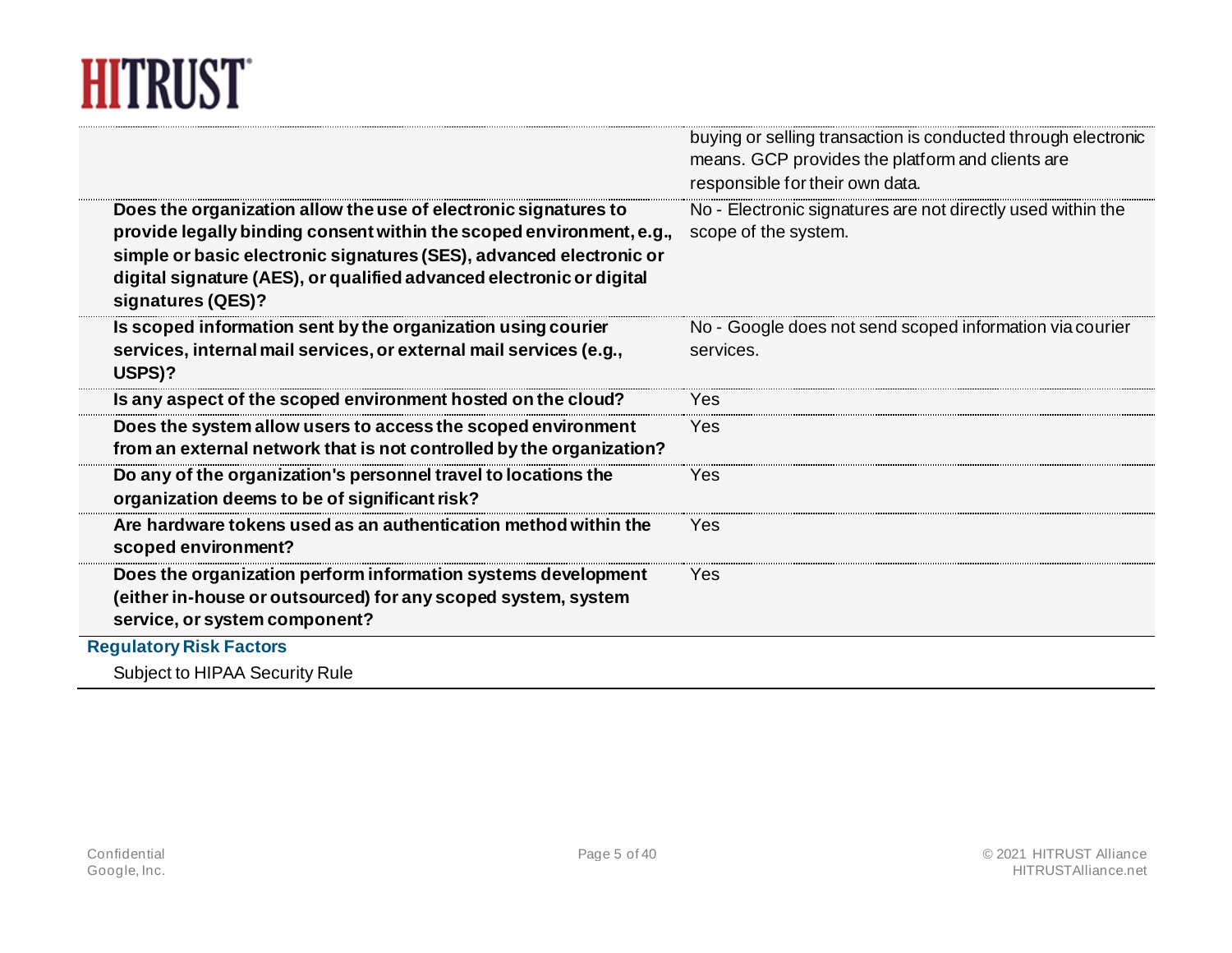### **HITRUST Scope of Systems in the Assessment**

#### **Organization and Industry Segment Overview**

Google LLC ("Google" or "the Company"), an Alphabet subsidiary, is a global technology service provider focused on improving the ways people connect with information. Google's innovations in web search and advertising have made Google's website one of the most viewed Internet destinations and its brand among the most recognized in the world. Google maintains one of the world's largest online index of websites and other content and makes this information freely available to anyone with an Internet connection. Google's automated search technology helps people obtain nearly instant access to relevant information from their vast online index

#### **Service(s) / Product(s) Provided**

Google Cloud Platform provides Infrastructure as a Service (IaaS), Software as a Service (SaaS), and Platform as a Service (PaaS), allowing businesses and developers to build and run any or all of their applications on Google's Cloud infrastructure. Customers can benefit from performance, scale, reliability, ease-of-use, and a pay-as-you-go cost model.

Google's product offerings for Google Cloud Platform (GCP) provide the unique advantage of leveraging the resources of Google's core engineering team while also having a dedicated team to develop solutions for the corporate market. As a result, these Google offerings are positioned to innovate at a rapid rate and provide the same level of service that users are familiar with on google.com.

Google Cloud Platform includes the following services, hereafter described collectively as "Google Cloud Platform" or "GCP":

- Artificial Intelligence (AI) and Machine Learning innovative, scalable machine learning services, with pre-trained models and the ability to generate tailored models
- Application Programming Interface (API) Management develop, deploy, and manage APIs on any Google Cloud back end
- Compute a range of computing options tailored to match the size and needs of any organization
- Data Analytics tools to capture, process, store and analyze data on a single platform
- Databases migrate, manage, and modernize data with secure, reliable, and highly available relational and nonrelational databases
- Developer Tools a collection of tools and libraries that help development teams work more quickly and effectively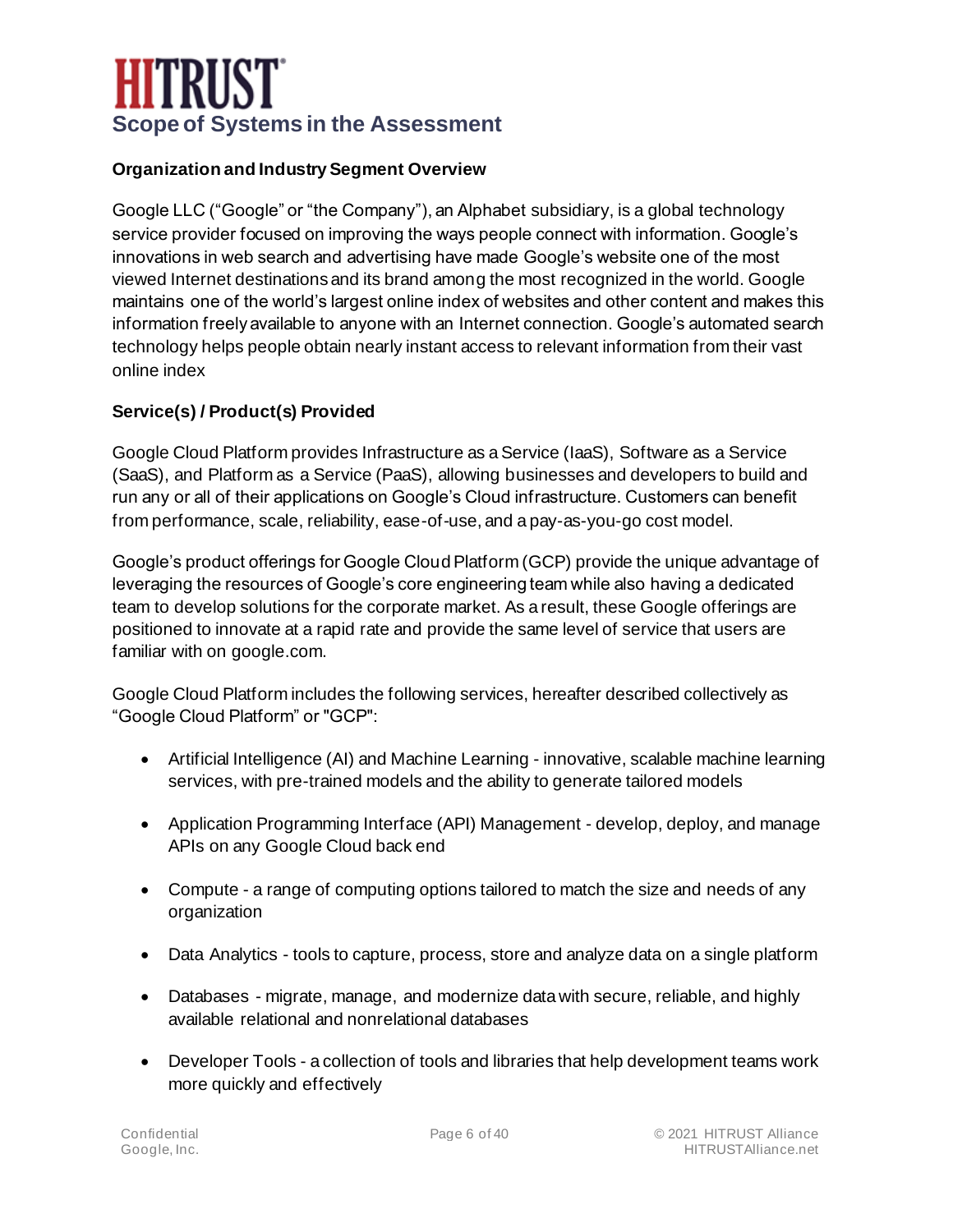

- Healthcare and Life Sciences healthcare solution to protect sensitive data and maintain compliance with numerous requirements across various domains, geographies, and workloads
- Hybrid and Multi-cloud connect on-premises or existing cloud infrastructure with Google Cloud's scalability and innovation
- Internet of Things (IoT) scalable, fully managed IoT cloud services to connect, process, store, and analyze data at the edge and in the cloud
- Management Tools manage apps on GCP with a web-based console, mobile app, or Cloud Shell for real time monitoring, logging, diagnostics, and configuration
- Media and Gaming build user experiences and empower developers by minimizing infrastructure complexity and accelerating data insights
- Migration large-scale, secure online data transfers to Google Cloud Storage and databases
- Networking a private network using software-defined networking and distributed systems technologies to host and deliver services around the world
- Operations suite of products to monitor, troubleshoot, and improve application performance on Google Cloud environments
- Security and Identity manage the security and access to cloud assets, supported by Google's own protection of its infrastructure
- Serverless Computing deploy functions or apps as source code or as containers without worrying about the underlying infrastructure. Build full stack serverless applications with Google Cloud's storage, databases, machine learning, and more
- Storage scalable storage options and varieties for different needs and price points
- Other additional GCP services supporting e-commerce, procurement, and billing, and petabyte-scale scientific analysis and visualization of geospatial datasets

Google's product offerings, including Google Workspace, Application Programming Interfaces and Developer Offerings (Google Workspace Services), provide the unique advantage of leveraging the resources of Google's core engineering team while also having a dedicated team to develop solutions for the corporate market. As a result, these Google offerings are positioned to innovate at a rapid rate and provide the same level of service that users are familiar with on google.com.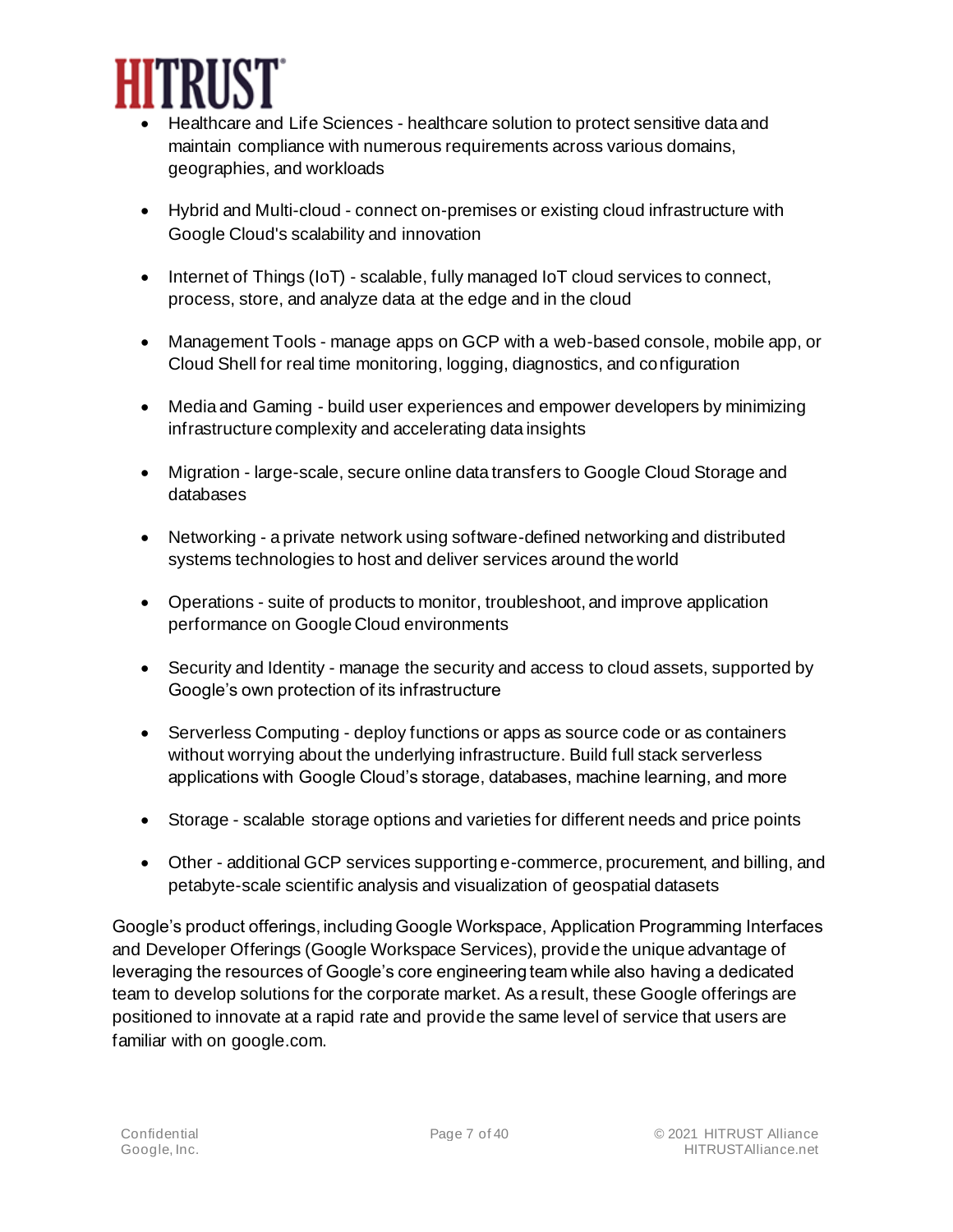

Google Workspace, Application Programming Interfaces and Developer Offerings are targeted to small and medium businesses and large corporations alike. These products provide what business organizations typically require, including the following:

- Multi-user collaboration
- No special hardware or software required by the enterprise
- Security and compliance features
- Seamless upgrades

The products are composed of communication, productivity, collaboration and security tools that can be accessed virtually from any location with Internet connectivity. This means every employee and each user entity they work with can be productive from anywhere, using any device with an Internet connection.

#### **Primary System(s)**

Google Common Infrastructure: Google Common Infrastructure (GCI) is Google's cloud computing platform. GCI offers a cloud-native computing to internal customers. Internal customers are other departments and development teams who consume cloud computing platforms to host their application, services, and products. GCP services are hosted on the Google Common Infrastructure and managed under the same information security management program.

Google Cloud Platform: Google Cloud Platform is Google's cloud computing solution that's offered to end-users and organizations for remote, on-demand cloud computing. The Google Cloud Platform allows users to sign-up from their web-browser and establish private clouds, on which they can deploy their technology stack. The Google Cloud Platform product consists of many services that collectively allow the end user to purchase, deploy, and manage their information technology.

Google Workspace: Google Workspace, formerly and colloquially G-Suite, is a collection of productivity and collaboration tools like word processing, calendars, and virtual meetings. The Google Workspace tools are offered under a Software as a Service (SaaS) model to individuals, small/medium businesses, and large corporations. Because no special software or hardware is required by the user, Google Workspace allows for a multi-collaborative approach for large, medium, or large businesses alike.

#### **Service(s) Outsourced**

Google outsources a portion of its data centers to colocation facilities. These third-party data center providers host a portion of Google servers and network equipment. Providers are responsible for environmental controls at the facility, including fire detection and suppression;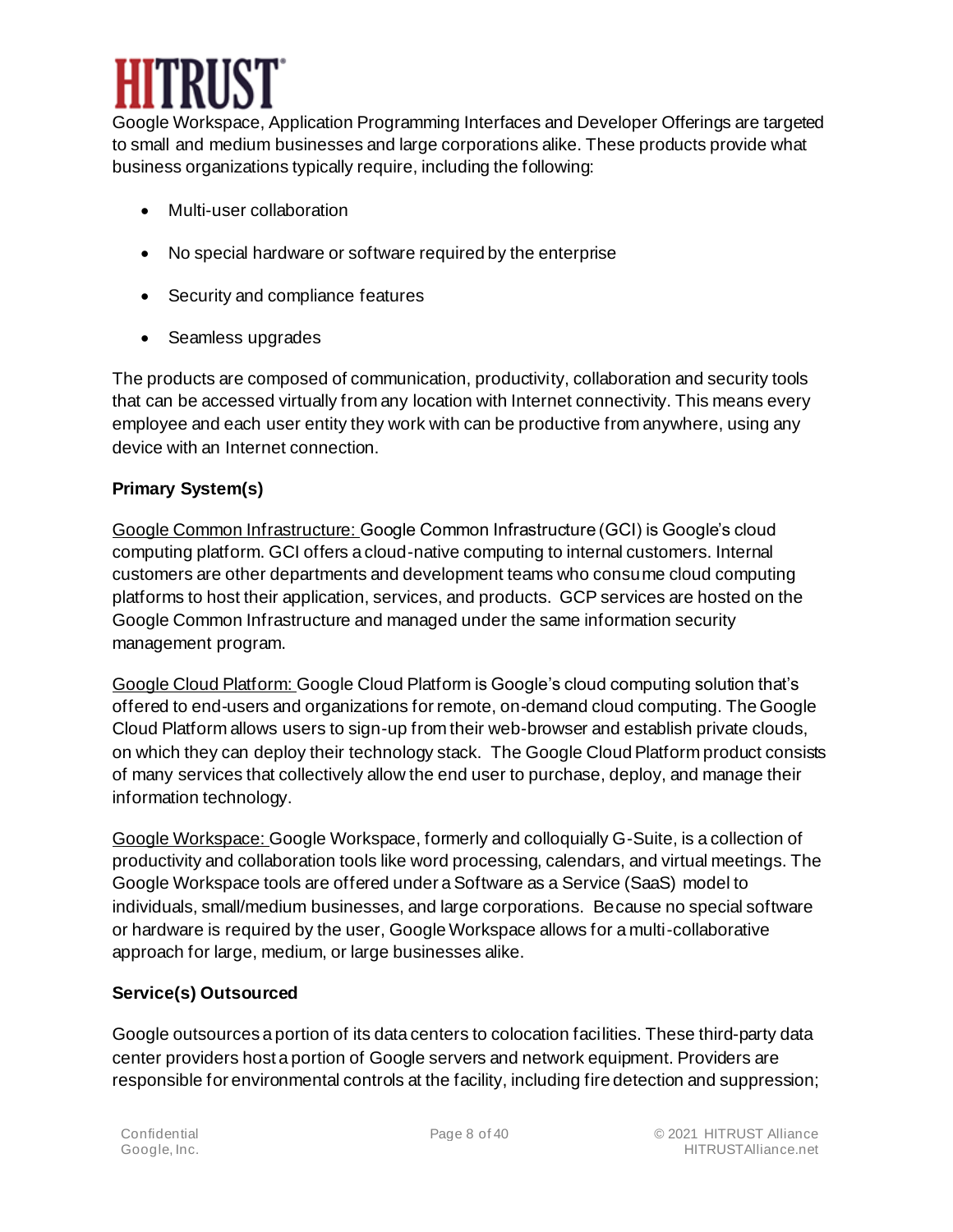

heating, ventilation, air conditioner (HVAC), and electricity (generators, batteries, and Power Distribution Units).

Google maintains a supplier management team to foster third party relationships and monitor third party performance, and Service Level Agreements (SLAs) are defined to monitor performance. Colocation personnel security requirements for third-party data center providers supporting Google systems and devices are established in agreements between Google and each respective third-party data center provider.

Google has also implemented an Information Protection Addendum ("IPA") to vendor contracts that defines the security and privacy obligations which the vendor organization must meet to satisfy Google's obligations regarding customer data and system security.

| <b>System Name</b>       | <b>Componen</b><br>ts                                   | <b>Service</b><br><b>Offering</b>                                                                                                                                                                                                                                                                                                                                                                                                                   | <b>Ful</b><br>ı | Parti<br>al | <b>With</b><br><b>Exclusion</b><br>$\mathbf{s}$ | <b>Descriptio</b><br>n of<br><b>Exclusion</b><br>$\mathbf{s}$ |
|--------------------------|---------------------------------------------------------|-----------------------------------------------------------------------------------------------------------------------------------------------------------------------------------------------------------------------------------------------------------------------------------------------------------------------------------------------------------------------------------------------------------------------------------------------------|-----------------|-------------|-------------------------------------------------|---------------------------------------------------------------|
| Google Cloud<br>Platform | OS-Linux<br>$DB -$<br>Google<br>Proprietary<br>Database | Access<br>$\bullet$<br>Approval<br>Access<br>$\bullet$<br>Context<br>Manager<br>Access<br>$\bullet$<br>Transparenc<br>٧<br><b>Vertex Al</b><br>$\bullet$<br>(formerly Al<br>Platform)<br>Al Platform<br>$\bullet$<br>Data<br>Labeling<br>Al Platform<br>$\bullet$<br>Neural<br>Architecture<br>Search<br>(NAS)<br><b>Notebooks</b><br>$\bullet$<br>(formerly Al<br>Platform<br>Notebooks)<br>Al Platform<br>$\bullet$<br>Training and<br>Prediction | $\times$        |             | None                                            | None                                                          |

#### **Scope Overview**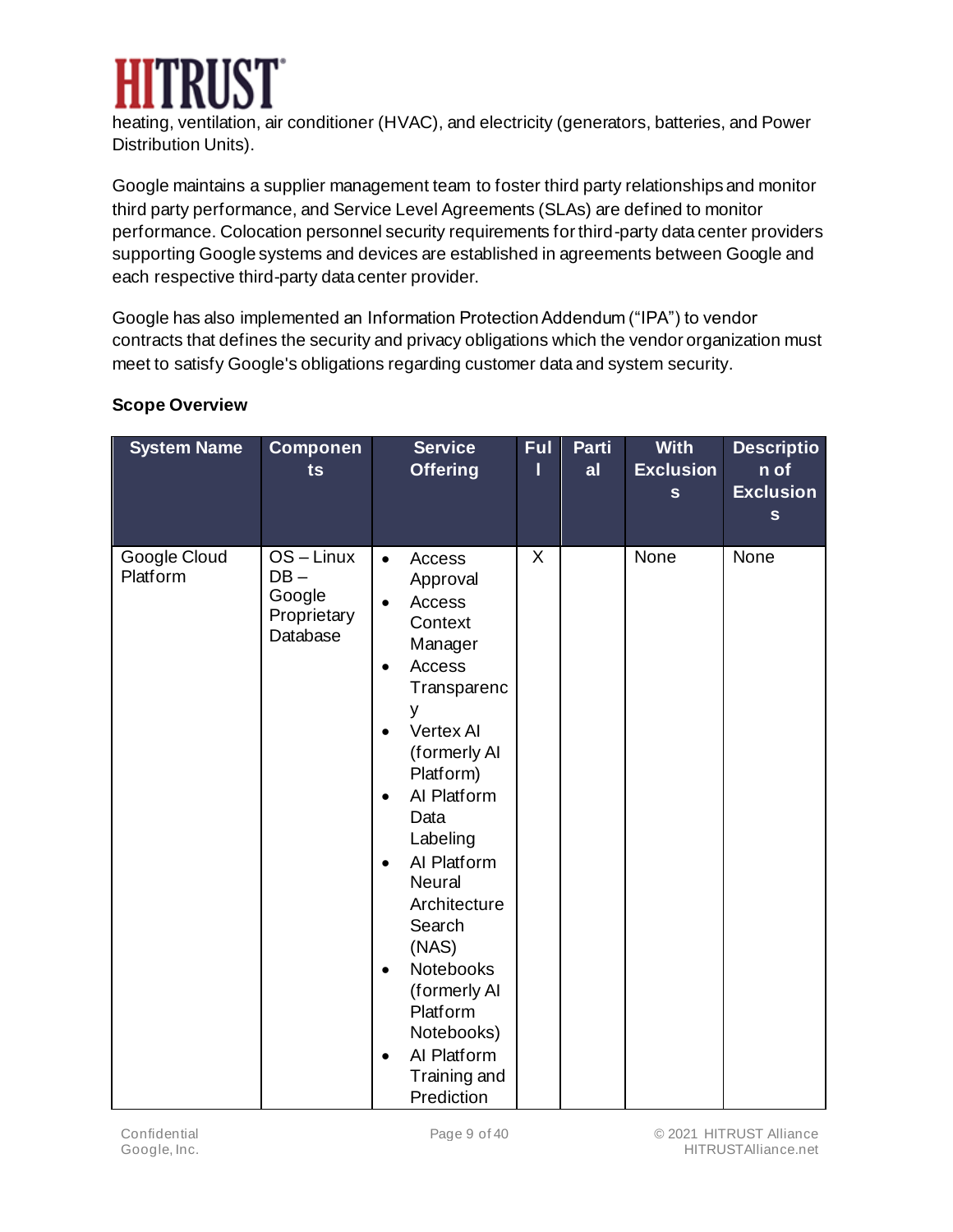

| <b>System Name</b> | <b>Componen</b><br>ts | <b>Service</b><br><b>Offering</b>                                                                                                                                                                                                                                                                                                                                                                                                                                                                                                                                                                                                                                                                                                  | <b>Ful</b><br>ı | Parti<br>al | <b>With</b><br><b>Exclusion</b><br>$\mathbf{s}$ | <b>Descriptio</b><br>n of<br><b>Exclusion</b> |
|--------------------|-----------------------|------------------------------------------------------------------------------------------------------------------------------------------------------------------------------------------------------------------------------------------------------------------------------------------------------------------------------------------------------------------------------------------------------------------------------------------------------------------------------------------------------------------------------------------------------------------------------------------------------------------------------------------------------------------------------------------------------------------------------------|-----------------|-------------|-------------------------------------------------|-----------------------------------------------|
|                    |                       |                                                                                                                                                                                                                                                                                                                                                                                                                                                                                                                                                                                                                                                                                                                                    |                 |             |                                                 | ${\bf s}$                                     |
|                    |                       | Anthos<br>$\bullet$<br>Config<br>Managemen<br>t (ACM)<br>Anthos<br>$\bullet$<br>Identity<br>Service<br>Anthos<br>$\bullet$<br>Service<br>Mesh (ASM)<br><b>API</b><br>$\bullet$<br>Gateway<br>Apigee<br>$\bullet$<br>App Engine<br>$\bullet$<br>Artifact<br>$\bullet$<br>Registry<br>Assured<br>$\bullet$<br>Workloads<br>for<br>Government<br>AutoML<br>$\bullet$<br>Natural<br>Language<br>AutoML<br>$\bullet$<br><b>Tables</b><br>AutoML<br>$\bullet$<br>Translation<br>AutoML<br>$\bullet$<br>Video<br>AutoML<br>$\bullet$<br>Vision<br>BeyondCorp<br>$\bullet$<br>Enterprise<br><b>BigQuery</b><br>$\bullet$<br><b>BigQuery</b><br>$\bullet$<br>Data<br>Transfer<br>Service<br><b>Binary</b><br>$\bullet$<br>Authorizatio<br>n |                 |             |                                                 |                                               |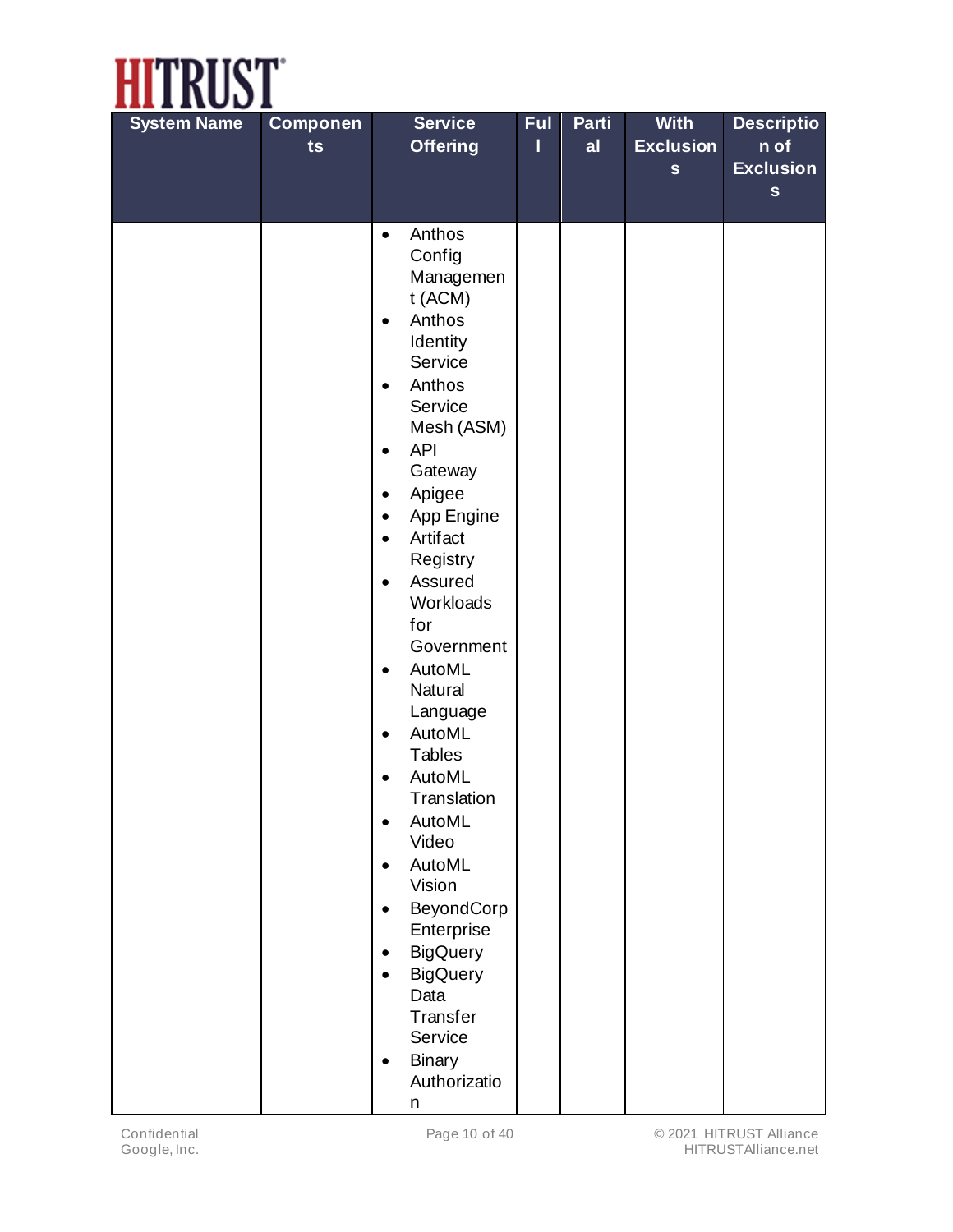

| <b>System Name</b> | <b>Componen</b> | <b>Service</b>                               | <b>Ful</b> | Parti | <b>With</b>      | <b>Descriptio</b> |
|--------------------|-----------------|----------------------------------------------|------------|-------|------------------|-------------------|
|                    | ts              | <b>Offering</b>                              | ı          | al    | <b>Exclusion</b> | n of              |
|                    |                 |                                              |            |       | $\mathbf{s}$     | <b>Exclusion</b>  |
|                    |                 |                                              |            |       |                  | $\mathbf S$       |
|                    |                 | Certificate<br>$\bullet$                     |            |       |                  |                   |
|                    |                 | Authority                                    |            |       |                  |                   |
|                    |                 | Service                                      |            |       |                  |                   |
|                    |                 | <b>Cloud Asset</b><br>$\bullet$              |            |       |                  |                   |
|                    |                 | Inventory                                    |            |       |                  |                   |
|                    |                 | Cloud<br>$\bullet$                           |            |       |                  |                   |
|                    |                 | <b>Bigtable</b>                              |            |       |                  |                   |
|                    |                 | <b>Cloud Billing</b><br>$\bullet$            |            |       |                  |                   |
|                    |                 | <b>Cloud Build</b><br>$\bullet$              |            |       |                  |                   |
|                    |                 | Cloud CDN<br>$\bullet$<br>Cloud<br>$\bullet$ |            |       |                  |                   |
|                    |                 | Composer                                     |            |       |                  |                   |
|                    |                 | Cloud<br>$\bullet$                           |            |       |                  |                   |
|                    |                 | Console                                      |            |       |                  |                   |
|                    |                 | Cloud<br>$\bullet$                           |            |       |                  |                   |
|                    |                 | Console App                                  |            |       |                  |                   |
|                    |                 | Cloud Data<br>$\bullet$                      |            |       |                  |                   |
|                    |                 | Fusion                                       |            |       |                  |                   |
|                    |                 | Cloud Data<br>$\bullet$                      |            |       |                  |                   |
|                    |                 | Loss<br>Prevention                           |            |       |                  |                   |
|                    |                 | Cloud<br>$\bullet$                           |            |       |                  |                   |
|                    |                 | Debugger                                     |            |       |                  |                   |
|                    |                 | Cloud<br>$\bullet$                           |            |       |                  |                   |
|                    |                 | Deployment                                   |            |       |                  |                   |
|                    |                 | Manager                                      |            |       |                  |                   |
|                    |                 | <b>Cloud DNS</b><br>٠                        |            |       |                  |                   |
|                    |                 | Cloud<br>$\bullet$                           |            |       |                  |                   |
|                    |                 | Endpoints                                    |            |       |                  |                   |
|                    |                 | Cloud<br>$\bullet$                           |            |       |                  |                   |
|                    |                 | <b>External Key</b>                          |            |       |                  |                   |
|                    |                 | Manager<br>(Cloud EKM)                       |            |       |                  |                   |
|                    |                 | Cloud<br>$\bullet$                           |            |       |                  |                   |
|                    |                 | Filestore                                    |            |       |                  |                   |
|                    |                 | Cloud<br>$\bullet$                           |            |       |                  |                   |
|                    |                 | <b>Functions</b>                             |            |       |                  |                   |
|                    |                 | Cloud<br>$\bullet$                           |            |       |                  |                   |
|                    |                 | <b>Functions</b>                             |            |       |                  |                   |
|                    |                 | for Firebase                                 |            |       |                  |                   |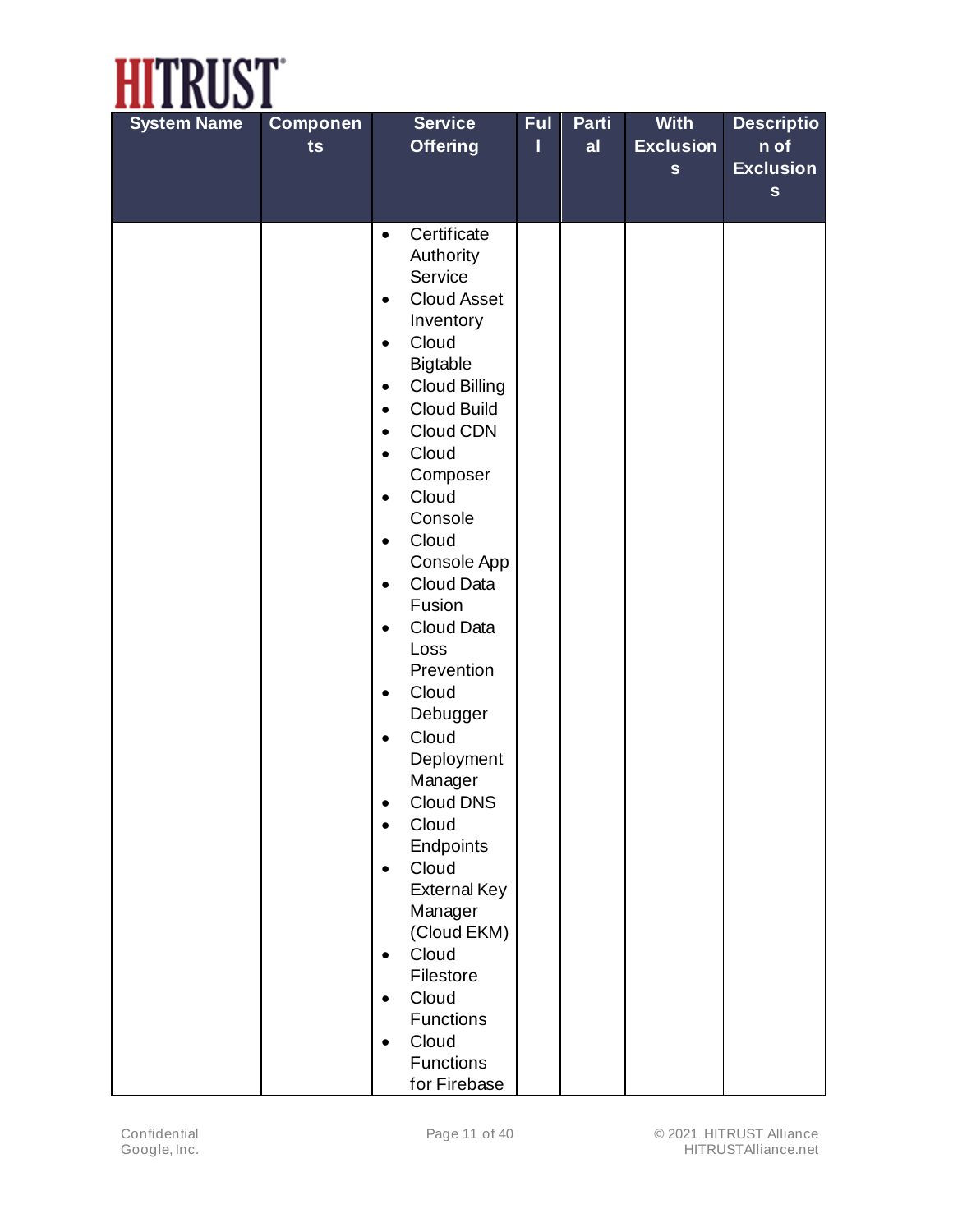

| <b>System Name</b> | <b>Componen</b> | <b>Service</b>                                                                                                                                                                                                                                                                                                                                                                                                                                                                                                                                                                                                                                               | <b>Ful</b> | Parti | <b>With</b>      | <b>Descriptio</b> |
|--------------------|-----------------|--------------------------------------------------------------------------------------------------------------------------------------------------------------------------------------------------------------------------------------------------------------------------------------------------------------------------------------------------------------------------------------------------------------------------------------------------------------------------------------------------------------------------------------------------------------------------------------------------------------------------------------------------------------|------------|-------|------------------|-------------------|
|                    | ts              | <b>Offering</b>                                                                                                                                                                                                                                                                                                                                                                                                                                                                                                                                                                                                                                              | ı          | al    | <b>Exclusion</b> | n of              |
|                    |                 |                                                                                                                                                                                                                                                                                                                                                                                                                                                                                                                                                                                                                                                              |            |       | $\mathbf{s}$     | <b>Exclusion</b>  |
|                    |                 |                                                                                                                                                                                                                                                                                                                                                                                                                                                                                                                                                                                                                                                              |            |       |                  | $\mathbf{s}$      |
|                    |                 | Cloud<br>$\bullet$<br>Healthcare<br>Cloud HSM<br>$\bullet$<br>Cloud IDS<br>$\bullet$<br>Cloud<br>$\bullet$<br>Interconnect<br>Cloud Key<br>$\bullet$<br>Managemen<br>t Service<br>Cloud Life<br>$\bullet$<br>Sciences<br>(formerly<br>Google<br>Genomics)<br>Cloud Load<br>$\bullet$<br>Balancing<br>Cloud<br>$\bullet$<br>Logging<br>Cloud<br>$\bullet$<br>Monitoring<br>Cloud NAT<br>$\bullet$<br>(Network<br>Address<br>Translation)<br>Cloud<br>$\bullet$<br>Natural<br>Language<br><b>API</b><br>Cloud<br>$\bullet$<br>Profiler<br>Cloud<br>$\bullet$<br>Router<br>Cloud Run<br>$\bullet$<br>Cloud Run<br>$\bullet$<br>for Anthos<br>Cloud<br>$\bullet$ |            |       |                  |                   |
|                    |                 | Scheduler                                                                                                                                                                                                                                                                                                                                                                                                                                                                                                                                                                                                                                                    |            |       |                  |                   |
|                    |                 | Cloud SDK<br>$\bullet$                                                                                                                                                                                                                                                                                                                                                                                                                                                                                                                                                                                                                                       |            |       |                  |                   |
|                    |                 | Cloud Shell<br>$\bullet$                                                                                                                                                                                                                                                                                                                                                                                                                                                                                                                                                                                                                                     |            |       |                  |                   |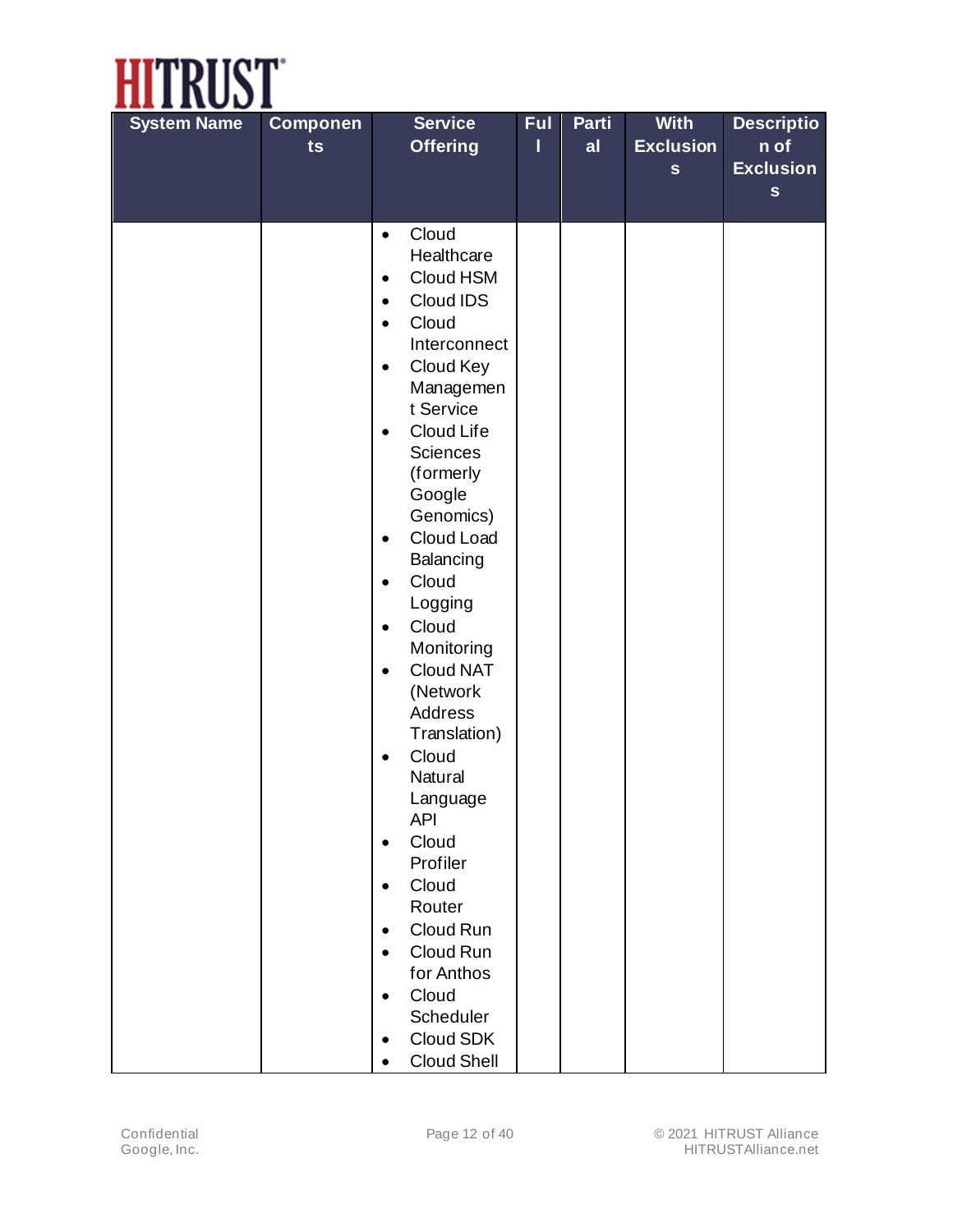

| <b>System Name</b> | <b>Componen</b> | <b>Service</b>                                                                                                                                                                                                                                                                                                                                                                                                                                                                                               | <b>Ful</b> | Parti | <b>With</b>      | <b>Descriptio</b> |
|--------------------|-----------------|--------------------------------------------------------------------------------------------------------------------------------------------------------------------------------------------------------------------------------------------------------------------------------------------------------------------------------------------------------------------------------------------------------------------------------------------------------------------------------------------------------------|------------|-------|------------------|-------------------|
|                    | ts              | <b>Offering</b>                                                                                                                                                                                                                                                                                                                                                                                                                                                                                              | I          | al    | <b>Exclusion</b> | n of              |
|                    |                 |                                                                                                                                                                                                                                                                                                                                                                                                                                                                                                              |            |       | $\mathbf{s}$     | <b>Exclusion</b>  |
|                    |                 |                                                                                                                                                                                                                                                                                                                                                                                                                                                                                                              |            |       |                  | $\mathbf{s}$      |
|                    |                 | Cloud<br>$\bullet$<br>Source<br>Repositories<br>Cloud<br>$\bullet$<br>Spanner<br>Cloud SQL<br>$\bullet$<br>Cloud<br>$\bullet$<br>Storage<br>$\bullet$                                                                                                                                                                                                                                                                                                                                                        |            |       |                  |                   |
|                    |                 | Cloud<br>Storage for<br>Firebase<br><b>Cloud Tasks</b><br>$\bullet$<br>Cloud Trace<br>$\bullet$<br>Cloud<br>$\bullet$<br>Translation<br>Cloud Vision<br>$\bullet$<br>Cloud VPN<br>$\bullet$<br>Compute<br>$\bullet$<br>Engine<br>Connect<br>$\bullet$<br>Contact<br>$\bullet$<br>Center Al<br>Container<br>$\bullet$<br>Registry<br>Data<br>$\bullet$<br>Catalog<br>Database<br>٠<br>Migration<br>Service<br><b>Dataflow</b><br>$\bullet$<br>Datalab<br>$\bullet$<br>Dataproc<br>٠<br>Datastore<br>$\bullet$ |            |       |                  |                   |
|                    |                 | <b>DataStream</b><br>$\bullet$<br>Dialogflow<br>$\bullet$<br>Document<br>$\bullet$<br>AI<br>Earth<br>$\bullet$<br>Engine<br>Eventarc<br>$\bullet$                                                                                                                                                                                                                                                                                                                                                            |            |       |                  |                   |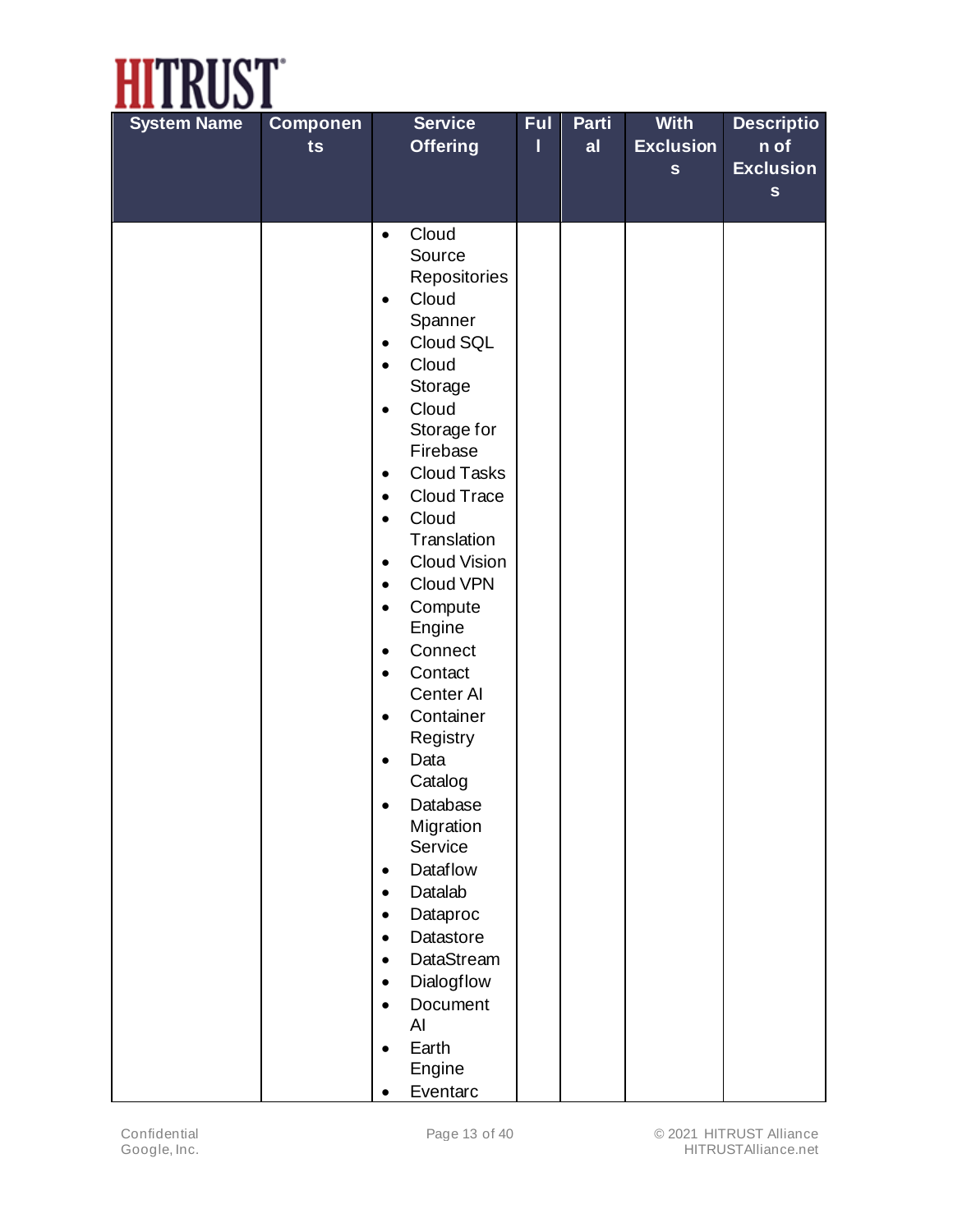

| <b>System Name</b> | <b>Componen</b><br>ts | <b>Service</b><br><b>Offering</b>                                                                                                                                                                                                                                                                                                                                                                                                                                                                                                                                                                                                                                                                                                    | <b>Ful</b><br>ı | Parti<br>al | <b>With</b><br><b>Exclusion</b><br>$\mathbf{s}$ | <b>Descriptio</b><br>n of<br><b>Exclusion</b><br>$\mathbf S$ |
|--------------------|-----------------------|--------------------------------------------------------------------------------------------------------------------------------------------------------------------------------------------------------------------------------------------------------------------------------------------------------------------------------------------------------------------------------------------------------------------------------------------------------------------------------------------------------------------------------------------------------------------------------------------------------------------------------------------------------------------------------------------------------------------------------------|-----------------|-------------|-------------------------------------------------|--------------------------------------------------------------|
|                    |                       | Firebase<br>$\bullet$<br>Authenticati<br>on<br>Firebase<br>$\bullet$<br>Test Lab<br>Firestore<br>$\bullet$<br>Game<br>$\bullet$<br>Servers<br><b>GCP</b><br>$\bullet$<br>Marketplace<br>Google<br>$\bullet$<br>Cloud Armor<br>Google<br>$\bullet$<br>Cloud<br>Identity-<br>Aware Proxy<br>Google Data<br>$\bullet$<br>Studio<br>Google<br>$\bullet$<br>Kubernetes<br>Engine<br>Hub<br>$\bullet$<br>Identity &<br>$\bullet$<br>Access<br>Managemen<br>$t$ (IAM)<br>Identity<br>Platform<br>Insights<br>$\bullet$<br><b>IoT</b> Core<br>$\bullet$<br>Key Access<br>$\bullet$<br><b>Justification</b><br>(Access<br>Sovereignty)<br>Lux<br>$\bullet$<br>Managed<br>$\bullet$<br>Service for<br>Microsoft<br>Active<br>Directory<br>(AD) |                 |             |                                                 |                                                              |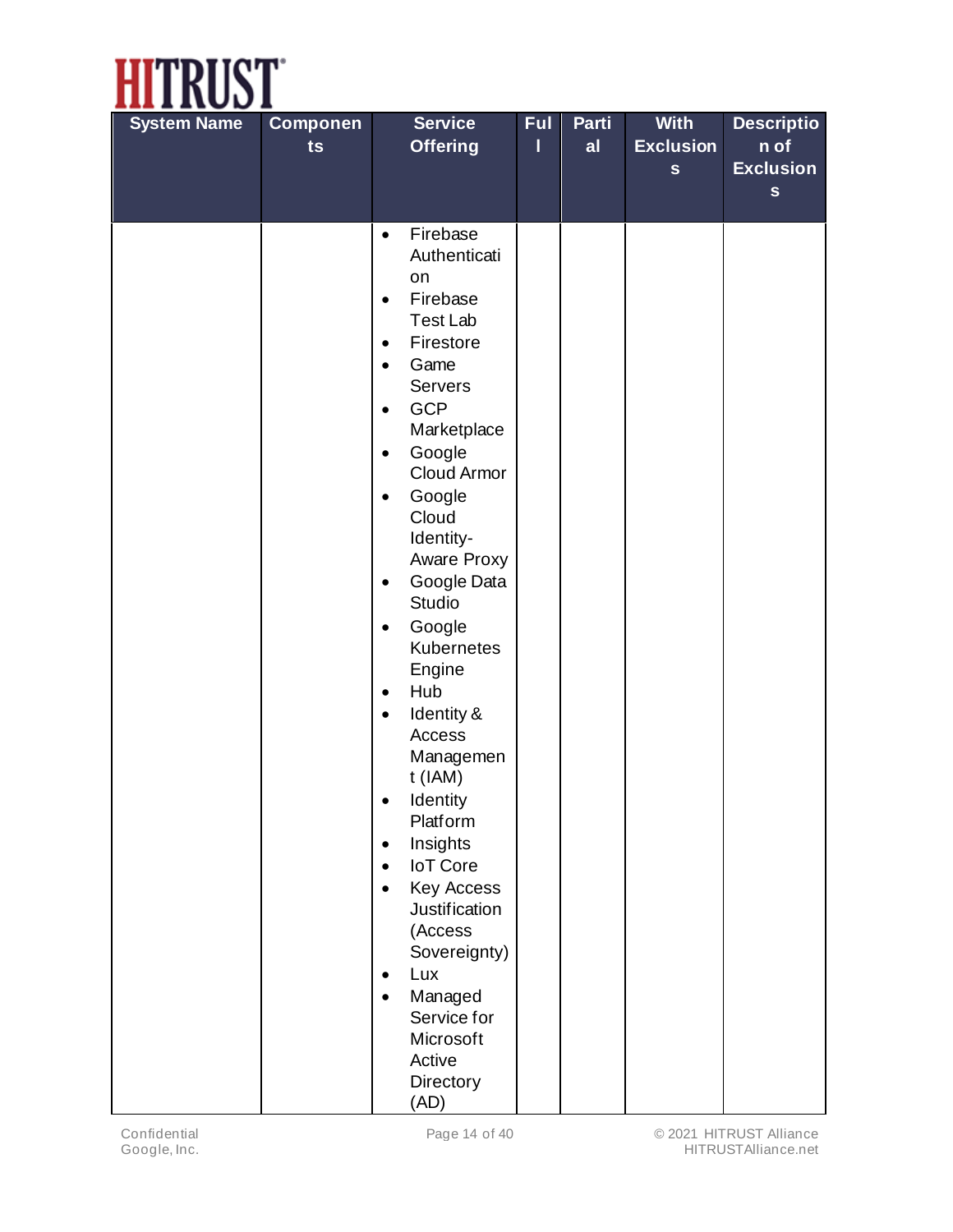

| <b>System Name</b> | <b>Componen</b><br>ts | <b>Service</b><br><b>Offering</b>           | <b>Ful</b><br>ı | Parti<br>al | <b>With</b><br><b>Exclusion</b> | <b>Descriptio</b><br>n of |
|--------------------|-----------------------|---------------------------------------------|-----------------|-------------|---------------------------------|---------------------------|
|                    |                       |                                             |                 |             | $\mathbf{s}$                    | <b>Exclusion</b>          |
|                    |                       |                                             |                 |             |                                 | $\mathbf{s}$              |
|                    |                       |                                             |                 |             |                                 |                           |
|                    |                       | Memorystor<br>$\bullet$                     |                 |             |                                 |                           |
|                    |                       | $\mathbf e$                                 |                 |             |                                 |                           |
|                    |                       | <b>Network</b><br>$\bullet$<br>Connectivity |                 |             |                                 |                           |
|                    |                       | Center                                      |                 |             |                                 |                           |
|                    |                       | <b>Network</b><br>$\bullet$                 |                 |             |                                 |                           |
|                    |                       | Intelligence                                |                 |             |                                 |                           |
|                    |                       | Center                                      |                 |             |                                 |                           |
|                    |                       | <b>Network</b><br>$\bullet$<br>Service      |                 |             |                                 |                           |
|                    |                       | <b>Tiers</b>                                |                 |             |                                 |                           |
|                    |                       | Persistent<br>$\bullet$                     |                 |             |                                 |                           |
|                    |                       | <b>Disk</b>                                 |                 |             |                                 |                           |
|                    |                       | Pub/Sub<br>$\bullet$                        |                 |             |                                 |                           |
|                    |                       | <b>reCAPTCHA</b><br>$\bullet$               |                 |             |                                 |                           |
|                    |                       | Enterprise<br>Recommend<br>$\bullet$        |                 |             |                                 |                           |
|                    |                       | er                                          |                 |             |                                 |                           |
|                    |                       | Resource<br>$\bullet$                       |                 |             |                                 |                           |
|                    |                       | Manager                                     |                 |             |                                 |                           |
|                    |                       | <b>API</b>                                  |                 |             |                                 |                           |
|                    |                       | <b>Risk</b><br>$\bullet$<br>Manager         |                 |             |                                 |                           |
|                    |                       | <b>Secret</b><br>$\bullet$                  |                 |             |                                 |                           |
|                    |                       | Manager                                     |                 |             |                                 |                           |
|                    |                       | Security<br>$\bullet$                       |                 |             |                                 |                           |
|                    |                       | Command                                     |                 |             |                                 |                           |
|                    |                       | Center<br>Service<br>$\bullet$              |                 |             |                                 |                           |
|                    |                       | Directory                                   |                 |             |                                 |                           |
|                    |                       | Service<br>$\bullet$                        |                 |             |                                 |                           |
|                    |                       | Infrastructur                               |                 |             |                                 |                           |
|                    |                       | $\mathsf e$                                 |                 |             |                                 |                           |
|                    |                       | Speech-to-<br>$\bullet$                     |                 |             |                                 |                           |
|                    |                       | <b>Text</b><br>Storage<br>$\bullet$         |                 |             |                                 |                           |
|                    |                       | Transfer                                    |                 |             |                                 |                           |
|                    |                       | Service                                     |                 |             |                                 |                           |
|                    |                       | Talent<br>$\bullet$                         |                 |             |                                 |                           |
|                    |                       | Solution                                    |                 |             |                                 |                           |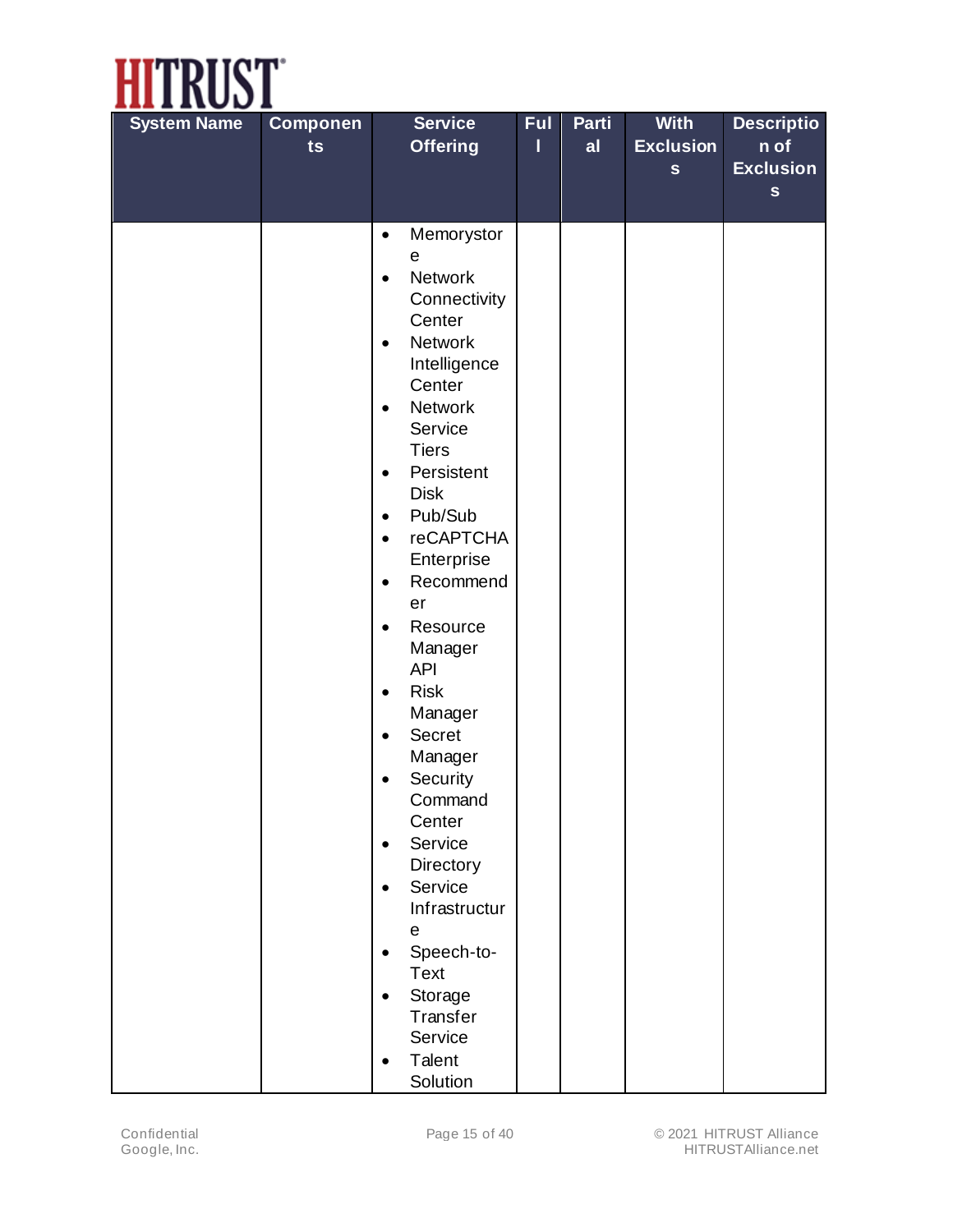

| <b>System Name</b>                           | <b>Componen</b><br>ts                                       | <b>Service</b><br><b>Offering</b>                                                                                                                                                                                                                                                                                                                                                                                                                                                                                                                           | <b>Ful</b><br>ı | Parti<br>al | <b>With</b><br><b>Exclusion</b><br>$\mathbf{s}$ | <b>Descriptio</b><br>n of<br><b>Exclusion</b><br>$\mathbf S$ |
|----------------------------------------------|-------------------------------------------------------------|-------------------------------------------------------------------------------------------------------------------------------------------------------------------------------------------------------------------------------------------------------------------------------------------------------------------------------------------------------------------------------------------------------------------------------------------------------------------------------------------------------------------------------------------------------------|-----------------|-------------|-------------------------------------------------|--------------------------------------------------------------|
|                                              |                                                             | Text-to-<br>$\bullet$<br>Speech<br>Traffic<br>$\bullet$<br><b>Director</b><br>Video<br>$\bullet$<br>Intelligence<br><b>API</b><br>Virtual<br>$\bullet$<br>Private<br>Cloud<br><b>VPC Service</b><br>$\bullet$<br>Controls<br>Web Risk<br>$\bullet$<br><b>API</b><br>Workflows<br>$\bullet$                                                                                                                                                                                                                                                                  |                 |             |                                                 |                                                              |
| Google<br>Workspace<br>(Formerly G<br>Suite) | $OS - Linux$<br>$DB -$<br>Google<br>Proprietary<br>Database | Admin<br>$\bullet$<br>Console<br><b>Alert Center</b><br>$\bullet$<br><b>API</b><br>Apps Email<br>$\bullet$<br><b>Audit API</b><br>Apps Script<br>$\bullet$<br>Assignments<br>$\bullet$<br>Calendar<br>$\bullet$<br>Calendar<br>$\bullet$<br><b>API</b><br>Classroom<br>$\bullet$<br>Cloud<br>$\bullet$<br>Identity<br>Cloud<br>$\bullet$<br>Search<br>Contacts<br>$\bullet$<br>Contacts<br>$\bullet$<br><b>API</b><br><b>Currents</b><br>$\bullet$<br>Data<br>$\bullet$<br><b>Transfer API</b><br>Directory<br>$\bullet$<br><b>API</b><br>Docs<br>$\bullet$ | X               |             | None                                            | None                                                         |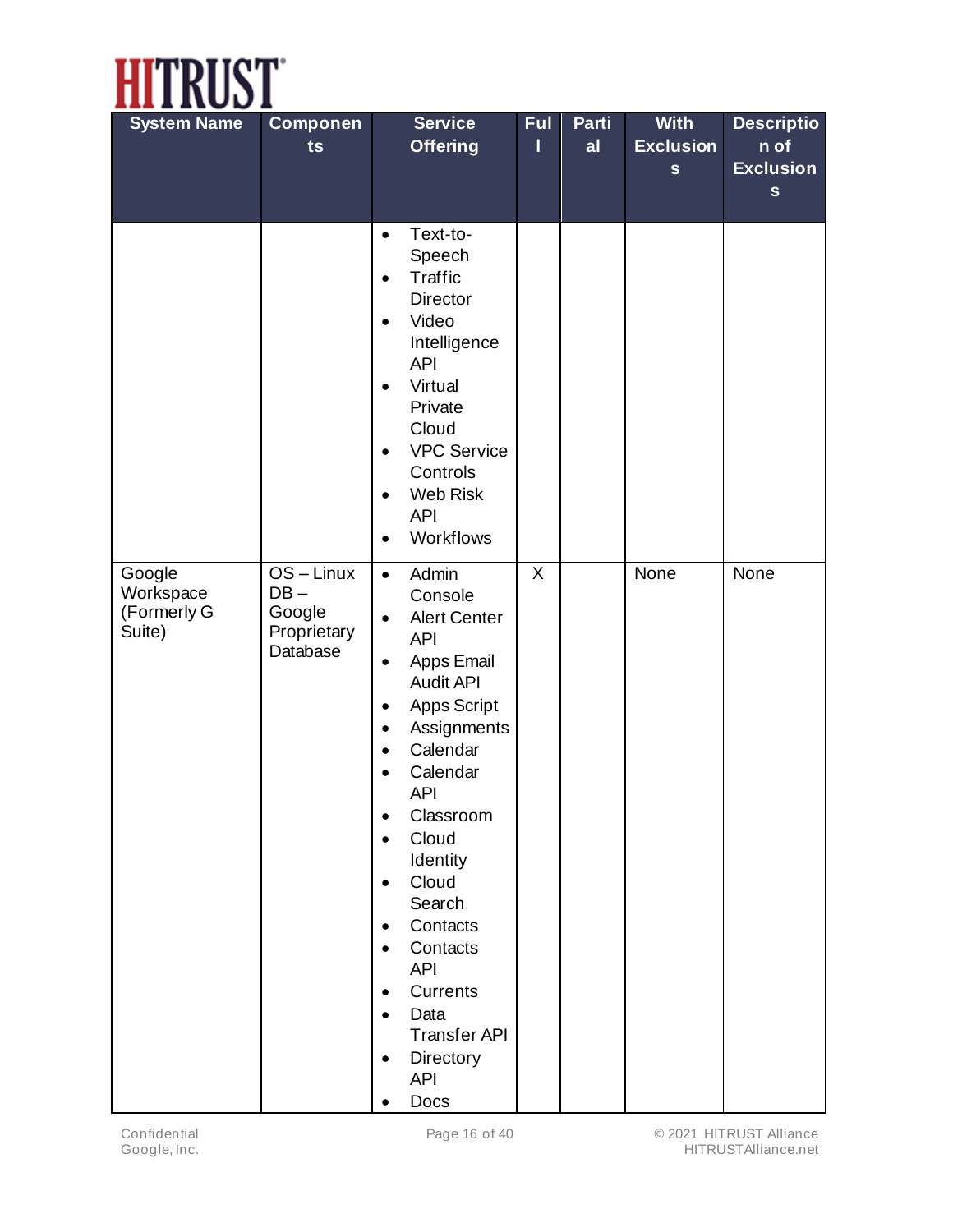

| <b>System Name</b> | <b>Componen</b> | <b>Service</b>                                         | <b>Ful</b> | Parti | <b>With</b>      | <b>Descriptio</b>        |
|--------------------|-----------------|--------------------------------------------------------|------------|-------|------------------|--------------------------|
|                    | ts              | <b>Offering</b>                                        | ı          | al    | <b>Exclusion</b> | n of<br><b>Exclusion</b> |
|                    |                 |                                                        |            |       | $\mathbf{s}$     | $\mathbf S$              |
|                    |                 |                                                        |            |       |                  |                          |
|                    |                 | Domain<br>$\bullet$                                    |            |       |                  |                          |
|                    |                 | Shared<br>Contacts                                     |            |       |                  |                          |
|                    |                 | <b>API</b>                                             |            |       |                  |                          |
|                    |                 | <b>Drive</b><br>$\bullet$                              |            |       |                  |                          |
|                    |                 | <b>Drive</b><br>$\bullet$                              |            |       |                  |                          |
|                    |                 | <b>Activity API</b>                                    |            |       |                  |                          |
|                    |                 | <b>Drive Rest</b><br>$\bullet$<br><b>API</b>           |            |       |                  |                          |
|                    |                 | Enterprise<br>$\bullet$                                |            |       |                  |                          |
|                    |                 | License                                                |            |       |                  |                          |
|                    |                 | Manager<br><b>API</b>                                  |            |       |                  |                          |
|                    |                 | Forms<br>$\bullet$                                     |            |       |                  |                          |
|                    |                 | Gmail<br>$\bullet$                                     |            |       |                  |                          |
|                    |                 | <b>Gmail Rest</b><br>$\bullet$                         |            |       |                  |                          |
|                    |                 | <b>API</b>                                             |            |       |                  |                          |
|                    |                 | Google Chat<br>$\bullet$<br>Google Meet<br>$\bullet$   |            |       |                  |                          |
|                    |                 | Google<br>$\bullet$                                    |            |       |                  |                          |
|                    |                 | Workspace                                              |            |       |                  |                          |
|                    |                 | Migrate                                                |            |       |                  |                          |
|                    |                 | Groups<br>$\bullet$                                    |            |       |                  |                          |
|                    |                 | Groups<br>$\bullet$                                    |            |       |                  |                          |
|                    |                 | Migration<br><b>API</b>                                |            |       |                  |                          |
|                    |                 | Groups<br>$\bullet$                                    |            |       |                  |                          |
|                    |                 | Settings API                                           |            |       |                  |                          |
|                    |                 | Hangouts<br>$\bullet$<br>Jamboard                      |            |       |                  |                          |
|                    |                 | $\bullet$<br>Keep<br>$\bullet$                         |            |       |                  |                          |
|                    |                 | Mobile<br>$\bullet$                                    |            |       |                  |                          |
|                    |                 | Device                                                 |            |       |                  |                          |
|                    |                 | Managemen                                              |            |       |                  |                          |
|                    |                 | t                                                      |            |       |                  |                          |
|                    |                 | <b>Reports API</b><br>$\bullet$                        |            |       |                  |                          |
|                    |                 | <b>Reseller API</b><br>$\bullet$<br>SAML-<br>$\bullet$ |            |       |                  |                          |
|                    |                 | based SSO                                              |            |       |                  |                          |
|                    |                 | <b>API</b>                                             |            |       |                  |                          |
|                    |                 | <b>Sheets</b>                                          |            |       |                  |                          |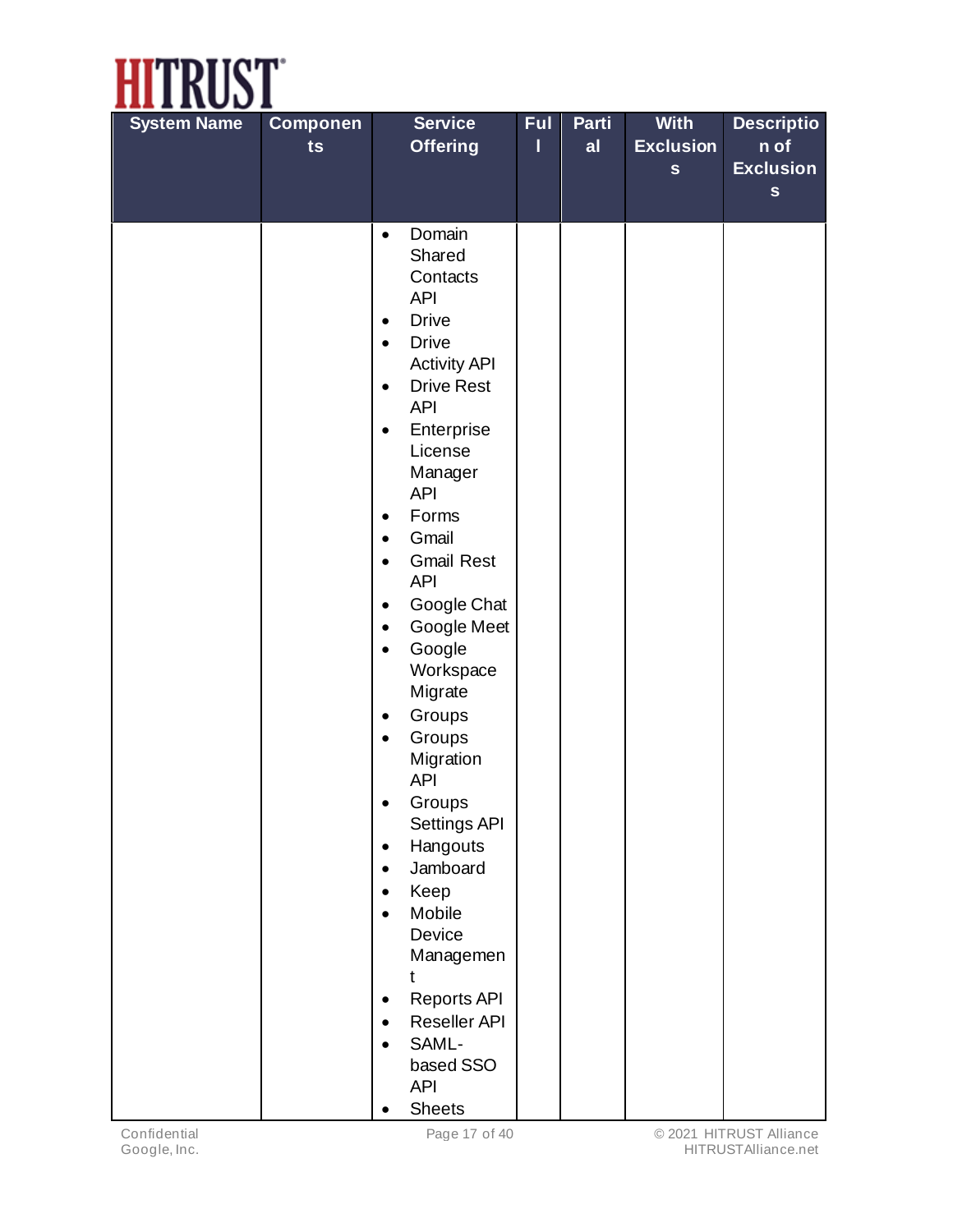

| <b>System Name</b> | <b>Componen</b><br>ts | <b>Service</b><br><b>Offering</b>                                                                                                                                                                                                                       | Ful<br>Ш | Parti<br>al | <b>With</b><br><b>Exclusion</b><br>$\mathbf{s}$ | <b>Descriptio</b><br>n of<br><b>Exclusion</b><br>s |
|--------------------|-----------------------|---------------------------------------------------------------------------------------------------------------------------------------------------------------------------------------------------------------------------------------------------------|----------|-------------|-------------------------------------------------|----------------------------------------------------|
|                    |                       | <b>Sheets API</b><br>$\bullet$<br><b>Sites</b><br>$\bullet$<br>(Classic)<br>Sites (New)<br>٠<br><b>Sites API</b><br>$\bullet$<br>Slides<br>$\bullet$<br>Tasks<br>$\bullet$<br><b>Tasks API</b><br>$\bullet$<br>Vault<br>$\bullet$<br>Voice<br>$\bullet$ |          |             |                                                 |                                                    |

#### **Scope Description**

#### **Datacenter Facilities:**

The following facilities are within the scope of this assessment:

| Geographic<br><b>Region</b> | <b>Location</b>         | <b>Data Center Code (A-Z)</b>                       |  |
|-----------------------------|-------------------------|-----------------------------------------------------|--|
| <b>North America</b>        | Arcola, Virginia        | Arcola (VA), United States of<br>America            |  |
|                             | Ashburn, Virginia       | Ashburn (1) (VA), United States of<br>America       |  |
|                             |                         | Ashburn (2) (VA), United States of<br>America       |  |
|                             |                         | Ashburn, Virginia (IAD 39)                          |  |
|                             | Sterling, Virginia      | Ashburn (3) (VA), United States of<br>America       |  |
|                             | Douglas County, Georgia | Atlanta (1) (GA), United States of<br>America (IDI) |  |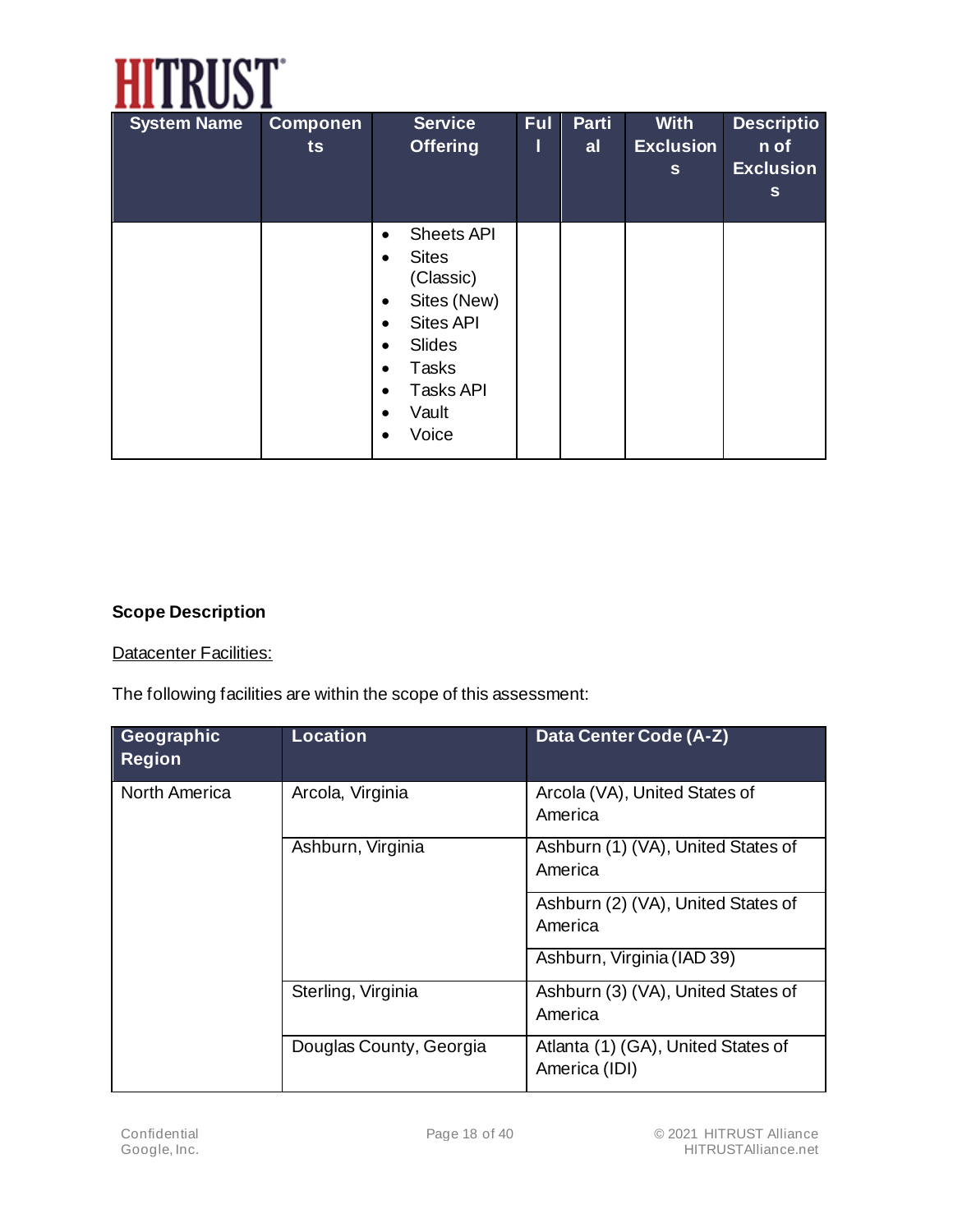

| Geographic<br><b>Region</b> | <b>Location</b>                           | Data Center Code (A-Z)                               |
|-----------------------------|-------------------------------------------|------------------------------------------------------|
|                             |                                           | Atlanta (2) (GA), United States of<br>America (MET)  |
|                             | Clarksville, Tennessee                    | Clarksville (TN), United States of<br>America        |
|                             | Columbus, Ohio                            | Columbus (OH), United States of<br>America           |
|                             | Council Bluffs, Iowa                      | Council Bluffs (1) (IA), United States<br>of America |
|                             |                                           | Council Bluffs (2) (IA), United States<br>of America |
|                             | Henderson, Nevada                         | Henderson (NV), United States of<br>America          |
|                             | Las Vegas, Nevada                         | Las Vegas (NV), United States of<br>America          |
|                             | Leesburg, Virginia                        | Leesburg (VA), United States of<br>America           |
|                             | Lenoir, North Carolina                    | Lenoir (NC), United States of<br>America             |
|                             | Los Angeles, California                   | Los Angeles (CA), United States of<br>America        |
|                             |                                           | Los Angeles (CA) (2), United States<br>of America    |
|                             | McCarran (Reno), Nevada                   | Reno (NV), United States of America                  |
|                             | Midlothian, Texas                         | Midlothian (TX), United States of<br>America         |
|                             | <b>Berkeley County, South</b><br>Carolina | Moncks Corner (SC), United States<br>of America      |
|                             | Montreal, Canada                          | Montreal, Quebec, Canada                             |
|                             | New Albany, Ohio                          | New Albany (OH), United States of<br>America         |
|                             | Sarpy County, Nebraska                    | Papillion (NE), United States of<br>America          |
|                             | Mayes County, Oklahoma                    | Pryor Creek (OK), United States of<br>America        |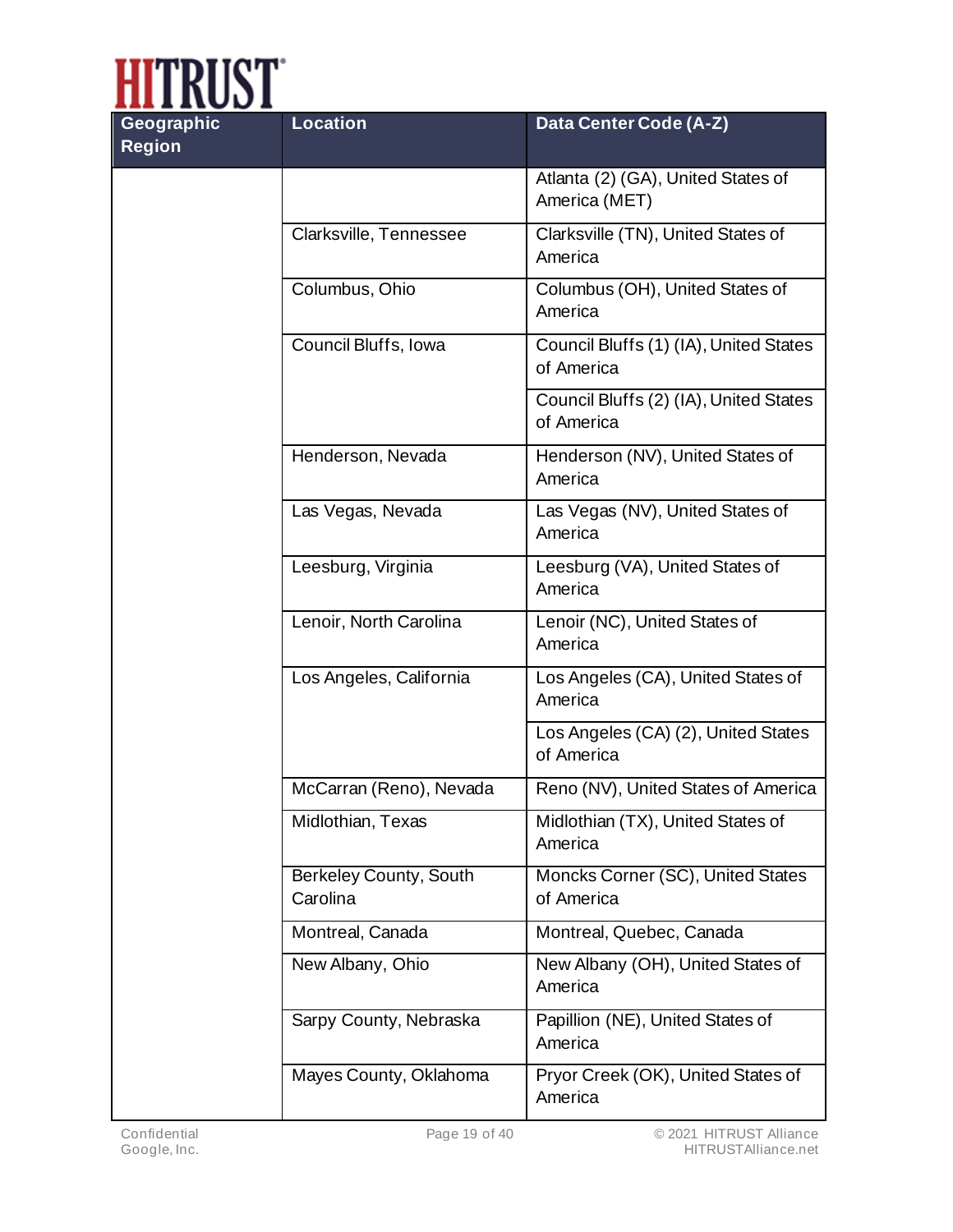

| Geographic<br><b>Region</b> | <b>Location</b>        | Data Center Code (A-Z)                           |  |  |
|-----------------------------|------------------------|--------------------------------------------------|--|--|
|                             | Salt Lake City, Utah   | Salt Lake City (UT), United States of<br>America |  |  |
|                             | The Dalles, Oregon     | The Dalles (1) (OR), United States of<br>America |  |  |
|                             |                        | The Dalles (2) (OR), United States of<br>America |  |  |
|                             | Toronto, Canada        | Toronto, Ontario, Canada                         |  |  |
|                             | Widows Creek, Alabama  | Widows Creek (AL), United States of<br>America   |  |  |
| Europe                      | Billund, Denmark       | Fredericia, Denmark                              |  |  |
|                             | Dublin, Ireland        | Dublin, Ireland                                  |  |  |
|                             | Eemshaven, Netherlands | Eemshaven, Groningen, the<br><b>Netherlands</b>  |  |  |
|                             | Frankfurt, Germany     | Frankfurt (1), Hesse, Germany                    |  |  |
|                             |                        | Frankfurt (2), Hesse, Germany                    |  |  |
|                             |                        | Frankfurt (3), Hesse, Germany                    |  |  |
|                             |                        | Frankfurt (4), Hesse, Germany                    |  |  |
|                             |                        | Frankfurt (5), Hesse, Germany                    |  |  |
|                             |                        | Frankfurt (6), Hesse, Germany                    |  |  |
|                             |                        | Frankfurt (7), Hesse, Germany                    |  |  |
|                             | St. Ghislain, Belgium  | St. Ghislain, Hainaut, Belgium                   |  |  |
|                             | Hamina, Finland        | Hamina, Finland                                  |  |  |
|                             | London, England        | London (1), United Kingdom                       |  |  |
|                             |                        | London (2), United Kingdom                       |  |  |
|                             |                        | London (3), United Kingdom                       |  |  |
|                             |                        | London (4), United Kingdom                       |  |  |
|                             |                        | London (5), United Kingdom                       |  |  |
|                             |                        | London (6), United Kingdom                       |  |  |
|                             | Madrid, Spain          | Madrid (1), Spain                                |  |  |
|                             |                        | Madrid (2), Spain                                |  |  |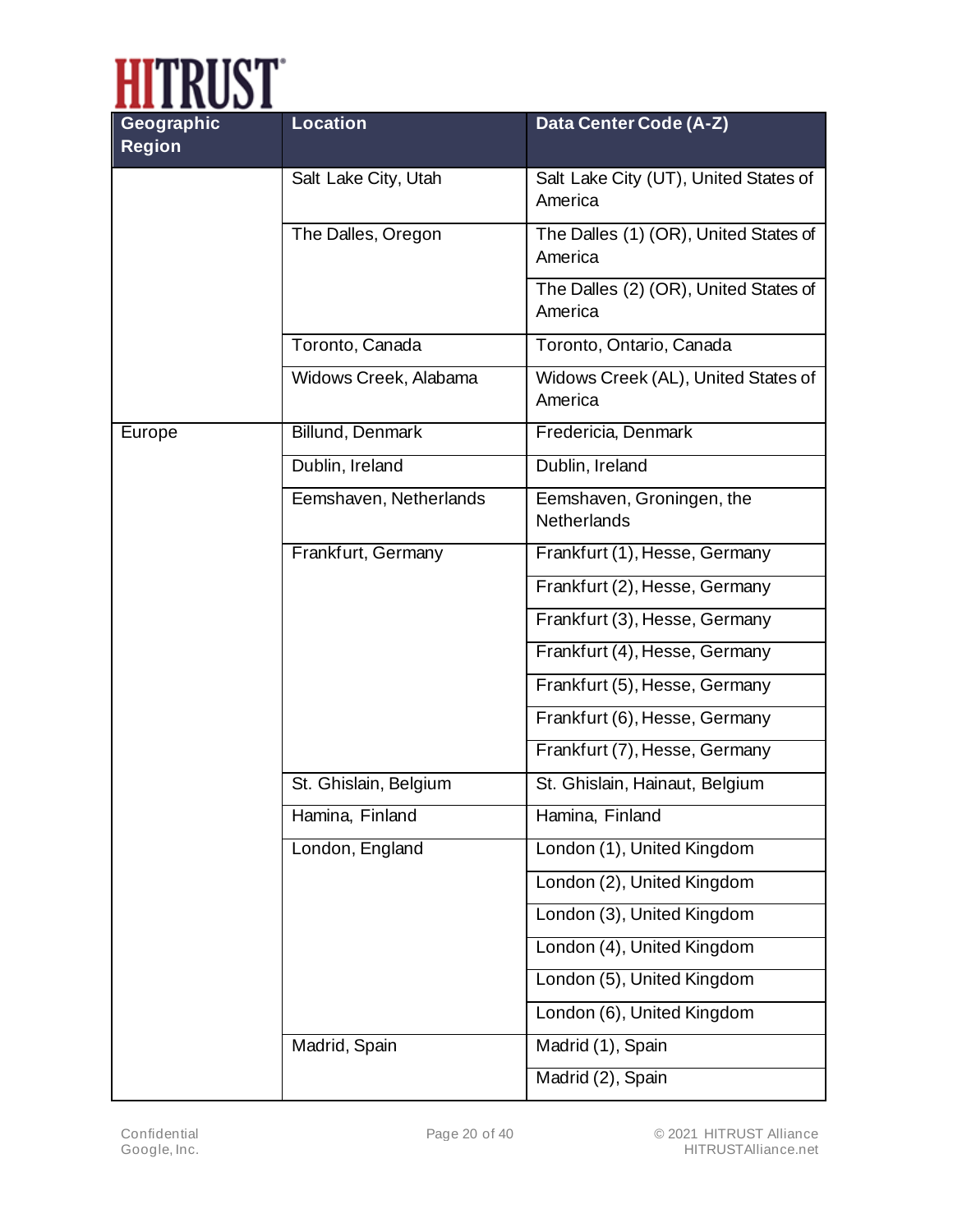

| Geographic<br><b>Region</b> | <b>Location</b>         | Data Center Code (A-Z)                               |  |  |
|-----------------------------|-------------------------|------------------------------------------------------|--|--|
|                             | Middenmeer, Netherlands | Middenmeer, Noord-Holland, The<br><b>Netherlands</b> |  |  |
|                             | Milan, Italy            | Milan (1), Italy                                     |  |  |
|                             |                         | Milan (2), Italy                                     |  |  |
|                             | Paris, France           | Paris (1), France                                    |  |  |
|                             |                         | Paris (2), France                                    |  |  |
|                             |                         | Paris (3), France                                    |  |  |
|                             | Warsaw, Poland          | Warsaw (1), Poland                                   |  |  |
|                             |                         | Warsaw (2), Poland                                   |  |  |
|                             | Zurich, Switzerland     | Zurich, Switzerland                                  |  |  |
| South America               | Sao Paulo, Brazil       | Osasco, Brazil                                       |  |  |
|                             | Quilicura, Chile        | Quilicura, Santiago, Chile                           |  |  |
|                             | Vinhedo, Brazil         | Vinhedo, Brazil                                      |  |  |
| Asia Pacific                | Changhua County, Taiwan | Changhua, Taiwan                                     |  |  |
|                             | Delhi, India            | Delhi, India                                         |  |  |
|                             | Doha, Qatar             | Doha (1), Qatar                                      |  |  |
|                             |                         | Doha (2), Qatar                                      |  |  |
|                             | Hong Kong, Hong Kong    | Hong Kong (1), Hong Kong                             |  |  |
|                             |                         | Hong Kong (2), Hong Kong                             |  |  |
|                             |                         | Hong Kong (3), Hong Kong                             |  |  |
|                             | Jakarta, Indonesia      | Jakarta, Indonesia                                   |  |  |
|                             | Tokyo, Japan            | Koto-ku (1), Tokyo, Japan                            |  |  |
|                             |                         | Koto-ku (2), Tokyo, Japan                            |  |  |
|                             |                         | Koto-ku (3), Tokyo, Japan                            |  |  |
|                             | Melbourne, Australia    | Melbourne, Victoria, Australia                       |  |  |
|                             | Mumbai, India           | Mumbai, India                                        |  |  |
|                             |                         | Mumbai (2), India                                    |  |  |
|                             | Osaka, Japan            | Osaka, Japan                                         |  |  |
|                             |                         | Osaka (2), Japan                                     |  |  |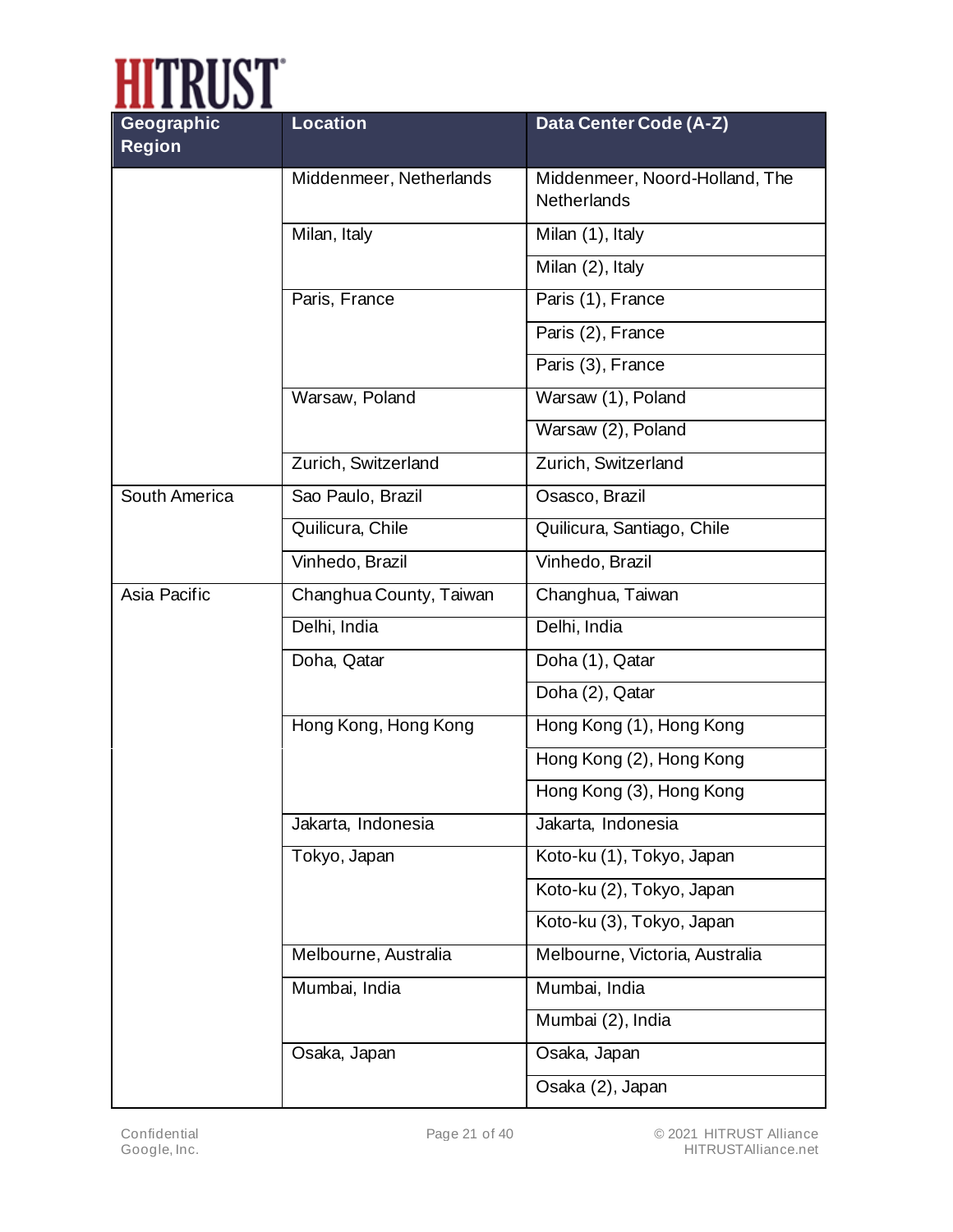

| Geographic<br><b>Region</b> | <b>Location</b>    | Data Center Code (A-Z)     |
|-----------------------------|--------------------|----------------------------|
|                             | Seoul, South Korea | Seoul, South Korea         |
|                             | Sydney, Australia  | Sydney (1), NSW, Australia |
|                             |                    | Sydney (2), NSW, Australia |
|                             |                    | Sydney (3), NSW, Australia |
|                             | Singapore          | Wenya, Singapore           |
|                             |                    | Lok Yang Way, Singapore    |

#### **Systems**

The following systems are within the scope of this assessment:

Google Cloud Platform (GCP) operates on an infrastructure of Linux operating systems and Google's own proprietary database and is collectively comprised of the following products (arranged according to service offering category):

#### AI & Machine Learning

- AI Platform Data Labeling is a service that helps developers obtain high quality data to train and evaluate their machine learning models and supports labeling for image, video, text, and audio as well as management of all labeled data in one place.
- AI Platform Neural Architecture Search (NAS) is a managed service leveraging Google's neural architecture search technology to generate, evaluate, and train numerous model architectures for a customer's application.
- AI Platform Training and Prediction is a managed service that enables customers to build and use machine learning models and provides scalable training and prediction services that work on large scale datasets.
- AutoML Natural Language enables customers to categorize input text into their own custom defined labels (supervised classification). Users can customize modules to their own domain or use case.
- AutoML Tables is a machine learning product that enables an entire team of data scientists, analysts, and developers to automatically build and deploy state-of-the-art machine learning models on structured data at increased speed and scale.
- AutoML Translation is a scalable translation solution that allows businesses and developers with limited machine learning expertise to customize the Google Neural Machine Translation (GNMT) model for their own domain or use-case.
- AutoML Video is a machine learning service that lets businesses and developers easily train custom and scalable video models for their own domain or use cases.
- AutoML Vision is a machine learning service that lets businesses and developers with limited machine learning expertise train custom and scalable vision models for their own use cases.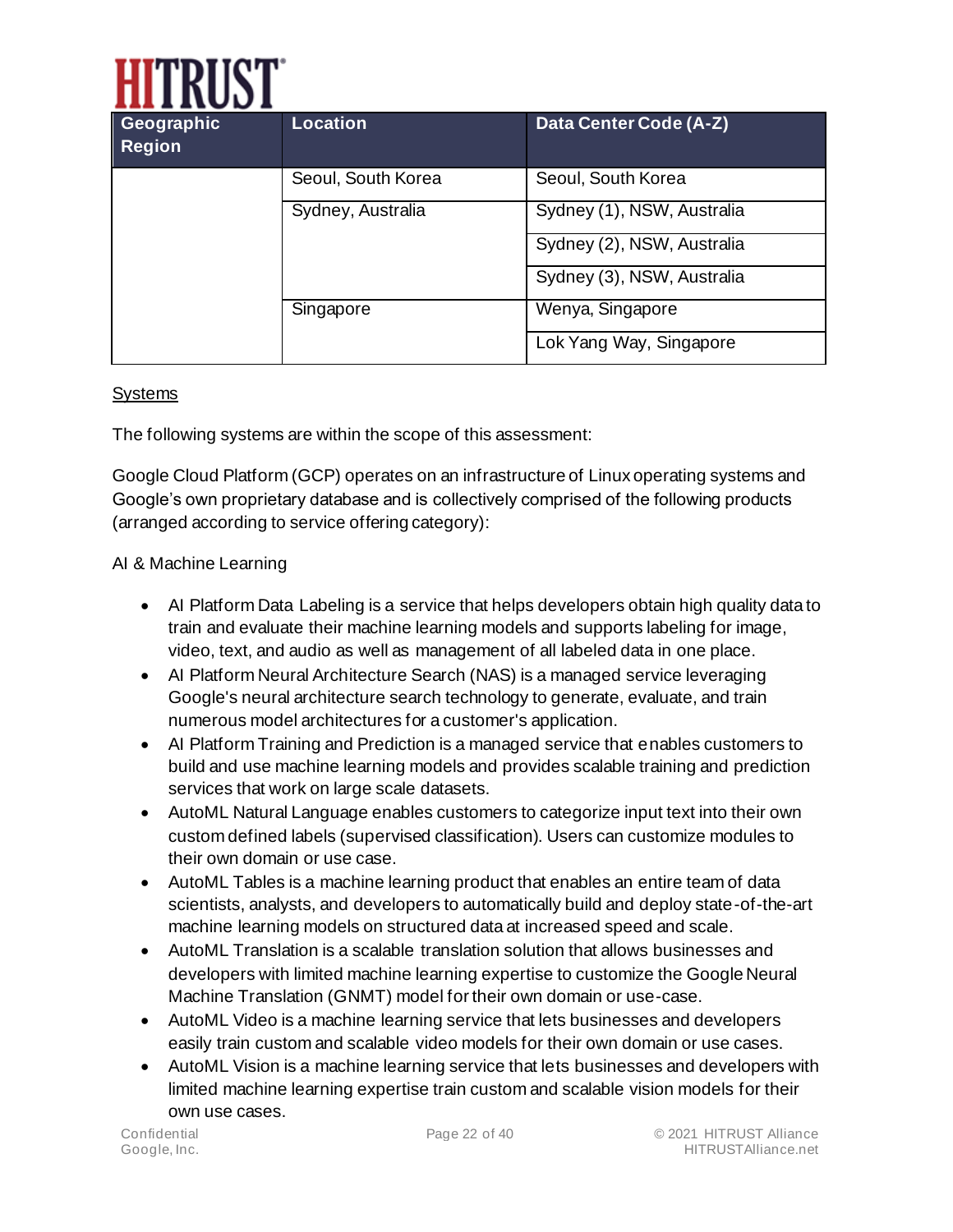

- Cloud Natural Language API provides natural language understanding as a simple to use Application Programming Interface (API). Given a block of text, this API enables finding entities, analyzing sentiment (positive or negative), analyzing syntax (including parts of speech and dependency trees), and categorizing the content into a rich taxonomy. The API can be called by passing the content directly or by referring to a document in Google Cloud Storage.
- Cloud Translation is a RESTful API that automatically translates text from one language to another language. The API is used to programmatically translate text in webpages or apps.
- Cloud Vision enables the understanding of image content by encapsulating machine learning models in a Representational State Transfer (REST) API. It classifies images into thousands of categories, detects individual objects and faces within images, and finds and reads printed words contained within images. It can be applied to build metadata on image catalogs, moderate offensive content, or enable new marketing scenarios through image sentiment analysis. It can also analyze images uploaded in the request and integrate with image storage on Google Cloud Storage.
- Contact Center AI is a solution for improving the customer experience in contact centers using AI. CCAI encompasses Dialogflow Essentials, Dialogflow Customer Experience Edition (CX), Speech-to-Text, and Text-to-Speech.
- Dialogflow is a development suite for voice and text conversational apps including chatbots. Dialogflow is cross-platform and can connect to apps (on the web, Android, iOS, and IoT) or existing platforms (e.g., Actions on Google, Facebook Messenger, Slack).
- Document AI classifies and extracts structured data from documents to help discover insights and automate business processes.
- Insights Contact Center (CCAI) is aimed at contact centers. It features virtual agent and agent assist, which improve the contact center experience during conversations. After completion, conversations can be analyzed with AI models and algorithms to present valuable metrics to customers.
- Notebooks is a managed service that offers an integrated JupyterLab environment in which machine learning developers and data scientists can create instances running JupyterLab that come pre-installed with the latest data science and machine learning frameworks in a single click.
- Speech-to-Text allows developers to convert audio to text by applying powerful neural network models in a user-friendly API.
- Talent Solution offers access to Google's machine learning, enabling company career sites, job boards, ATS, staffing agencies, and other recruitment technology platforms to improve the talent acquisition experience.
- Text-to-Speech synthesizes human-like speech based on input text in a variety of voices and languages.
- Vertex AI is a service for managing the entire lifecycle of AI and machine learning development. With Vertex AI, customers can (i) manage image, video, text, and tabular datasets and associated labels, (ii) build machine learning pipelines to train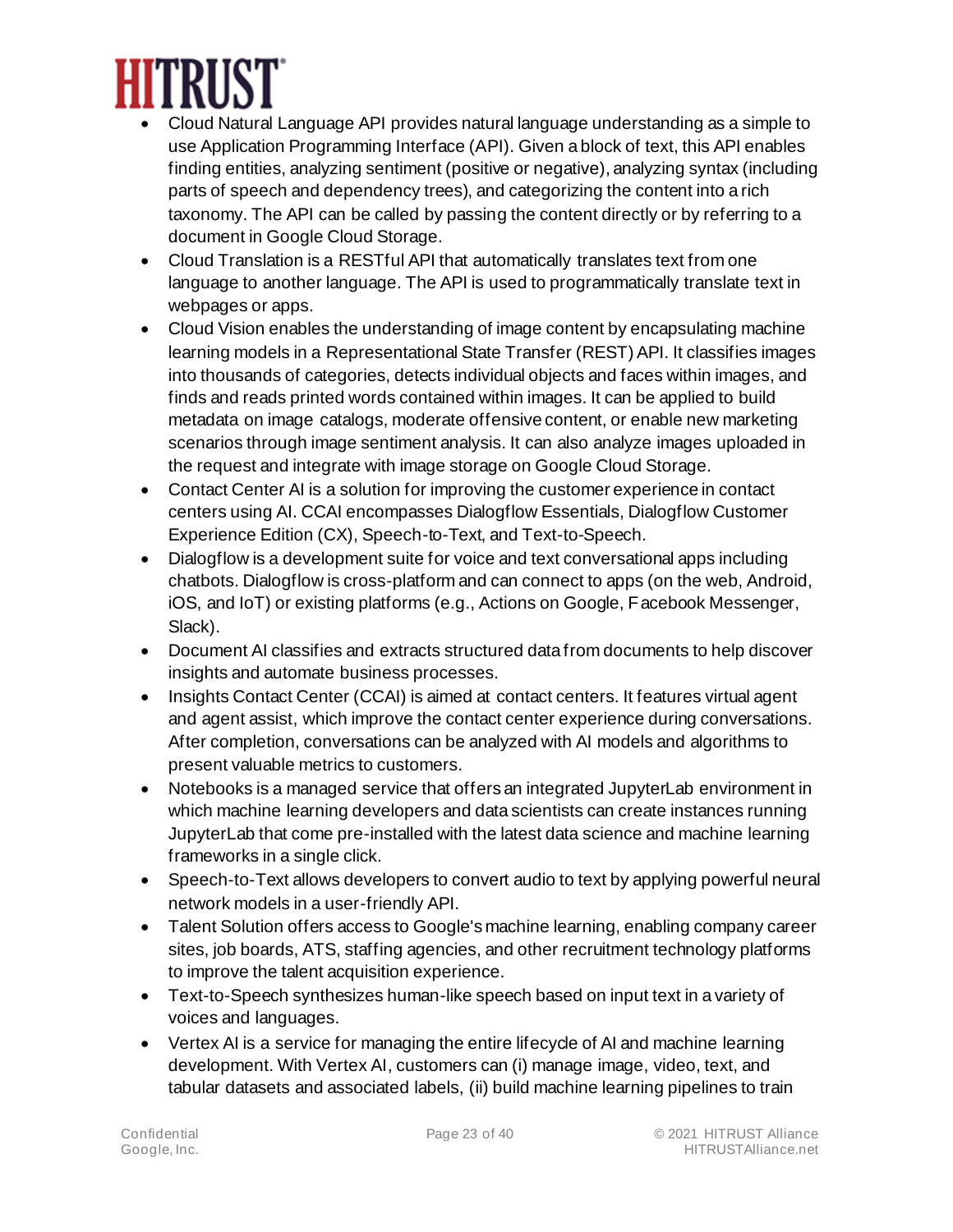

and evaluate models using Google Cloud algorithms or custom training code, and (iii) deploy models for online or batch use cases all on scalable managed infrastructure

• Video Intelligence API makes videos searchable, and discoverable, by extracting metadata with a user-friendly REST API. It annotates videos stored in Google Cloud Storage and helps identify key noun entities in a video and when they occur within the video.

#### API Management

- Apigee is a full-lifecycle API management platform that lets customers design, secure, analyze, and scale APIs, giving them visibility and control. Apigee is available as Apigee, a fully managed service, Apigee hybrid, a hybrid model that's partially hosted and managed by the customer, or Apigee Private Cloud, an entirely customer hosted Premium Software solution.
- API Gateway is a fully managed service that enables users to develop, deploy, and secure APIs running on Google Cloud Platform.
- Cloud Endpoints is a tool that helps a user to develop, deploy, secure, and monitor APIs running on Google Cloud Platform.

#### **Compute**

- App Engine enables a user to build and host applications on the same systems that power Google applications. App Engine offers fast development and deployment of applications without the need to manage servers or other low-level infrastructure components. Scaling and software patching are handled by App Engine on the user's behalf. App Engine also provides the ability to create managed virtual machines (VMs). In addition, client APIs can be built for App Engine applications using Google Cloud Endpoints.
- Compute Engine offers scalable and flexible virtual machine computing capabilities in the cloud. With virtual machines that can boot in minutes, it offers many configurations including custom machine types that can be optimized for specific use cases as well as support for Graphics Processing Units (GPUs), Tensor Processing Units (TPUs) and Local Solid-State Drive (SSD). Additionally, customers can enable Shielded VMs to provide advanced platform security.

Data Analytics

• BigQuery is a fully managed, petabyte-scale analytics data warehouse that features scalable data storage and the ability to perform ad hoc queries on multi-terabyte datasets. BigQuery allows users to share data insights via the web and control access to data based on business needs.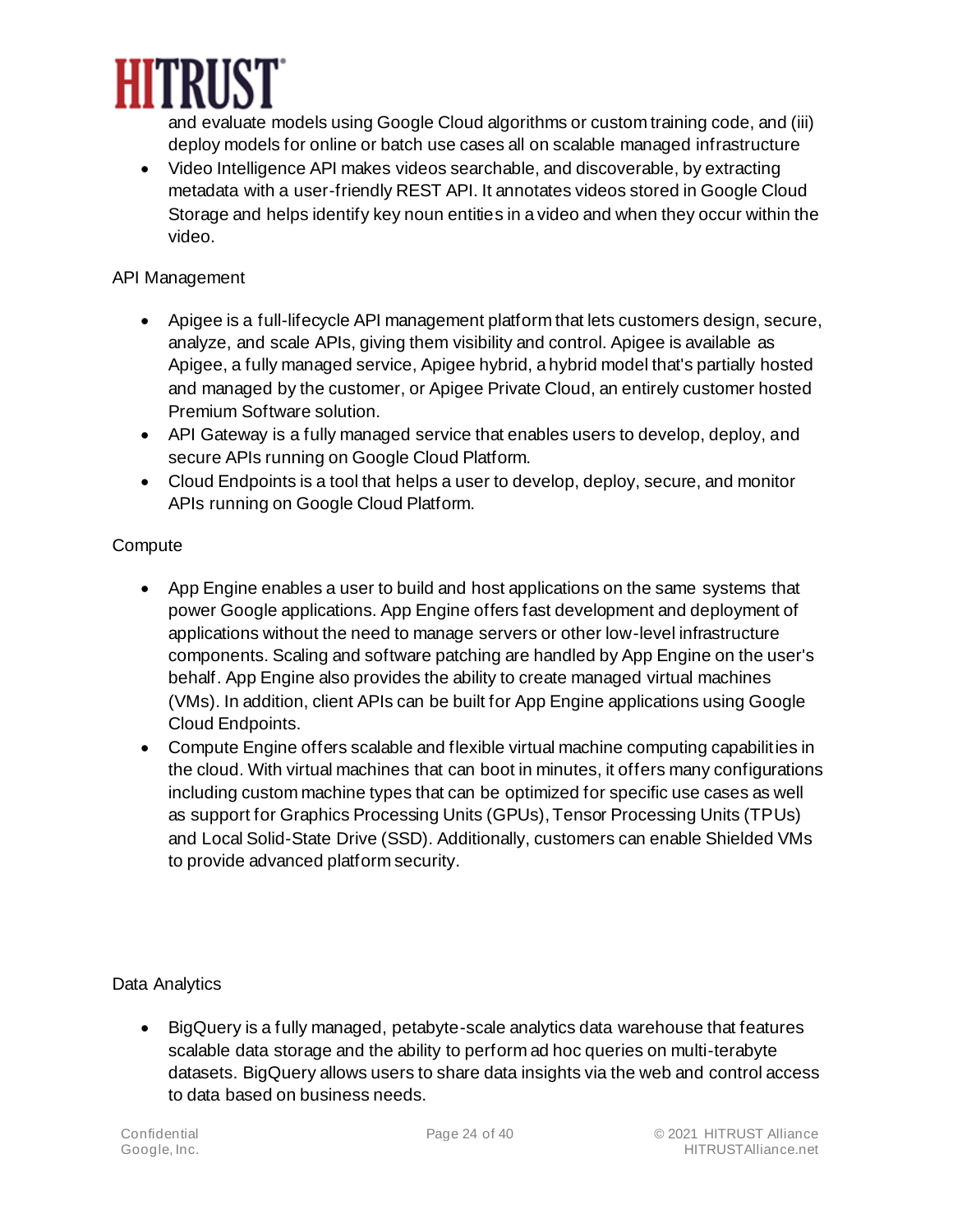

- Cloud Composer is a managed workflow orchestration service that can be used to author, schedule, and monitor pipelines that span across clouds and on-premises data centers.
- Cloud Data Fusion is a fully managed, cloud native, enterprise data integration service for quickly building and managing data pipelines. Cloud Data Fusion provides a graphical interface that allows customers to build scalable data integration solutions to cleanse, prepare, blend, transfer, and transform data.
- Cloud Life Sciences (formerly Google Genomics) is a suite of services and tools to store, process, inspect and share biomedical data, DNA sequence reads, referencebased alignments, and variant calls, using Google's cloud infrastructure.
- Data Catalog is a fully managed and scalable metadata management service that allows organizations to have a centralized and unified view of data assets.
- Dataflow is a fully managed service for consistent, parallel data-processing pipelines. It utilizes the Apache Beam Software Development Kits (SDKs) with composable primitives for building data-processing pipelines for batch or continuous processing. This service manages the lifecycle of Compute Engine resources for the processing pipeline(s) and provides a monitoring interface for understanding pipeline health.
- Datalab is an interactive tool for exploration, transformation, analysis, and visualization of a user's data on Google Cloud Platform. It provides analytical and storage services to analyze data on the platform.
- Dataproc is a managed Spark and Hadoop service for distributed data processing and provides management, integration, and development tools for deploying and using Apache Hadoop, Apache Spark, and other related open-source data processing tools. With Cloud Dataproc, clusters can be created and deleted on-demand and sized to fit whatever workload is at hand.
- Data Studio is a visualization and business intelligence product that enables users to connect to multiple datasets and turn their data into informative, easy to share, and fully customizable dashboards and reports.
- Pub/Sub provides reliable, many-to-many, asynchronous messaging between applications. Publisher applications can send messages to a topic while other applications can subscribe to that topic to receive the messages. By decoupling senders and receivers, Cloud Pub/Sub allows communication between independent applications.

#### **Databases**

- Cloud Bigtable is a low-latency, fully managed, highly scalable NoSQL database service. It is designed for the retention and serving of data from gigabytes to petabytes in size.
- Cloud Spanner is a fully managed, scalable, relational database service. It is designed to provide a scalable online transaction processing (OLTP) database with high availability and ACID (Atomicity, Consistency, Isolation, Durability) transactions with synchronous replication of data across regions.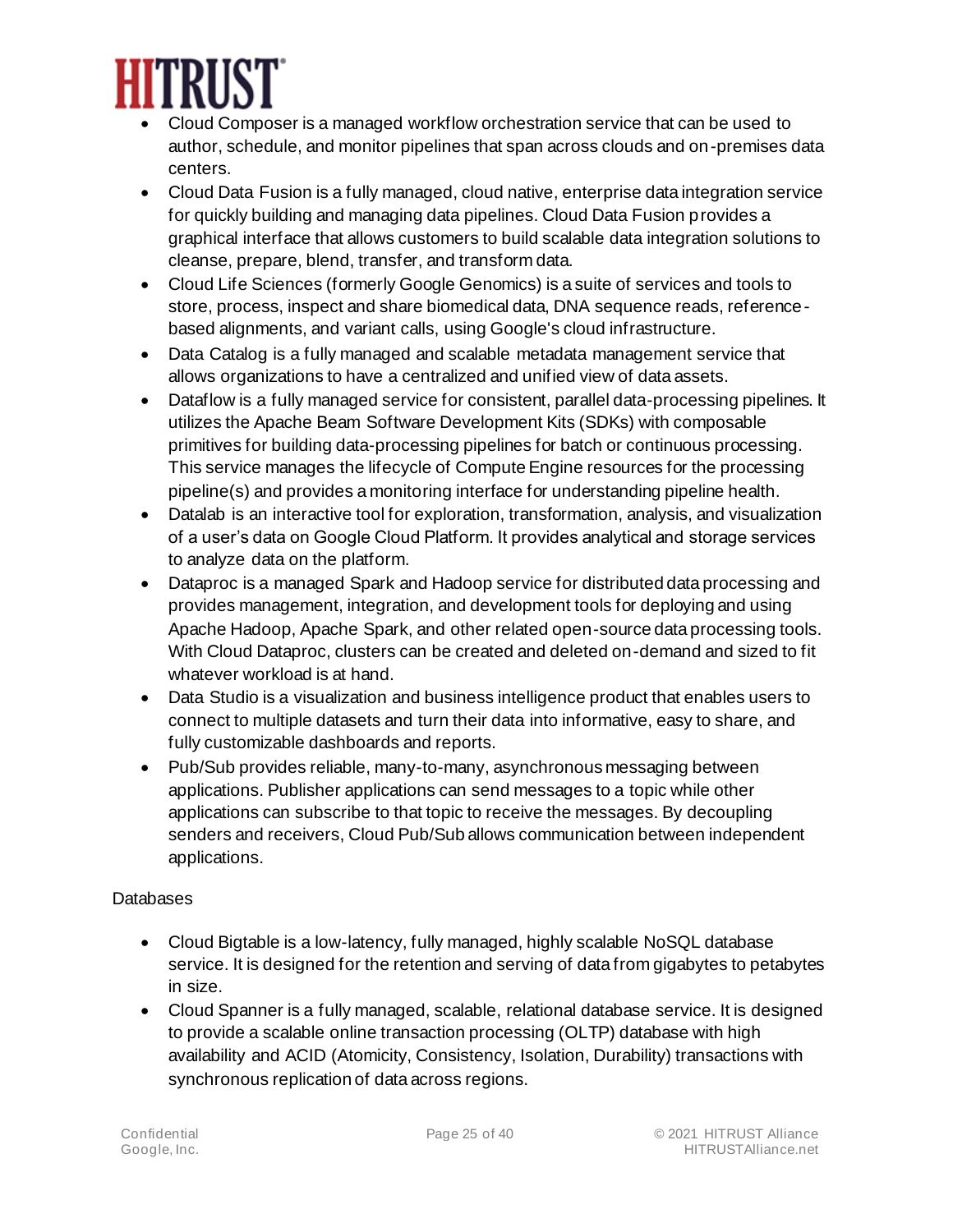

- Cloud SQL is a service to create, configure, and use managed third-party relational databases in Google Cloud Platform. Cloud SQL maintains, manages, and administers those databases.
- Datastore is a highly scalable NoSQL database for mobile and web applications. It provides query capabilities, atomic transitions, index, and automatically scales up and down in response to load.
- Firestore is a fully managed, scalable, serverless NoSQL document database for mobile, web, and server development. It provides query capabilities, live synchronization and offline support.
- Lux works seamlessly with the Google Assistant to provide voice control over Lux thermostats to do things like change between heating and cooling, choose a set temperature or turn on the system fan.
- Memorystore for Redis (Remote Dictionary Server) provides a fully managed inmemory data store service for GCP. Cloud Memorystore can be used to build application caches that provide low latency data access. Cloud Memorystore is compatible with the Redis protocol, allowing seamless migration with no code changes.

#### Developer Tools

- Artifact Registry is a service for managing container images and packages. It is integrated with Google Cloud tooling and runtimes and comes with support for native artifact protocols. This makes it simple to integrate it with your CI/CD tooling to set up automated pipelines.
- Cloud Build allows for the creation of container images from application source code located in Google Cloud Storage or in a third-party service (e.g., GitHub, Bitbucket). Created Container images can be stored in Container Registry and deployed on Container Engine, Compute Engine, App Engine Flexible Environment or other services to run applications from Docker containers.
- Cloud SDK is a set of command-line tools for the Google Cloud Platform that can be run interactively or in automated scripts. These tools can be used to manage supported Google Cloud Platform products, including Compute Engine virtual machines, Kubernetes clusters, network and firewall configurations, and disk storage.
- Cloud Source Repositories provides Git version control to support collaborative development of any application or service as well as a source browser that can be used to browse the contents of repositories and view individual files from within the Cloud Console. Cloud Source Repositories and related tools (e.g., Cloud Debugger) can be used to view debugging information alongside code during application runtime.
- Container Registry is a private Docker image storage system on Google Cloud Platform.
- Firebase Test Lab provides cloud-based infrastructure for testing apps on physical and virtual devices. Developers can test their apps across a wide variety of devices with Firebase Test Lab.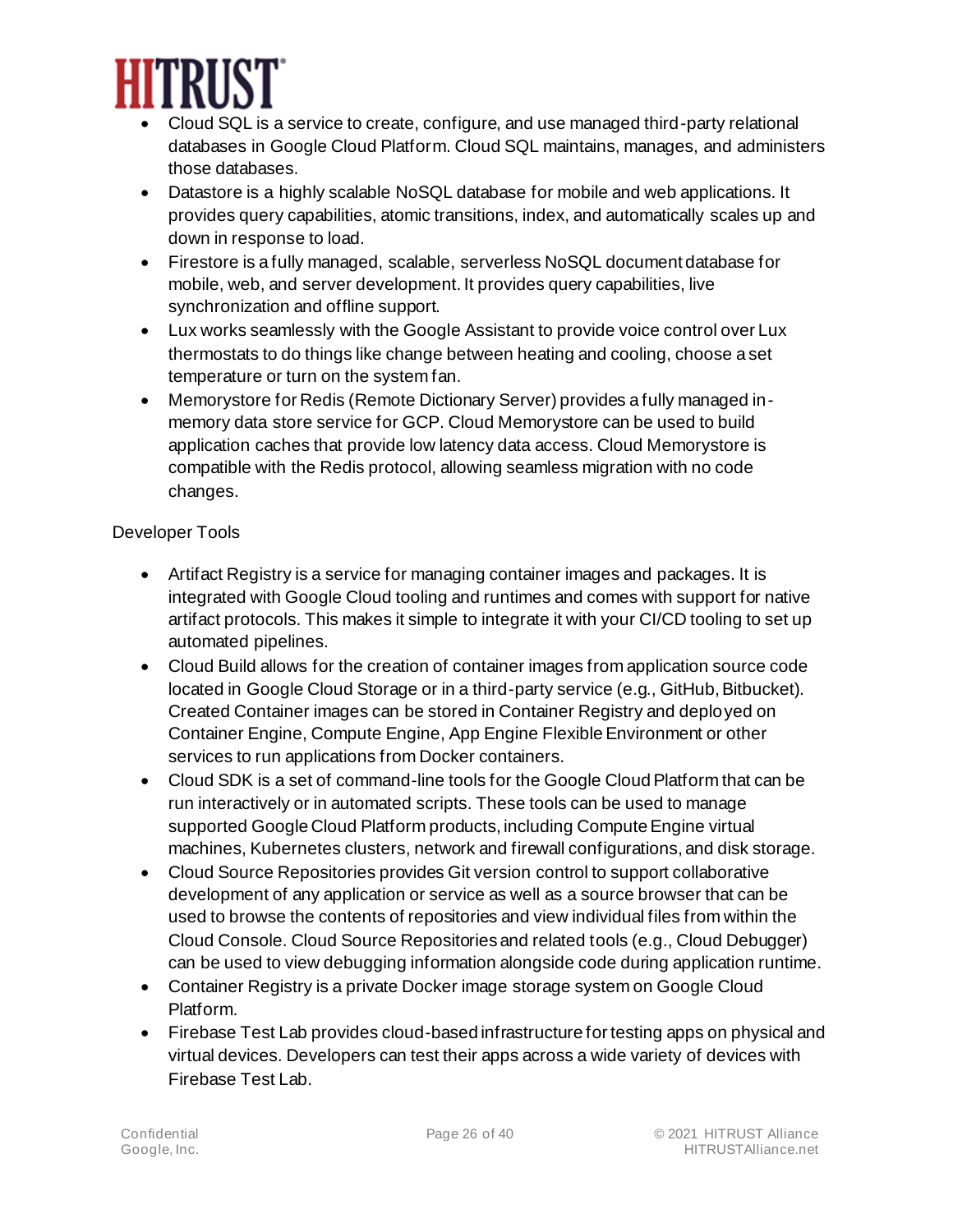

• Cloud Healthcare provides managed services and an API to store, process, manage, and retrieve healthcare data in a variety of industry standard formats.

#### Hybrid & Multi-Cloud

- Anthos Config Management (ACM) is a policy management solution for enabling consistent configuration across multiple Kubernetes clusters. Anthos Config Management allows customers to specify one single source of truth and then enforce those policies on the clusters.
- Anthos Identity Service is an authentication service that lets customers bring existing identity solutions for authentication to multiple Anthos environments. Users can log in to and access their Anthos clusters from the command line or from the Cloud Console, all using their existing identity providers.
- Anthos Service Mesh (ASM) is a managed service mesh service that includes (i) a managed certificate authority that issues cryptographic certificates that identify customer workloads within the Anthos Service Mesh for mutual authentication, and (ii) telemetry for customers to manage and monitor their services. Customers receive details showing an inventory of services, can understand their service dependencies, and receive metrics for monitoring their services.
- Cloud Run for Anthos allows users to run stateless containers on Anthos.
- Connect is a service that enables both users and Google-hosted components to interact with clusters through a connection to the in-cluster Connect software agent.
- DataStream is a serverless and easy-to-use change data capture (CDC) and replication service with functionality to synchronize data across heterogeneous databases and applications reliably, and with minimal latency and downtime.
- Google Kubernetes Engine is powered by the open-source container scheduler Kubernetes and enables a user to run containers on Google Cloud Platform. Kubernetes Engine manages the provisioning and maintenance of the underlying virtual machine cluster, scaling of the application, and associated operational logistics such as logging, monitoring, and cluster health management.
- Hub is a centralized control-plane that enables a user to centrally manage features and services on customer-registered clusters running in a variety of environments, including Google's cloud, on-premises in customer data centers, or other third-party clouds.

#### Security & Identity

- Access Approval allows customers to approve eligible manual, targeted accesses by Google administrators to their data or workloads prior to access being granted.
- Access Context Manager allows Google Cloud organization administrators to define fine-grained, attribute-based access control for projects, applications, and resources.
- Access Transparency captures near real-time logs of manual, targeted accesses by Google administrators, and serves them to customers via their Cloud Logging account.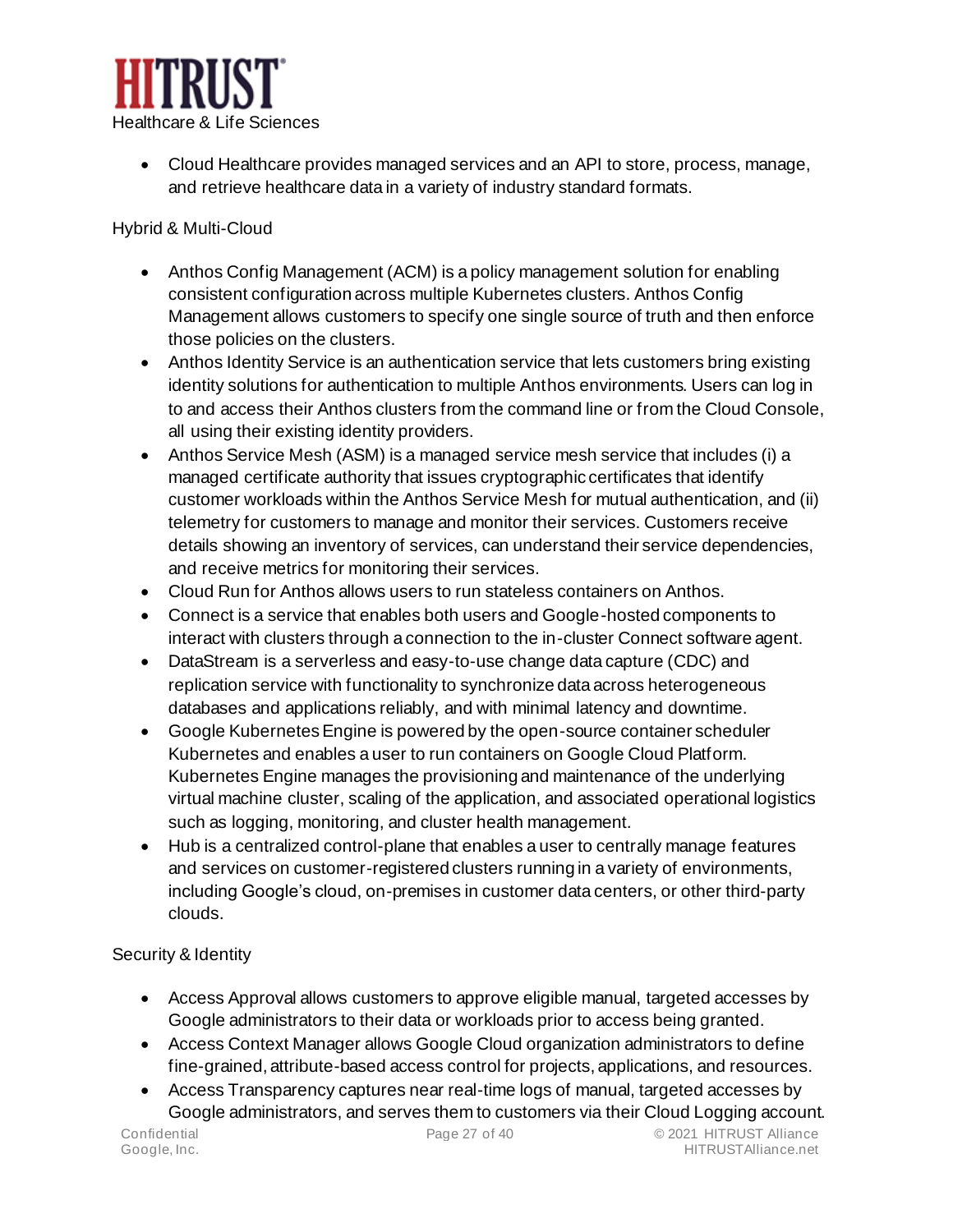

- Assured Workloads provides functionality to create security controls that are enforced in a customer's cloud environment, e.g., compliance requirements.
- BeyondCorp Enterprise is a solution designed to enable zero-trust application access to enterprise users and protect enterprises from data leakage, malware, and phishing attacks. It is an integrated platform incorporating cloud-based services and software components.
- Binary Authorization helps customers ensure that only signed and explicitly authorized workload artifacts are deployed to their production environments and offers tools for customers to formalize and codify secure supply chain policies for their organizations.
- Certificate Authority Service is a cloud-hosted certificate issuance service that lets customers issue and manage certificates for their cloud or on-premises workloads. Customers can use Certificate Authority Service to create certificate authorities using Cloud KMS keys to issue, revoke, and renew subordinate and end-entity certificates.
- Cloud Asset Inventory is a service that allows customers to view, monitor, and analyze cloud assets with history. It enables users to export cloud resource metadata at a given timestamp or cloud resource metadata history within a time window.
- Cloud Data Loss Prevention enables classifying, redacting, and analyzing sensitive or personally identified content in text, images, and cloud assets.
- Cloud External Key Manager (Cloud EKM) allows customers to encrypt data in Google Cloud Platform with encryption keys that are stored and managed in a third-party key management system deployed outside Google's infrastructure.
- Cloud HSM is a cloud-hosted key management service that lets customers protect encryption keys and perform cryptographic operations within a managed HSM service.
- Cloud Key Management Service is a cloud-hosted key management service that enables customers to manage cryptographic keys for their cloud services similar to how they are managed on premises. Customers can generate, use, rotate, and destroy AES256, RSA 2048, RSA 3072, RSA 4096, EC P256, and EC P384 cryptographic keys.
- Firebase Authentication is a fully managed user identity and authentication system providing backend services enabling sign-in and sign-up experiences for an application or service.
- Google Cloud Identity-Aware Proxy is a tool that helps control access, based on a user's identity and group membership, to applications running on Google Cloud Platform.
- Identity & Access Management (IAM) provides administrators with the ability to manage cloud resources centrally by controlling who can take what action on specific resources and provides a unified view into security policies across entire organizations with built-in auditing.
- Identity Platform provides customers with the functionality and tools to manage users' identities and associated access to their applications.
- Key Access Justification (Access Sovereignty) provides a justification for every request sent through Cloud EKM for an encryption key that permits data to change state from at-rest to in-use.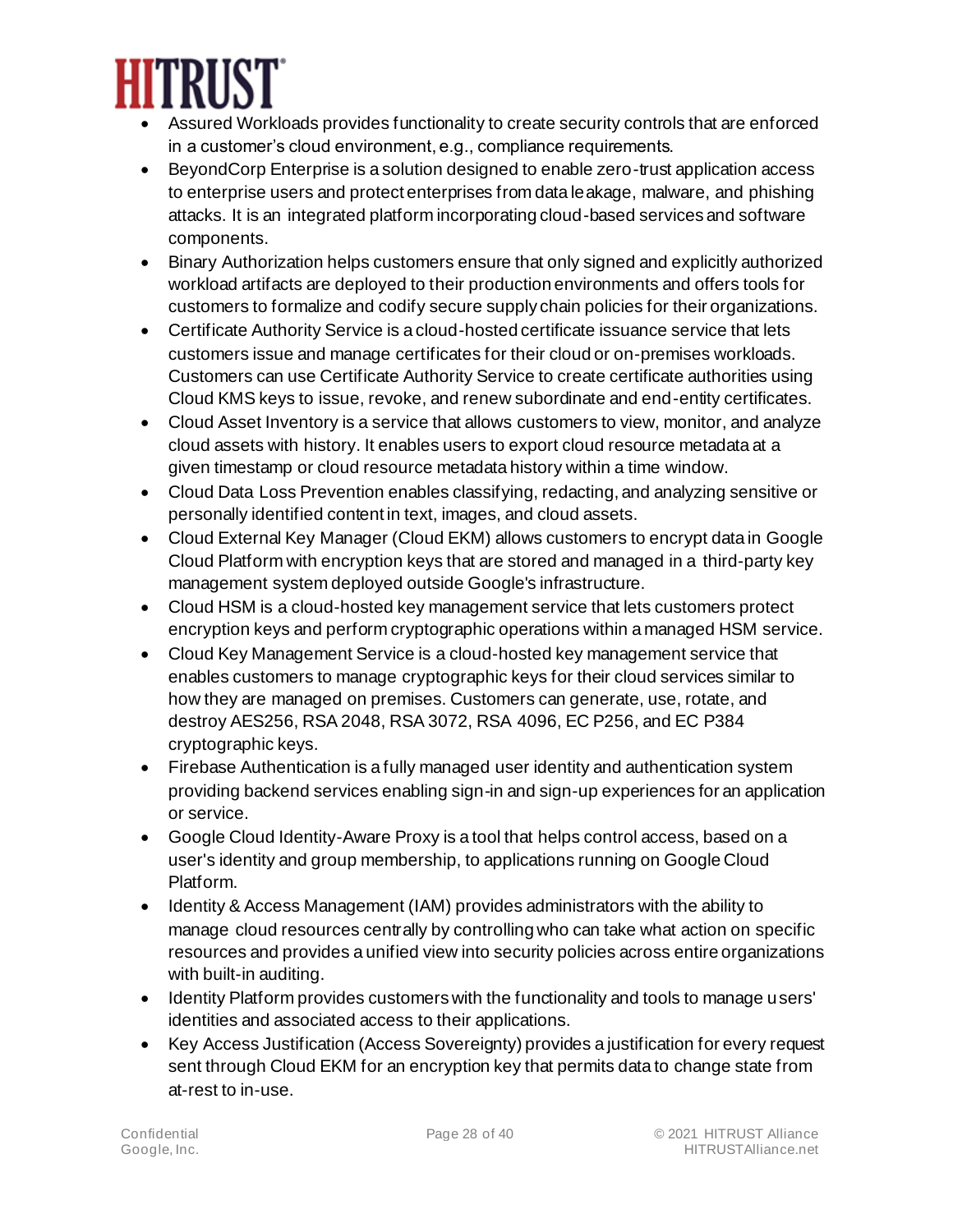

- Managed Service for Microsoft Active Directory (AD) is a service running Microsoft AD that enables a customer to deploy, configure, and manage cloud-based AD-dependent workloads and applications.
- reCAPTCHA Enterprise helps detect fraudulent activity on websites.
- Resource Manager API allows customers to programmatically manage Google Cloud Platform container resources (such as Organizations and Projects).
- Risk Manager allows customers to scan their cloud environments and generate reports around their compliance with industry-standard security best practices, including CIS benchmarks. Customers then have the ability to share these reports with insurance providers and brokers.
- Secret Manager provides a secure and convenient method for storing API keys, passwords, certificates, and other sensitive data.
- Security Command Center is a log monitoring and security scanning tool that generates analytics and dashboards to help customers to prevent, detect, and respond to Google Cloud security and data threats.
- VPC Service Controls provides administrators with the ability to configure security perimeters around resources of API based cloud services (such as Cloud Storage, BigQuery, Bigtable) and limit access to authorized VPC networks.
- Web Risk API is a Google Cloud service that lets client applications check URLs against Google's constantly updated lists of unsafe web resources.

Internet of Things (IoT)

• IoT Core is a fully managed service that allows customers to connect, manage, and ingest data from internet connected devices easily and securely.

#### Management Tools

- Cloud Console is a web-based interface used to build, modify, and manage services and resources on the Google Cloud Platform. Cloud services can be procured, configured, and run from Cloud Console.
- Cloud Console App is a native mobile app that enables customers to manage key Google Cloud services. It provides monitoring, alerting, and the ability to take actions on resources.
- Cloud Deployment Manager is a hosted configuration tool which allows developers and administrators to provision and manage their infrastructure on Google Cloud Platform.
- Cloud Shell is a tool that provides command-line access to cloud resources directly from a browser.
- Recommender automatically analyzes usage patterns to provide recommendations and insights across services for the purposes of improving one's use of the Google Cloud Platform in a more secure, cost-effective, and efficient manner.
- Service Infrastructure is a foundational platform for creating, managing, securing, and consuming APIs and services. It includes: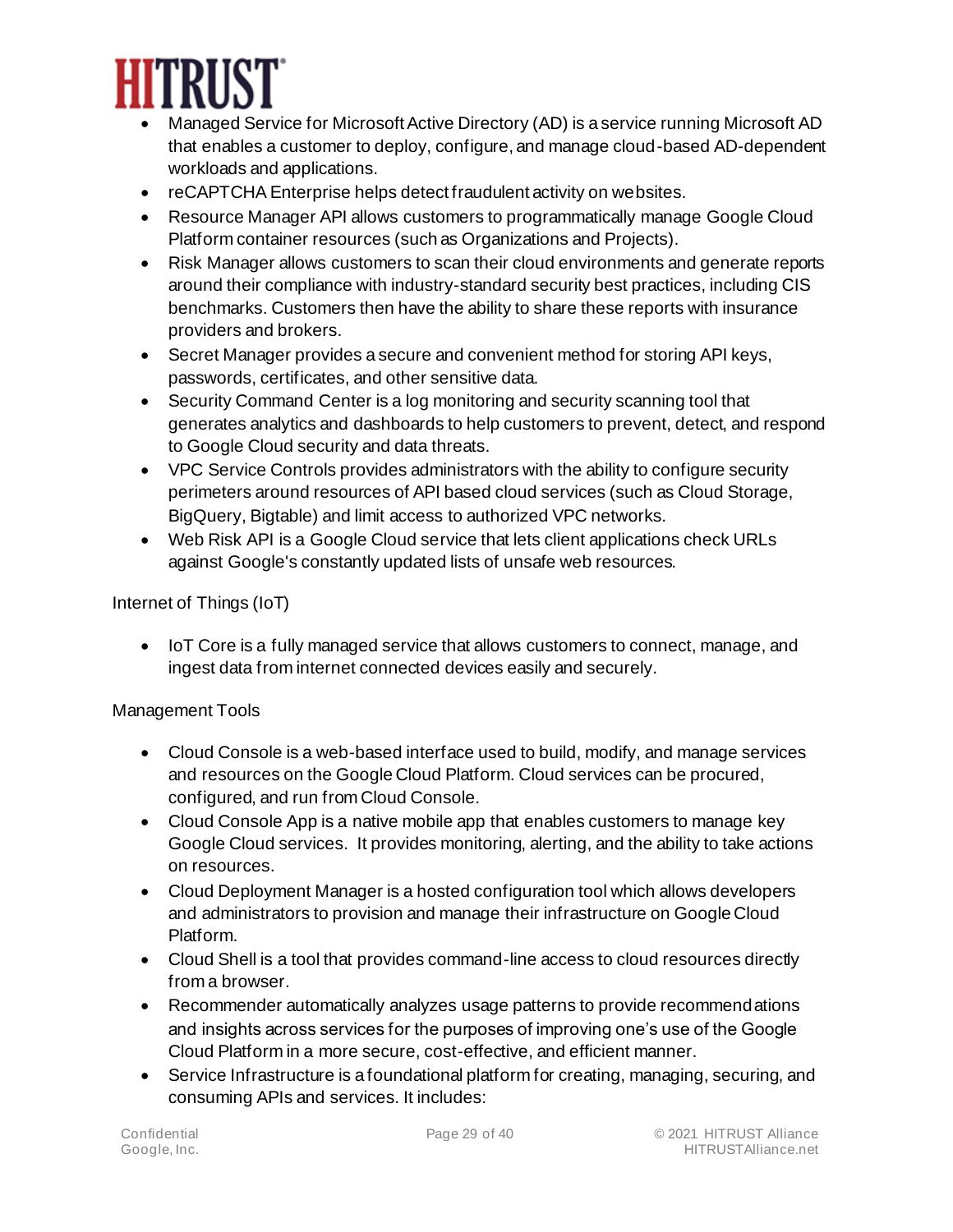

- $\circ$  Service Management API, which lets service producers manage their APIs and services;
- $\circ$  Service Consumer Management API, which lets service producers manage their relationships with their service consumers; and
- o Service Control API, which lets managed services integrate with Service Infrastructure for admission control and telemetry reporting functionality; and.
- $\circ$  Service Usage API, which lets service consumers manage their usage of APIs and services.

#### Media & Gaming

• Game Servers is a managed service that enables game developers to deploy and manage their dedicated game servers across multiple Agones clusters, dedicated game servers built on Kubernetes, around the world through a single interface.

#### Migration

- BigQuery Data Transfer Service automates data movement from SaaS apps to BigQuery on a scheduled, managed basis.
- Database Migration Service is a fully managed migration service that enables users to perform high fidelity, minimal-downtime migrations at scale. Users can use Database Migration Service to migrate from on-premises environments, Compute Engine, and other clouds to certain Google Cloud-managed databases.
- Storage Transfer Service provides the ability to import large amounts of online data into Google Cloud Storage. It can transfer data from Amazon Simple Storage Service (Amazon S3) and other HTTP/HTTPS locations as well as transfer data between Google Cloud Storage buckets.

#### **Networking**

- Cloud CDN uses Google's globally distributed edge points of presence to cache HTTP(S) load balanced content.
- Cloud DNS is a fully managed Domain Name System (DNS) service which operates a geographically diverse network of high-availability authoritative name servers. Cloud DNS provides a service to publish and manage DNS records for applications and services.
- Cloud IDS is a managed service that aids in detecting certain malware, spyware, command-and-control attacks, and other network-based threats.
- Cloud Interconnect offers enterprise-grade connections to Google Cloud Platform using Google Services for Dedicated Interconnect, Partner Interconnect and Cloud VPN.
- Cloud NAT (Network Address Translation) enables instances in a private network to communicate with the internet.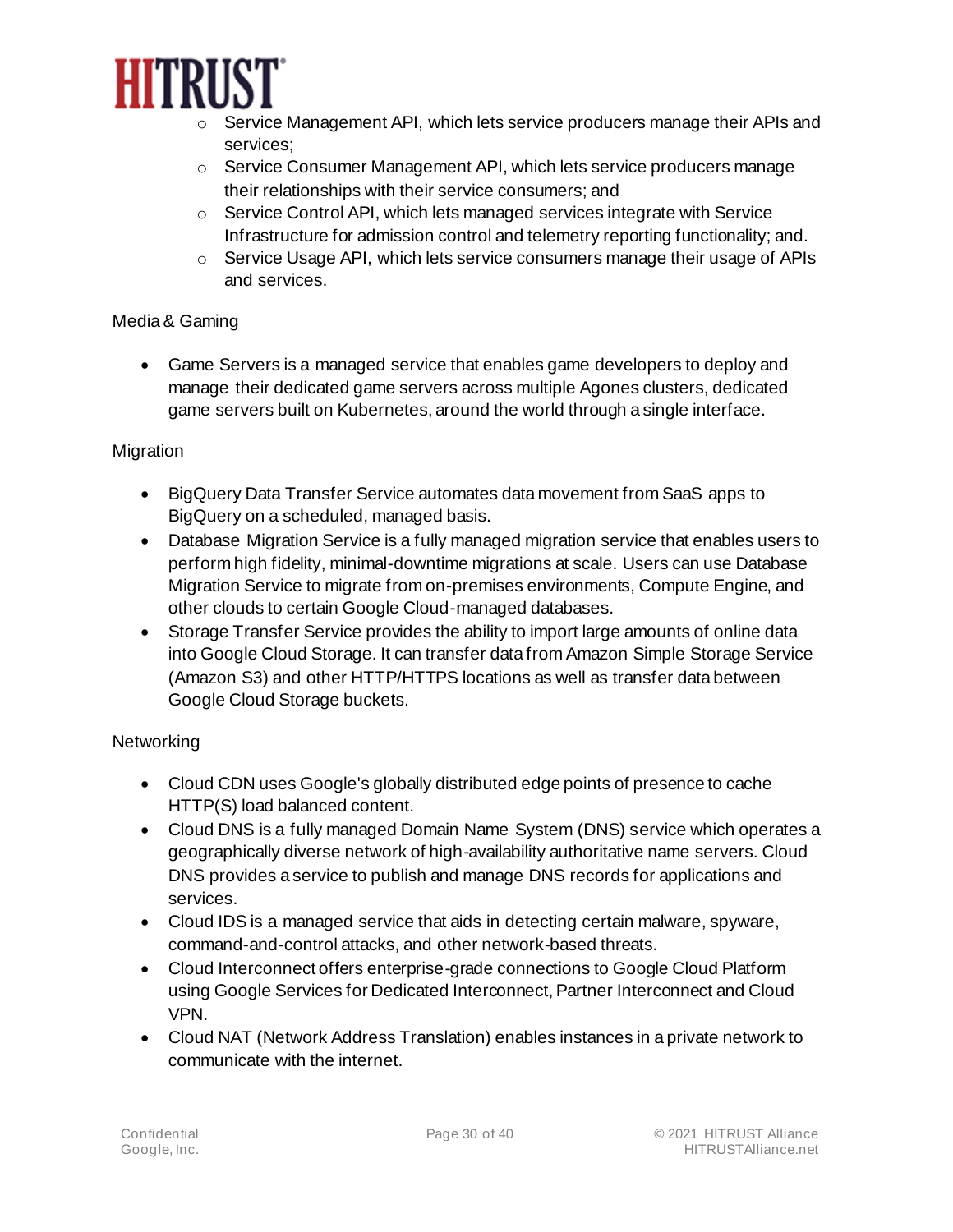

- Network Connectivity Center is a hub-and-spoke model for network connectivity management in Google Cloud that facilitates connecting a customer's resources to its cloud network.
- Cloud Load Balancing provides scaling, high availability, and traffic management for customers' internet-facing and private applications.
- Cloud Router enables dynamic Border Gateway Protocol (BGP) route updates between a VPC network and a non-Google network.
- Cloud VPN provides connections between on-premises or other external networks to Virtual Private Clouds on GCP via an IPsec connection or can be used to connect two different Google managed VPN gateways.
- Google Cloud Armor provides access control configurations and at-scale defenses to help protect infrastructure and applications against distributed denial-of-service (DDoS), application-aware and multi-vector attacks.
- Network Intelligence Center provides a single console for managing Google Cloud's comprehensive network monitoring, verification, and optimization platform across the Google Cloud, multi-cloud, and on-premises environments.
- Network Service Tiers enables customers to select different quality networks (tiers) for outbound traffic to the internet: the Standard Tier primarily utilizes third party transit providers while the Premium Tier leverages Google's private backbone and peering surface for egress.
- Service Directory supports services in Google Cloud, multi-cloud and on-premises environments and can scale up to thousands of services and endpoints for a single project.
- Traffic Director is Google Cloud Platform's traffic management service for open service meshes.
- Virtual Private Cloud is a comprehensive set of managed networking capabilities for Google Cloud resources including granular IP address range selection, routes and firewalls.

#### **Operations**

- Cloud Debugger provides the ability to inspect the call-stack and variables of a running cloud application in real-time without stopping it. It can be used in test, production or any other deployment environment. It can be used to debug applications written in supported languages.
- Cloud Logging is a hosted solution that helps users gain insight into the health, performance and availability of their applications running on Google Cloud Platform and other public cloud platforms. It includes monitor dashboards to display key metrics, define alerts and report on the health of cloud systems.
- Cloud Monitoring provides visibility into the performance, uptime, and overall health of cloud-powered applications by collecting metrics, events, and metadata from certain Services, hosted uptime probes, application instrumentation, alert management, notifications, and a variety of common application components.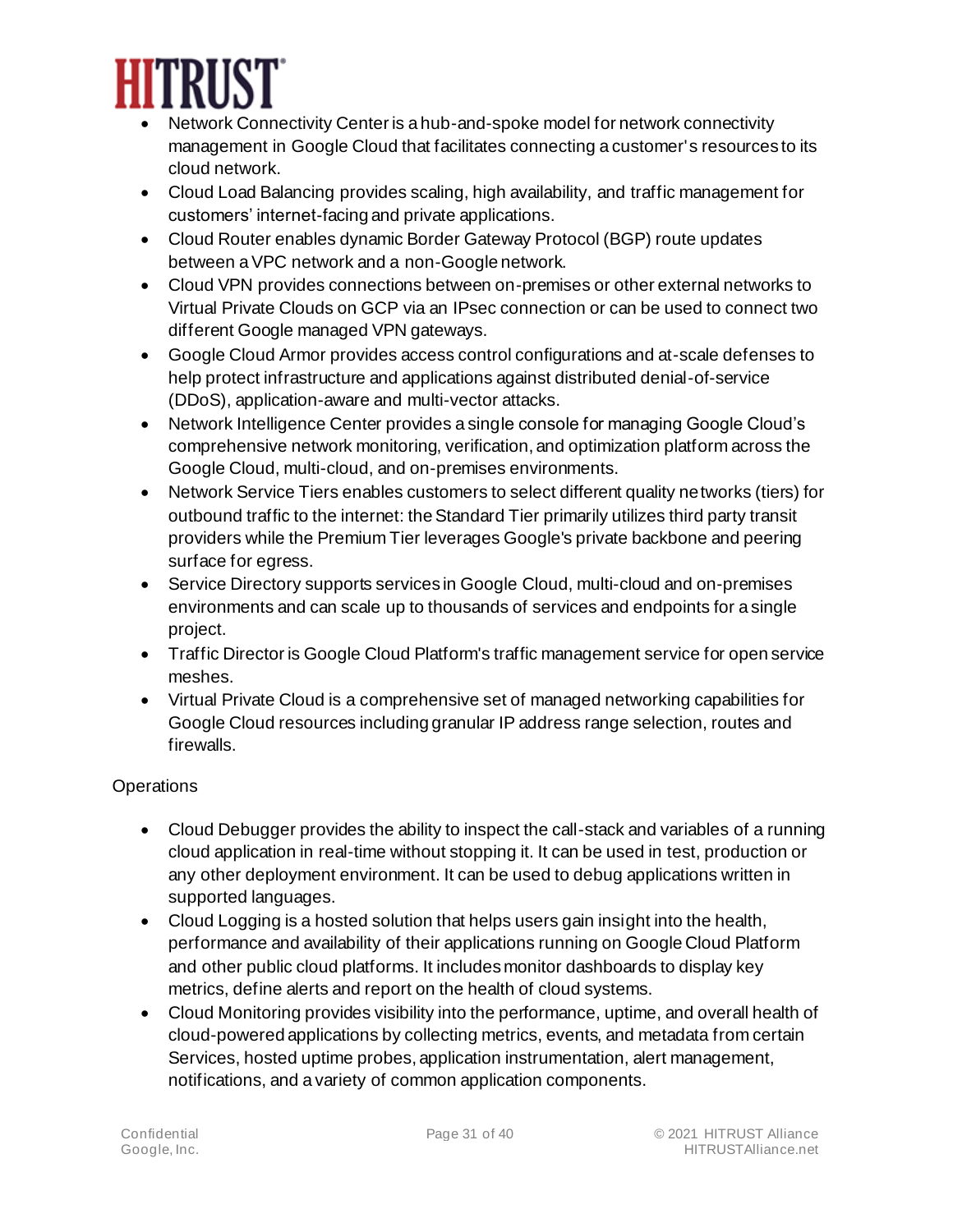

- Cloud Profiler continuously gathers and reports source-level performance information from production services. It provides key information to determine what functions in code consume the most memory and CPU cycles so insights can be gained on how code operates to improve performance and optimize computing resources.
- Cloud Trace collects latency data from applications and displays it in the Google Cloud Platform Console. It automatically analyzes trace data to generate in-depth performance reports that help identify and locate performance bottlenecks.

#### Serverless Computing

- Cloud Functions is a serverless compute solution that runs single-purpose functions in response to GCP events and HTTP calls (webhooks). Cloud Functions can be triggered asynchronously by Cloud Pub/Sub, Cloud Storage, GCP infrastructure events, and Firebase products. Cloud Functions scales automatically to meet request load and the user does not need to manage servers or the runtime environment.
- Cloud Functions for Firebase are developer tools used for development and deployment of Google Cloud Functions. Cloud Functions enable developers to run their own backend code that executes automatically based on HTTP requests and Firebase and Google Cloud Platform events. Developers' functions are stored in Google's cloud and run in a managed Node.js environment.
- Cloud Run (fully managed) is a serverless, managed compute platform that automatically scales stateless HTTP containers, running requests or event-driven stateless workloads. Cloud Run provides the flexibility to run services on a fully managed environment.
- Cloud Scheduler is a fully managed, enterprise-grade cron job scheduler. It allows customers to schedule jobs, including batch, big data jobs, cloud infrastructure operations, and more. It also acts as a single interface for managing automation tasks, including retries in case of failure to reduce manual toil and intervention.
- Cloud Tasks is a fully managed service that allows customers to manage the execution, dispatch, and delivery of a large number of distributed tasks.
- Eventarc is a fully managed service for eventing on Google Cloud Platform by connecting various Google Cloud services together, allowing source services (e.g., Cloud Storage) to emit events that are delivered to target services (e.g., Cloud Run or Cloud Functions).
- Workflows is a fully managed service for reliably executing sequences of operations across microservices, Google Cloud services, and HTTP-based APIs.

#### **Storage**

- Cloud Filestore is a service for fully managed Network File System (NFS) file servers for use with applications running on Compute Engine virtual machines (VMs) instances or Google Kubernetes Engine clusters.
- Cloud Storage is Google Cloud Platform's unified object/blob storage. It is a RESTful service for storing and accessing data on Google Cloud Platform's infrastructure. It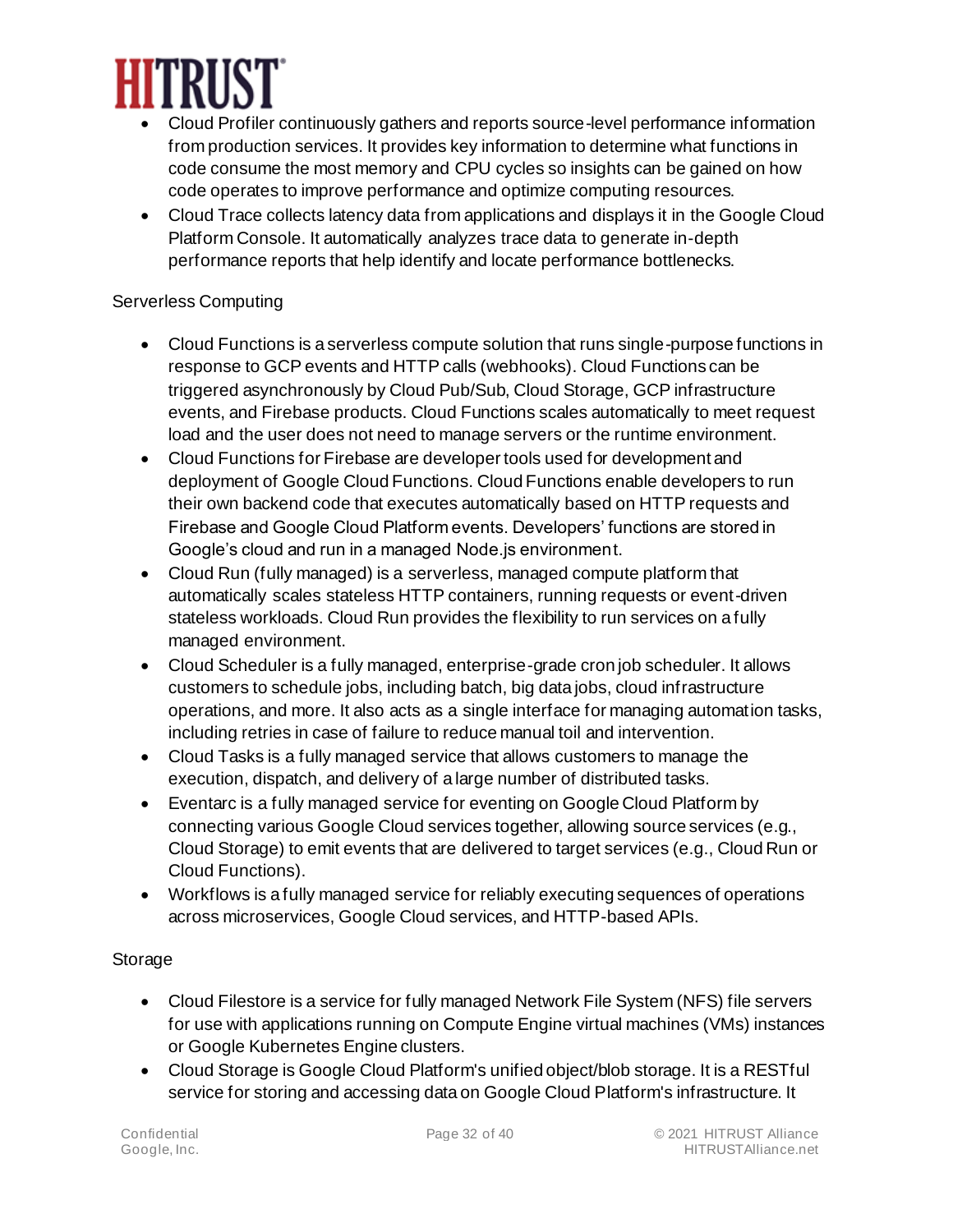

combines the simplicity of a consistent API and latency across different storage classes with reliability, scalability, performance, and security of Google Cloud Platform.

- Cloud Storage for Firebase adds customizable Google security (via Firebase Security Rules for Cloud Storage) to file uploads and downloads for customer Firebase apps. Cloud Storage for Firebase is backed by Google Cloud Storage, a service for storing and accessing data on Google's infrastructure.
- Persistent Disk provides a persistent virtual disk for use with Google Compute Engine and Google Kubernetes Engine compute instances. It is available in both SSD (Solid State Drive) and HDD (Hard Disk Drive) variations.

#### **Other**

- Cloud Billing accounts define who pays for a given set of Google Cloud resources.
- Earth Engine combines a multi-petabyte catalog of satellite imagery and geospatial datasets with planetary-scale analysis capabilities and makes it available for scientists, researchers, and developers to detect changes, map trends, and quantify differences on the Earth's surface.
- GCP Marketplace offers Integrated solutions vetted by Google Cloud to cover IT needs and scale procurement for enterprise via online discovery, purchasing, and fulfillment of enterprise-grade cloud solutions.

Google Workspace (formerly known as G Suite) operates on an infrastructure of Linux operating systems and Google's own proprietary database.

Google Workspace Editions / SKUs

On October 6, 2020, Google announced that G Suite was rebranded as Google Workspace. The announcement was made on the Google Cloud blog and reflects a collaborative product vision for the way Google Workspace's products work together. The Google Workspace brand is reflected in the related agreements and supporting documentation made available by Google.

- G Suite Basic is an edition of Google Workspace composed of all of the Google Workspace Services except Google Vault, Google Voice, Google Workspace Assured Controls, and Google Cloud Search, which are available at an additional cost.
- Google Workspace Business Starter is an edition of Google Workspace composed of all of the Google Workspace Services except Google Vault, Google Voice, Google Workspace Assured Controls, and Google Cloud Search, which are available at an additional cost. Google Workspace Business Starter Customers are limited to a maximum of 300 end users.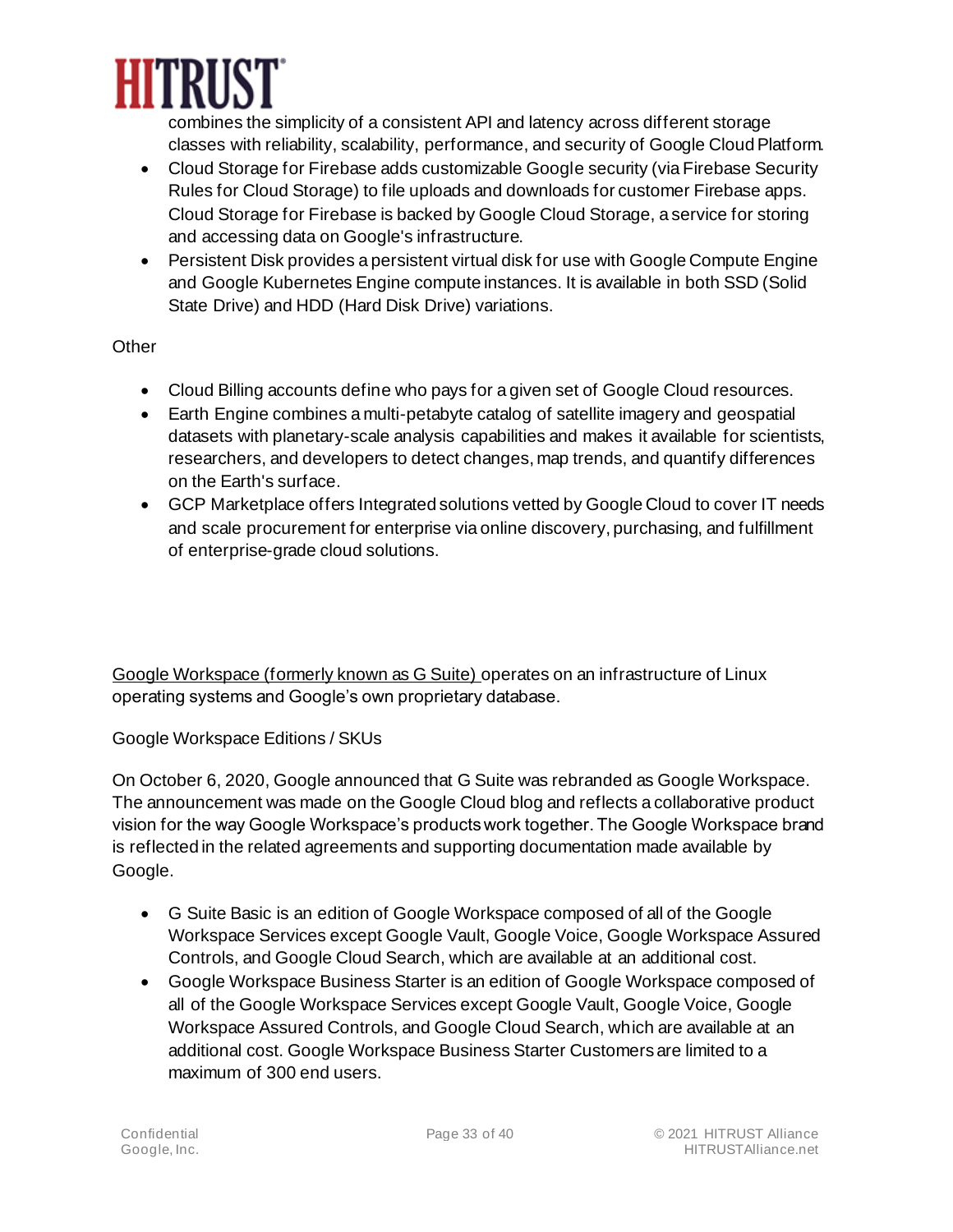

- G Suite Business is an edition of Google Workspace composed of all of the Google Workspace Services except Google Voice and Google Workspace Assured Controls. Customers that have five (5) or more end users will receive unlimited Google Drive storage. Customers that have four (4) or fewer end users will receive 1TB of Google Drive storage for each end user.
- Google Workspace Business Standard is an edition of Google Workspace composed of all the Google Workspace Services except Google Vault, Google Voice, Google Workspace Assured Controls, and Google Cloud Search, which are available at an additional cost. Customers that have five (5) or more end users will receive a total amount of Google Drive storage equal to 2TB times the number of end users. Customers that have four (4) or fewer end users will receive 1TB of storage in total for each end user. Google Workspace Business Standard Customers are limited to a maximum of 300 end users.
- Google Workspace Business Plus is an edition of Google Workspace composed of all the Google Workspace Services except Google Voice, Google Workspace Assured Controls and Google Cloud Search. Customers that have five (5) or more end users will receive a total amount of Google Drive storage equal to 5TB times the number of end users. Customers that have four (4) or fewer end users will receive 1TB of storage in total for each end user. Google Workspace Business Plus Customers are limited to a maximum of 300 end users.
- Google Workspace Enterprise Standard is an edition of Google Workspace composed of all the Google Workspace Services except Google Voice, Google Workspace Assured Controls, and Google Cloud Search. Google Workspace Enterprise Standard also includes data loss prevention functionality for Gmail and Google Drive, and certain enhanced security and control features for administrators (not including Google Workspace Security Center). Google Workspace Enterprise Standard will also allow for additional Gmail integration with other Google products, certain third-party archiving tools, and third-party OAuth applications. Customers that have five (5) or more end users will receive a total amount of Google Drive storage equal to 5TB times the number of end users, with more storage available at Google's discretion upon reasonable request to Google. Customers that have four (4) or fewer end users will receive 1TB storage in total for each end user.
- Google Workspace Enterprise Plus is an edition of Google Workspace composed of all the Google Workspace Services except Google Voice and Google Workspace Assured Controls. Google Workspace Enterprise Plus also includes data loss prevention functionality for Gmail and Google Drive, data region policy settings for primary data within customer data for certain services, additional search and assist capabilities for content within third-party data sources, and enhanced security and control features for administrators (including Google Workspace Security Center). Google Workspace Enterprise Plus will also allow for additional Gmail integration with other Google products, certain third-party archiving tools, and third-party OAuth applications. Customers that have five (5) or more end users will receive a total amount of Google Drive storage equal to 5TB times the number of end users, with more storage available at Google's discretion upon reasonable request to Google.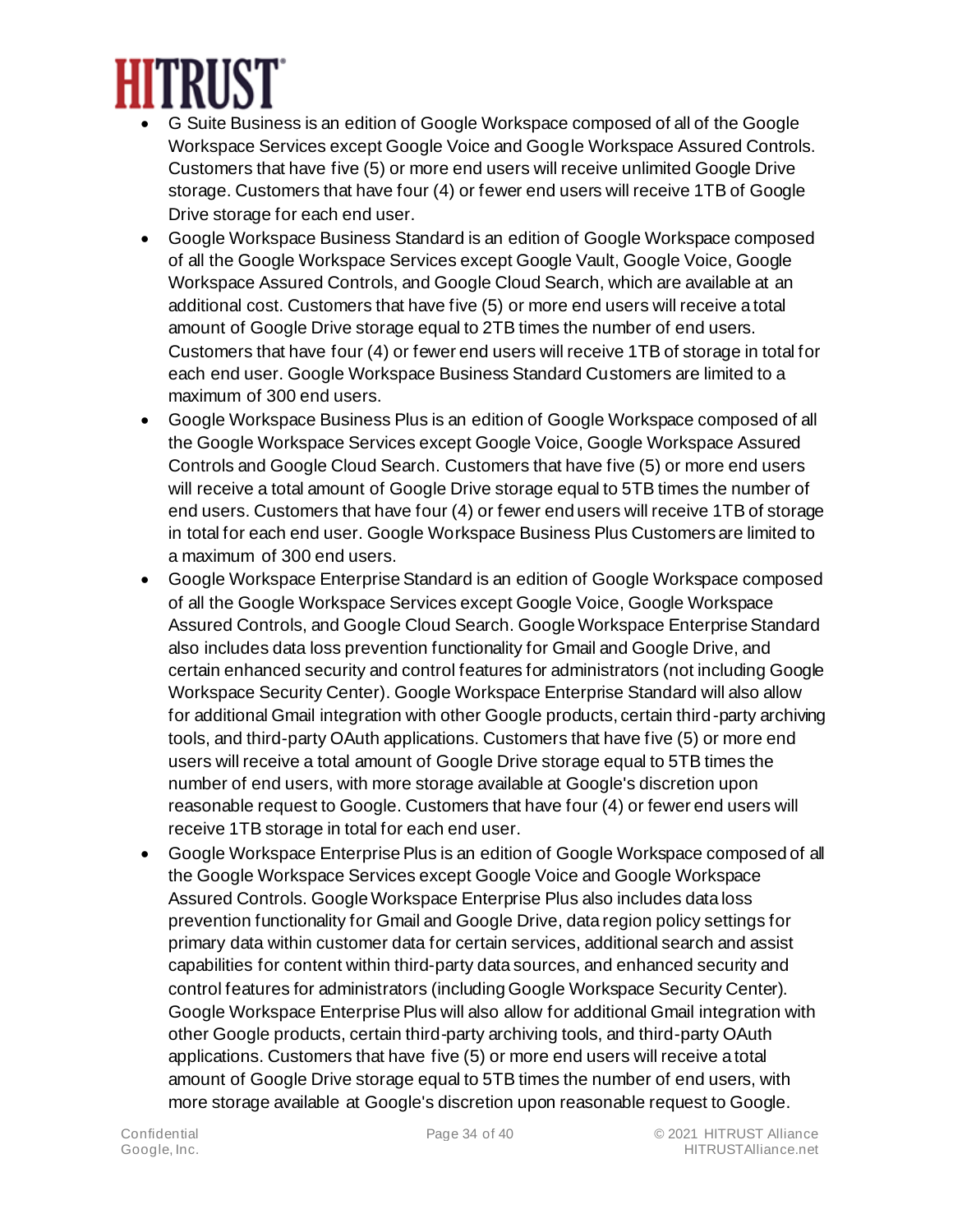

Customers that have four (4) or fewer end users will receive 1TB storage in total for each end user.

- Google Workspace for Education
	- $\circ$  "Google Workspace for Education Fundamentals" is a free edition of Google Workspace composed of the Google Workspace Services except Currents, Google Voice, Google Workspace Assured Controls, and Google Cloud Search, and including Classroom, Chrome Sync and Assignments. Customers that have five (5) or more end users will receive unlimited Google Drive storage. Customers that have four (4) or fewer end users will receive 1TB of Google Drive storage for each end user.
	- o "Google Workspace for Education Standard" is an upgrade to Google Workspace for Education Fundamentals that is available at an additional cost. It includes additional features such as data region policy settings for primary data within customer data for certain services, advanced security controls, and enhanced analytics.
	- o "Google Workspace for Education Teaching and Learning Upgrade" is an upgrade to Google Workspace for Education Fundamentals that is available at an additional cost. It includes additional features for communication, collaboration, and class management.
	- o "Google Workspace for Education Plus" is a paid edition of Google Workspace composed of services within the Google Workspace for Education Fundamentals edition and includes additional features such as data region policy settings for primary data within customer data for certain services, advanced controls, enhanced analytics and search, and enterprise-grade communication tools.
- Google Workspace Essentials is an edition of Google Workspace composed of Google Calendar, Google Chat, Google Drive, Google Jamboard and Google Meet and the following as used in conjunction with the foregoing services: (a) Cloud Identity Management; (b) Google Contacts; (c) Google Docs, Google Sheets, Google Slides and Google Forms; (d) Google Groups for Business; (e) Google Keep; and (f) Google Sites.
- Google Workspace Enterprise Essentials is an edition of Google Workspace composed of the services within the "Google Workspace Essentials" edition, but with the following storage capacities: (a) customers that have five (5) or more end users will receive a total amount of Google Drive storage equal to 1TB times the number of end users; and (b) customers that have four (4) or fewer end users will receive 1TB storage in total for each end user.
- Google Workspace Frontline is an edition of Google Workspace composed of all the Google Workspace Services except Google Vault, Google Cloud Search, Google Voice and Google Workspace Assured Controls. Customers will receive 2GB of storage in total for Google Drive for each End User. Customers may only allow users meeting certain eligibility requirements (as described at *[https://support.google.com/a/answer/10427827\)](https://support.google.com/a/answer/10427827))* to use Google Workspace Frontline.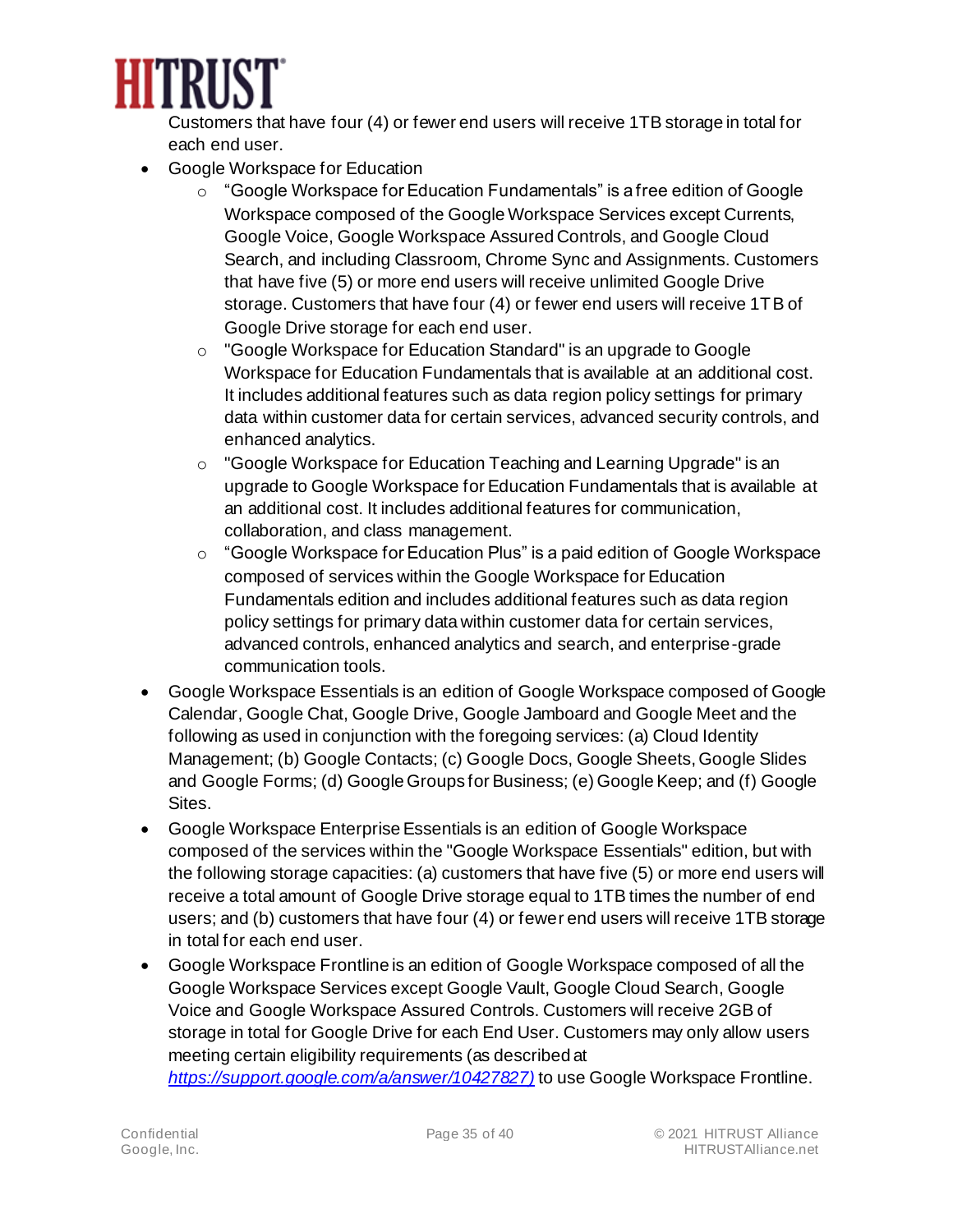

- Cloud Search Platform is an edition of Google Workspace composed of Google Cloud Search and the following services for use in conjunction with Google Cloud Search: (a) Cloud Identity Management; (b) Google Contacts; and (c) Google Groups for Business. Cloud Search Platform provides search and assist capabilities for content within third-party data sources.
- Google Voice
	- $\circ$  "Voice Starter" is an edition of Google Voice that can be added at an additional cost to any edition of Google Workspace that allows only up to 10 end users in a single country.
	- o "Voice Standard" is an edition of Google Voice that can be added at an additional cost to any edition of Google Workspace that supports any number of end users in a single country. Voice Standard also includes desk phone compatibility and multi-level auto-attendant features.
	- o "Voice Premier" is an edition of Google Voice that can be added at an additional cost to any edition of Google Workspace that supports any number of end users in multiple countries. Voice Premier also includes desk phone compatibility, multi-level auto-attendant features, and advanced reporting functionality.
- Google Workspace Assured Controls is a separate SKU that can be added at an additional cost to the Google Workspace Enterprise Plus edition. Google Workspace Assured Controls allows organizations to control cloud service provider access.
- Google Workspace Archived User is an edition of G Suite Business that allows an organization to maintain end user accounts for former or inactive end users for customer's data retention purposes and includes Google Vault. Customers will receive 1TB of Google Drive storage for each archived end user account.
	- o "Google Workspace Business Plus Archived Users" is an edition of Google Workspace Business Plus that allows an organization to maintain end user accounts for former or inactive end users for customer's data retention purposes and includes Google Vault. Customers will receive 5TB of Google Drive storage for each archived end user account.
	- $\circ$  "Google Workspace Enterprise Standard Archived User" is an edition of Google Workspace Enterprise Standard that allows an organization to maintain end user accounts for former or inactive end users for customer's data retention purposes and includes Google Vault. Customers will receive 5TB of Google Drive storage for each archived end user account, with more storage available at Google's discretion upon reasonable request to Google.
	- o "Google Workspace Enterprise Plus Archived User" (prior edition: G Suite Enterprise - Archived User) is an edition of Google Workspace Enterprise Plus that allows an organization to maintain end user accounts for former or inactive end users for customer's data retention purposes and includes Google Vault. Customers will receive 5TB of Google Drive storage for each archived end user account, with more storage available at Google's discretion upon reasonable request to Google.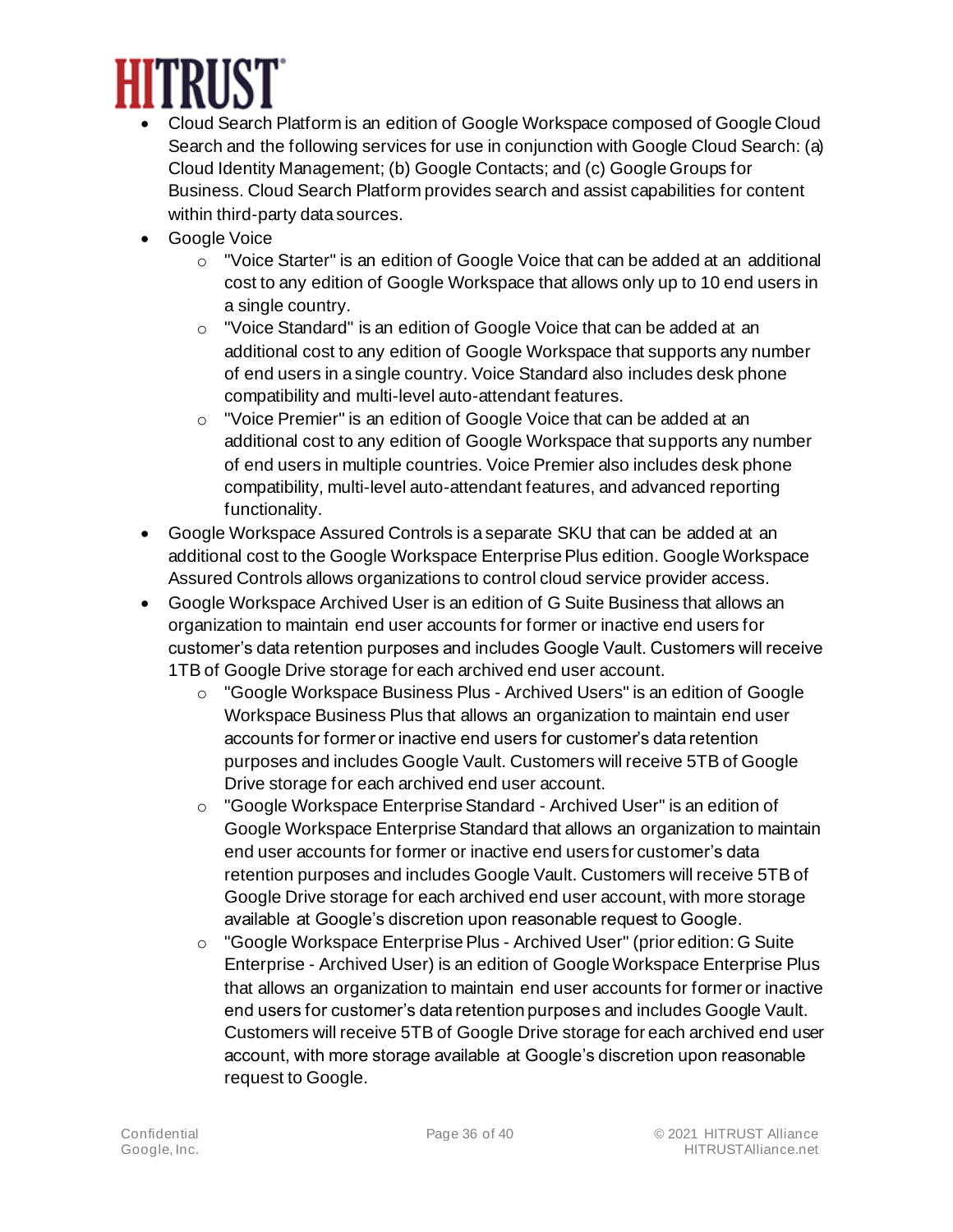## **HITRUST**

#### Google Workspace Core Services

Google Workspace Core Services are a set of applications, including Gmail, Docs, Sheets, Slides, Sites, and more, as well as a set of messaging, collaboration and security tools for organizations.

- Admin Console is a management tool for Google Workspace administrators. It allows administrators to maintain all their Google Workspace services from one console. With the Google Admin Console, administrators can configure settings for Google Workspace, monitor the usage of their domains, and create user accounts.
- Assignments is an application for learning management that allows customer users to distribute, collect, and grade student work.
- Google Calendar is a web-based service for managing personal, corporate/organizational, and team calendars. It provides an interface for customer users to view their calendars, schedule meetings with other users, see availability information of other users, and schedule rooms and resources.
- Classroom is a web-based service that allows customer users to create and participate in classroom groups. Using Classroom, students can view assignments, submit homework, and receive grades from teachers.
- Cloud Identity is an Identity as a Service (IDaaS) and enterprise mobility management (EMM) product and offers the identity services and endpoint administration that are available in Google Workspace as a stand-alone product.
- Cloud Search is a web-based service that provides customer users with search and assist capabilities for content within certain Google Workspace Core Services and selected third-party data sources. Google Cloud Search also provides users with actionable information and recommendations.
- Google Contacts is a web-based service that allows customer users to import, store, and view contact information, and create personal groups of contacts that can be used to email many people at once.
- Currents is a web-based service that allows customer users to share links, videos, pictures, and other content with others within the same Workspace domain, and to view and interact with content shared with them by others within that same domain. Customers can also create and join communities to communicate with others within the same domain who share their interests. *Note: Google+ was rebranded as Google Currents in July 2020.*
- Google Docs is a web-based service that enables users to create, edit, share, collaborate, draw, export, and embed content on documents.
- Google Drive provides web-based tools enabling customer users to create, store, transfer, and share files, and view videos.
- Google Forms is a web-based service that enables customer end users to create, edit, share, collaborate, draw, export, and embed form content.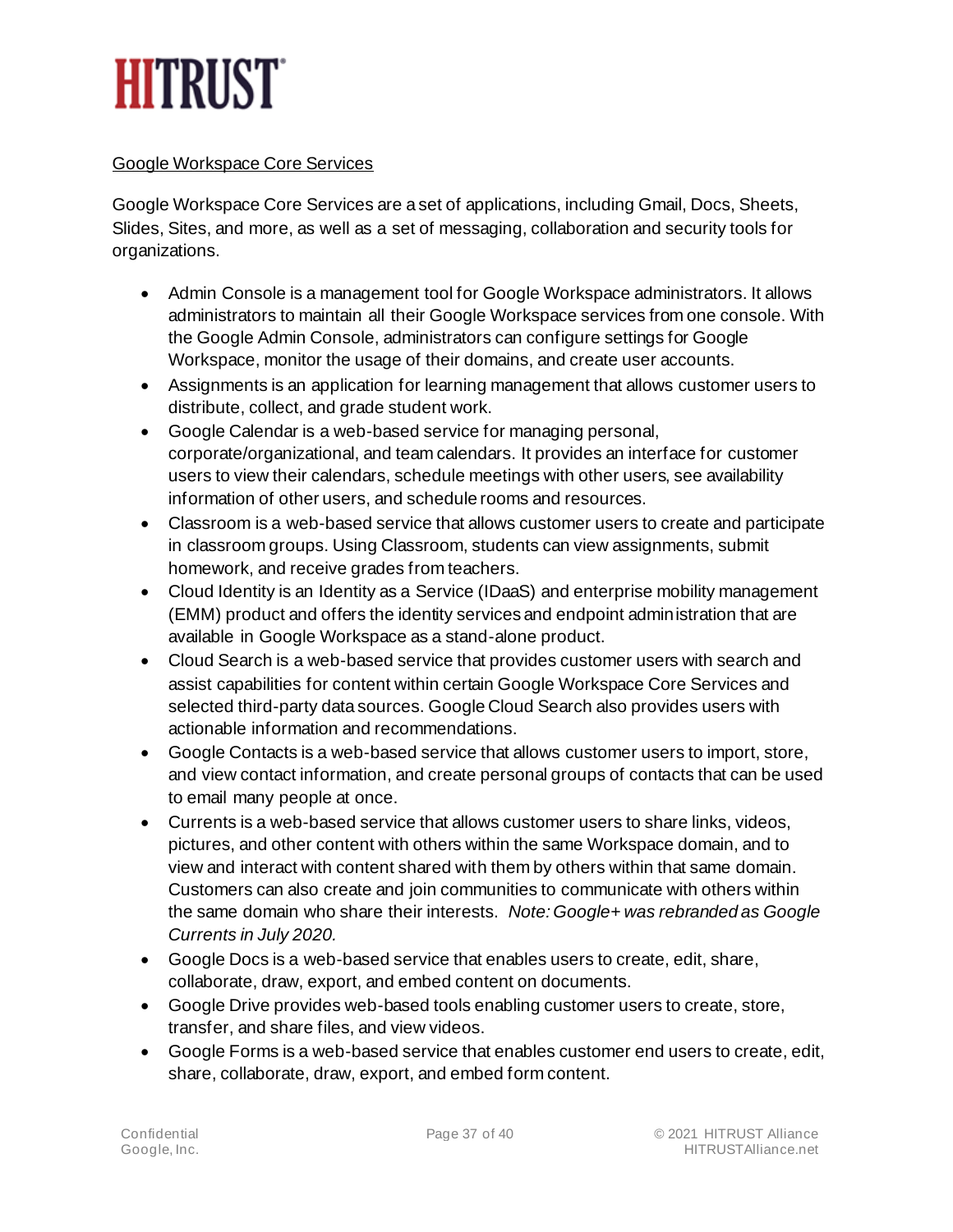

- Gmail is a web-based e-mail service that allows an organization to run its e-mail system using Google's systems. It provides the capability to access an End User's inbox from a supported web browser, read mail, compose, reply to, and forward mail, search mail, and manage mail through labels. It provides filtering for spam and viruses and allows Administrators to create rules for handling messages containing specific content and file attachments or routing messages to other mail servers.
- Google Chat is a web-based service that allows for real time communication between End Users and provides an enhanced chat messaging and group collaboration platform that allows content integrations with select third-party services.
- Google Meet is a web-based service that allows for real time communication between customer users. The service provides enhanced large-capacity video meetings.
- Google Workspace Migrate provides data migration solutions to move on-premises or other-cloud customer data into Workspace.
- Google Groups for Business is a web-based service that allows customer users and website owners to create and manage collaborative groups to facilitate discussions and content sharing.
- Google Hangouts is a web-based service that allows for real time communication between End Users and provides one-to-one and group conversations via chat messaging, and voice, as well as lightweight video meetings.
- Google Jamboard is a web-based service that allows End Users to create, edit, share, collaborate, draw, export, and embed content within a document.
- Google Keep is a web-based service that enables End Users to create, edit, share, and collaborate on notes, lists, and drawings.
- Mobile Device Management can be used by organizations to manage, secure, and monitor mobile devices within their organization. Administrators can manage a range of devices, including phones, tablets, and smartwatches.
- Google Sheets is a web-based service that enables customer end Users to create, edit, share, collaborate, draw, export, and embed content on sheets.
- Google Sites (Classic/New) allows users to create a site through a web-based tool, and then can share the site with a group of other users or publish the site to the entire company or the world (if permitted by the Administrator). The site owner can choose who can edit a site and who can view the site.
- Google Slides is a web-based service that enables end users to create, edit, share, collaborate, draw, export, and embed content on presentations.
- Google Tasks is a web-based service that enables users to create, edit, and manage their tasks.
- Google Vault is a web-based service that provides search and export capabilities for Google Drive and Gmail. For Gmail, Google Vault provides customers with the ability to search across the entire domain, to archive data, and create retention and disposition rules based on content, and eDiscovery capabilities which allow a customer to create matters and preserve this data for legal hold purposes.
- Google Voice is an admin-managed IP-based telephony service and allows Customers to assign and manage phone numbers for use by End Users in their organization. End users can make and receive calls using their assigned numbers; additional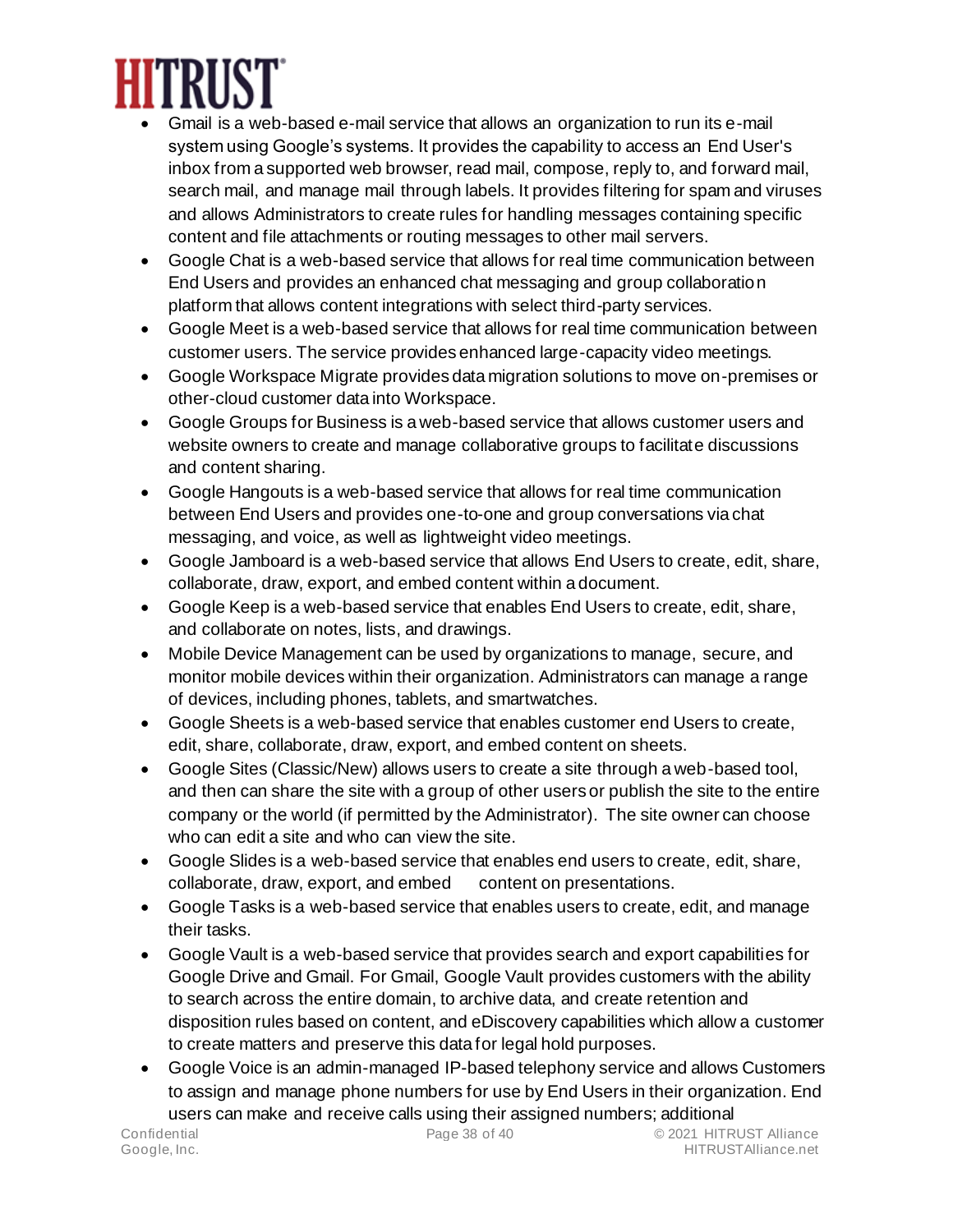

functionalities are also available for use in connection with inbound and outbound calling, including the dialing of emergency numbers for end users using two-way dialing.

Application Programming Interfaces (APIs) and Developer Offerings

Application Programming Interfaces (APIs) and Developer Offerings are collections of tools and resources that let customers integrate their software with Google Workspace and its users or develop new apps that run entirely within Google Workspace. The offerings included in this system description are Apps Script, Product APIs and the Admin Software Development Kits (SDK).

• Apps Script is a rapid application development platform used to create business apps that integrate with Workspace.

#### Product APIs

Product APIs allow applications to integrate with Google Workspace products and other Google Workspace data.

- Calendar API enables users to create new Google Calendar events and to search. edit, or delete search existing Calendar events.
- Contacts API allows client applications to view and update a user's contacts. Contacts are stored in the user's Google Account; most Google services have access to the contact list.
- Drive Activity API lets a customer's application retrieve information about a user's Google Drive activity. This API provides additional functionality on top of the existing Drive API to display activity on a user's profile, track changes to specific files or folders, and alert a user to new comments or changes to file.
- Drive Rest API allows apps to interact with a user's Google Drive, including permissions, file revisions, and connected apps.
- Gmail Rest API enables applications to read messages from Gmail, send emails, modify the labels applied to messages and threads, and search through existing mail.
- Sheets API provides comprehensive access to read, write, and format data in Google Sheets.
- Sites API allows client applications to access and modify Google Site data using Google Data API feeds.
- Tasks API provides access to search, read, and update organization-owned Google Tasks content and metadata.
- Alert Center API lets customers manage alerts affecting their domain. Domain administrators can see and manage alerts manually from the Google Admin console. The Alert Center API lets apps customers retrieve alert data and alert feedback. The API can also create new alert feedback for existing alerts.